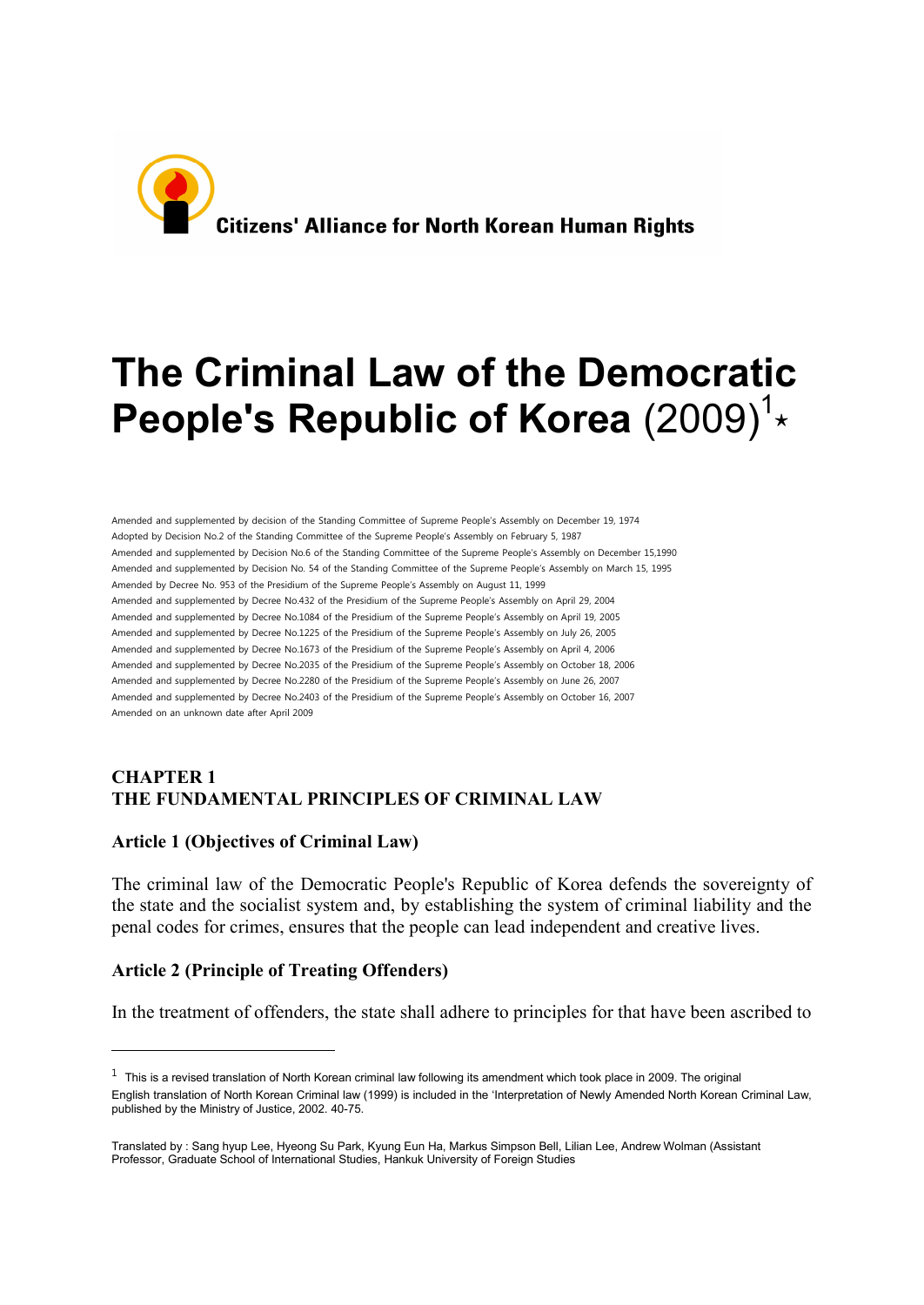the the working class and apply legal sanctions with the main stress on social education.

# **Article 3 (Principle of Preventing Crime)**

The state shall attempt to ensure that all citizens respect and strictly observe state laws and take an active part in the fight against crime so as to prevent crime.

# **Article 4 (Principle of Treating Repenters Who Once Betray the Country and Nation)**

The past criminal history of a person shall be forgiven if the person works actively for the reunification of the country, and he or she shall bear no criminal liability.

### **Article 5 (Principle of Treating Offender Who Surrenders Himself)**

The state shall show leniency and forgive an offender who repents of his wrongdoings and surrenders himself voluntarily.

# **Article 6 (Principle of Imposing Criminal Liability Only for Acts Prohibited by Criminal Law)**

The state shall impose criminal liability only for acts defined as offences under the criminal law.

# **Article 7 (Principle of Imposing Penalty)**

The state shall impose penalties on offenders in consideration of the dangerousness of the crime and the offender.

### **Article 8 (The Legal Effect of Criminal Law on Individual and Territory)**

This law applies to citizens of the Democratic People's Republic of Korea who commit offences. This law also applies to citizens of the Democratic People's Republic of Korea who commit offences outside its territory. This law also applies to foreigners who commit offences within our country. However, imposing criminal liabilities on foreigners with diplomatic status is settled in accordance with diplomatic protocol.

This law also applies to foreigners who commit offences against the Democratic People's Republic of Korea or against Korean citizens in another country.

### **Article 9 (Retroactivity and Non- retroactivity Principle)**

Punishment is imposed on offenders in accordance with the penal law in force at the time when the offence was committed. This principle applies in cases where acts which were regarded as offences under a previous law are not considered as such under a revised law and in cases where penalty has been reduced under a revised law.

### **CHAPTER 2 GENERAL REGULATIONS**

SECTION 1. OFFENCES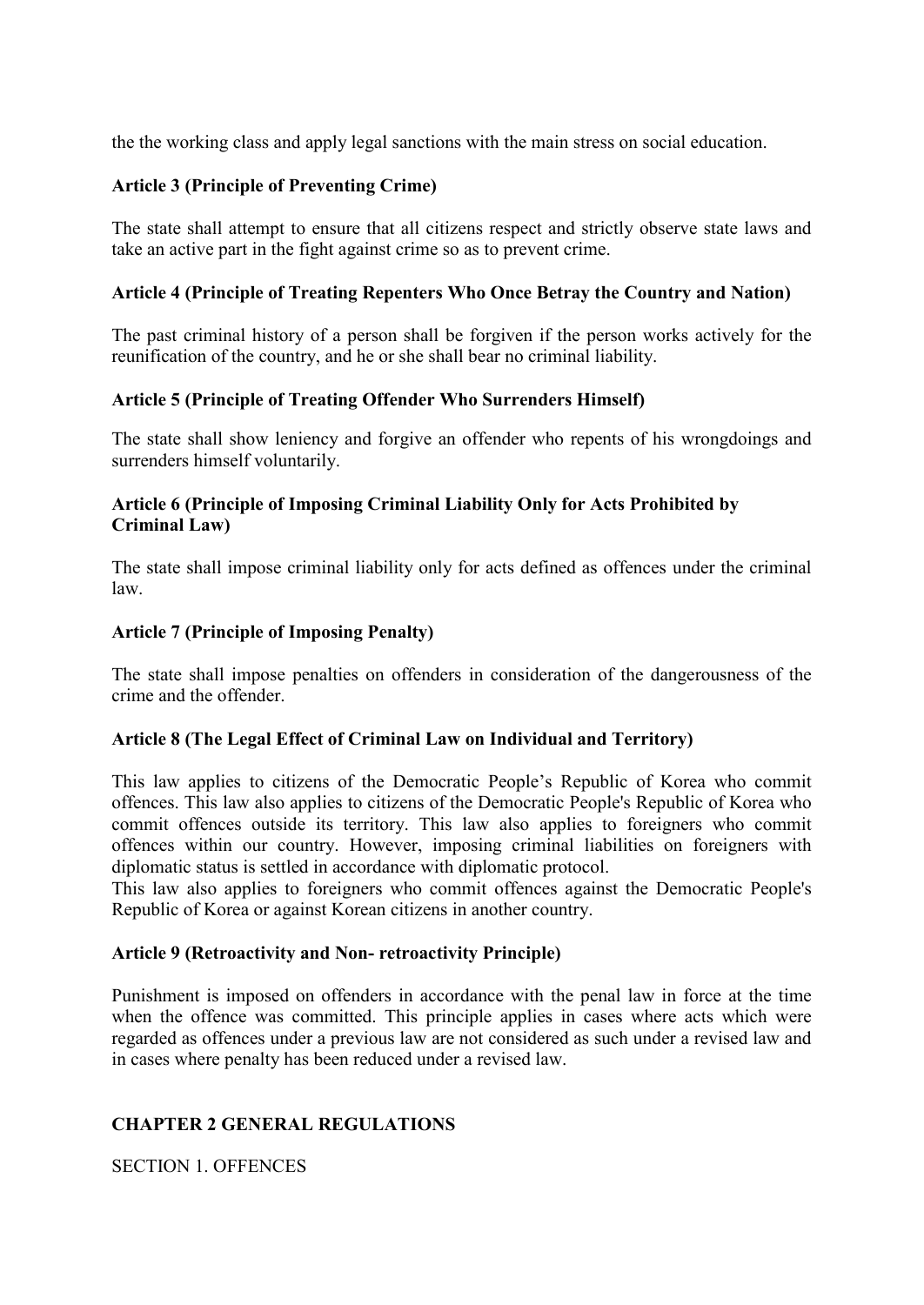#### **Article 10 (Concept of Offences)**

Offences are punishable, dangerous acts which violate the sovereignty of the state, the socialist system, and state laws, whether intentionally or negligently.

#### **Article 11 (Age of Criminal Responsibility)**

Criminal responsibility shall be imposed only on offenders who are over 14 years of age when they commit an offence.

### **Article 12 (Treatment of Offender Who Commits Socially Dangerous Acts in a State of Mental Disorder)**

Criminal liability shall not be imposed on an offender who commits socially dangerous acts while he or she is unable to judge his or her conduct or control himself or herself because of chronic mental disease or a temporary mental disorder; medical measures may be adopted in such cases. The foregoing paragraph does not apply to a person who commits an offence under the influence of alcohol.

#### **Article 13 (Treatment of Offenders in a State of Mental Disorder)**

Should a person who has committed an offence while in a normal mental state become mentally unbalanced at the time of the investigation, preliminaries, and delivery of the verdict, medical measures shall be adopted for him or her. Criminal liability shall be imposed on him or her after his or her return to a normal mental state.

#### **Article 14 (General Requisites for Exempting Offender from Criminal Liability)**

An offender shall not be attributed criminal liability in cases where the act committed carries little or no social danger, even if the act is defined as an offence under this criminal law.

#### **Article 15 (Self-Defence)**

Should an act that is defined as an offence under this law be committed in order to prevent an offence against the interests of the state, against the public interests, or against the legitimate interests of other persons or oneself, and should the offence be considered a reasonable defensive measure, it shall not be punished.

#### **Article 16 (Necessity)**

Should an act defined as an offence under this law be committed to counter a dangerous situation, and should there be no alternative and the resultant damage be less than that which would otherwise have been caused, it shall bear no criminal liability.

#### **Article 17 (Criminal Liability of Offender Who Acted upon Victim's Prior Request)**

An offender, who violates a victim's physical rights or assets upon his or her prior request, will bear criminal liability only when the offence is socially dangerous.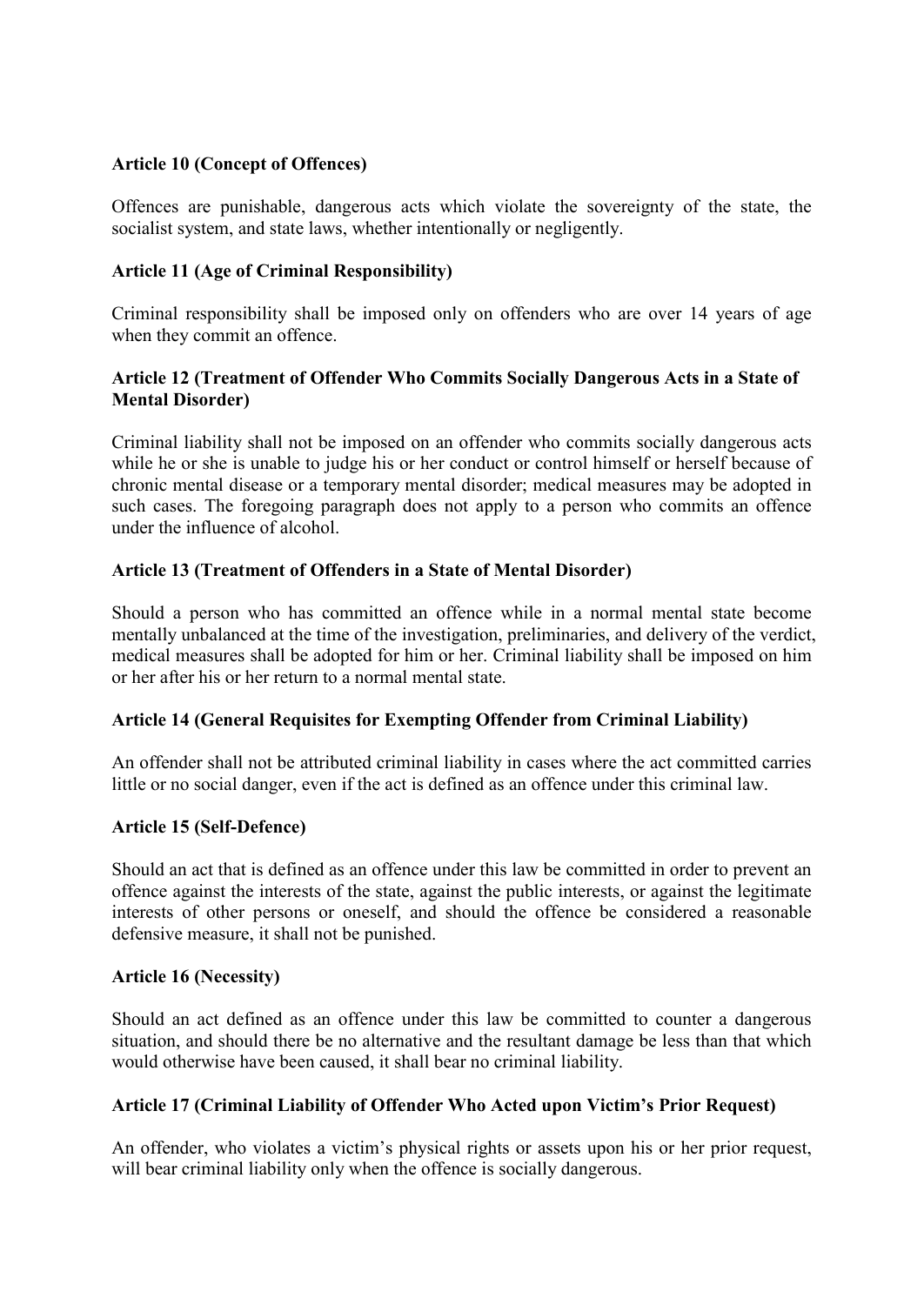# **Article 18 (Criminal Liability for Crimes Committed Against Family Members or Relatives)**

Crimes committed against a family member or relative shall bear no criminal liability when the victim himself or his/her side demands a pardon.

The foregoing paragraph does not apply to murder, robbery, rape and aggravated assault.

#### **Article 19 (Criminal Liability for Planning or Attempt of Crime)**

Criminal liability for the planning or the attempt of a crime shall be established in consideration of the degree of dangerousness, the progress of execution of the offence and the cause of failure to consummate the crime.

The article concerning the crime committed shall be applicable also when the crime is planned or attempted.

Lighter punishment shall be imposed on the planning of a crime than an attempt and on an attempt than carrying it out.

#### **Article 20 (Criminal Liability for Voluntarily Ceased Crime)**

In cases where a person ceases his or her crime completely during the planning or the attempt, punishment shall not be imposed for the intended crime. However, in cases where the act committed has an indication of other serious crime, appropriate punishment may be imposed.

### **Article 21 (Criminal Liability of Organised Group of Accomplices)**

The mastermind and his assistants in the criminal group shall be punished under the article concerning the crime committed with the mastermind being punished more severely.

### **Article 22 (Criminal Liability of Mere Accomplices)**

Instigators and supporters who are mere accomplices and who are implicated in a crime shall be punished under the article applied to the offenders.

The punishment for the instigator shall be equal to or heavier than that imposed on the offender, and the punishment for the supporter shall be equal to or lighter than that imposed on the offender.

#### **Article 23 (Accomplice of Offences Which Require Special Status)**

In case where a perpetrator of an offence which requires special status has committed the offence in collusion with another who doesnot have the status to commit the offence, the other offenders, instigators and supporters without the special status shall also be punished as co-perpetrators, instigators and supporters.

### **Article 24 (Criminal Liability for Harbouring an Offender)**

In cases provided for under this law, those who, although not directly involved in the crime, hide the offender or the evidence of the crime after it was committed shall bear criminal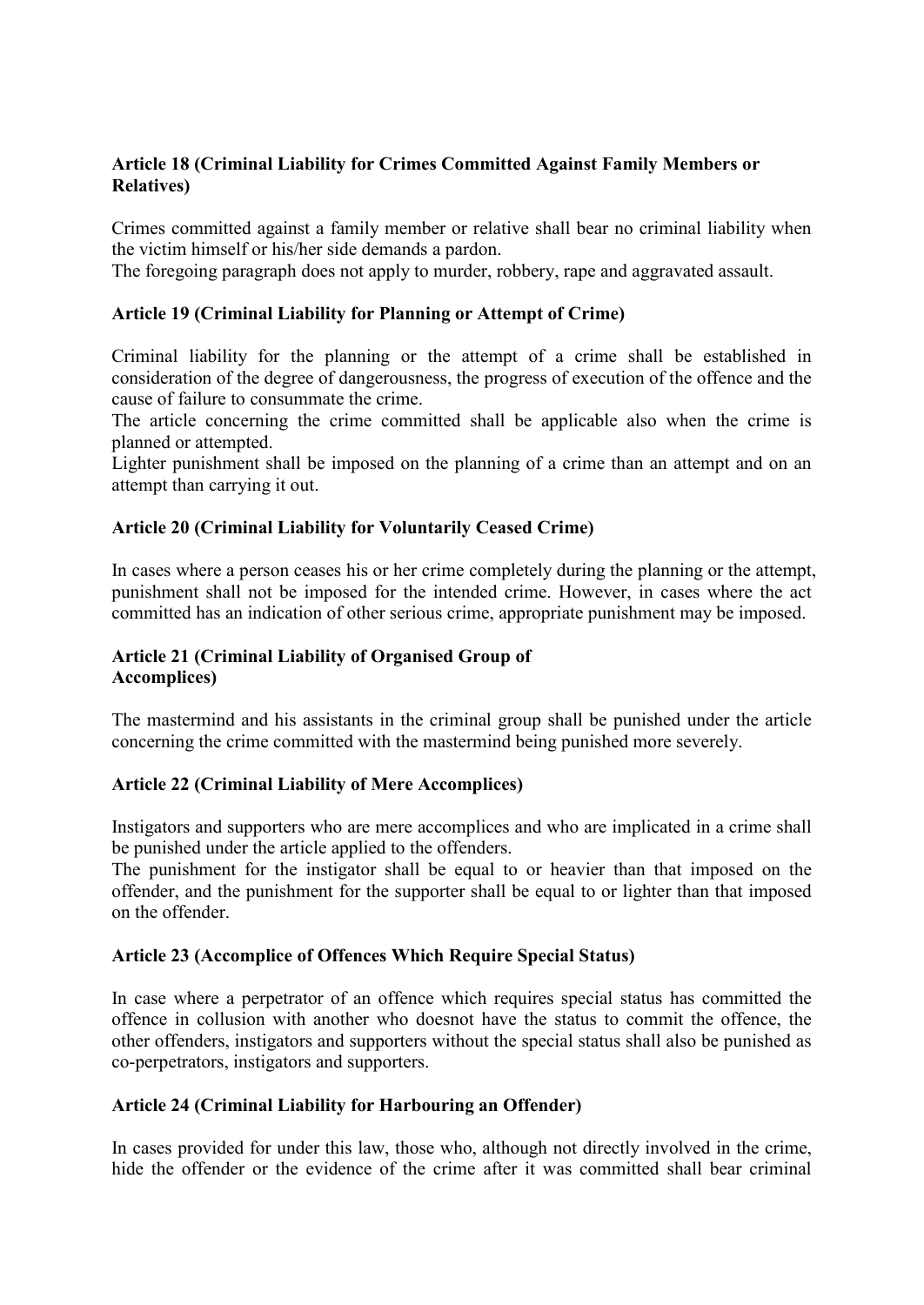liability.

# **Article 25 (Criminal Liability for Failing to Report a Crime)**

In cases provided for under this law, those who fail to report to the relevant authorities the crime or the fact that a crime was being planned in spite of having been aware of it, shall bear criminal liability.

### **Article 26 (Criminal Liability for Crime of Neglect)**

In cases provided for under this law punishment shall be imposed on those who fail to act to prevent a crime, when such action is fully possible, or who fail to take steps to prevent a crime and thus cause grave consequences to arise

#### SECTION 2. PUNISHMENTS

### **Article 27 (Types of Punishments)**

Punishments are:

- 1. Death
- 2. Life-time term of reform through labour3. Limited term of reform through labour
- 4. Short-term labour
- 5. Deprivation of the right to vote
- 6. Confiscation of property
- 7. Removal of qualifications
- 8. Suspension of qualifications

### **Article 28 (Principal Punishments and Supplementary Punishments)**

The death penalty, life-time term of reform through labour, limited term of reform through labour, and short-term labour are the principal punishments imposed on offenders. Deprivation of the right to vote, confiscation of property, deprivation of qualifications, and suspension of qualifications are supplementary punishments.

#### **Article 29 (The Death Penalty)**

The death penalty is executed by depriving the offender of his physical life.

The death penalty may not be imposed on those who were under 18 years of age when they committed the offence, nor may it be executed against pregnant women.

#### **Article 30 (Life and Limited Term of Reform Through Labour)**

Life-time and limited term of reform through labour shall be executed by sending an offender to a long-term prison labour campwhere he or she will engage in labour. During the period of life-time and limited term of labour reform, an offender's civil rights are partially suspended. The period of reform through labour for limited term is from 1 year to 15 years. Even in cases where crimes are combined, or the prison terms are added together, the total term may not exceed 15 years. Each day of the offender's detention shall be counted as a day of the reformation period.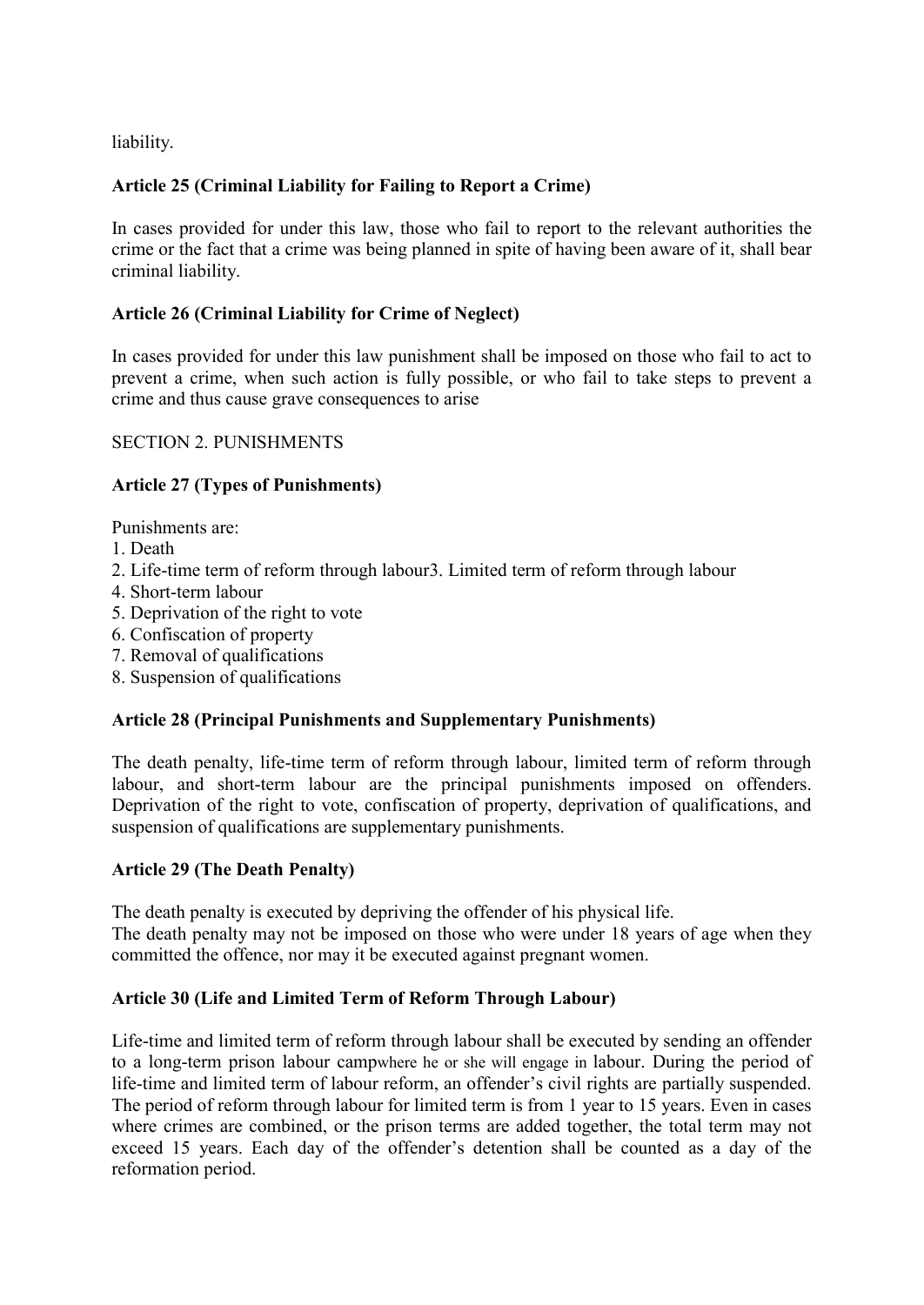#### **Article 31 (Short-term Labour)**

Short-term labour shall be executed by sending an offender to a designated place where the offender will engage in labour. The civil rights of an offender are guaranteed during the period of short-term labour. The period of short term labour is from six months to 2 years. Even in cases where crimes are combined or added, the total term of short term labour may not exceed 2 years.

Each day of the offender's detention shall be counted as two days of short term labour.

#### **Article 32 (Deprivation of the Right to Vote)**

The penalty of the deprivation of the right to vote shall be executed by depriving an offender who committed crimes against the state and the nation of his right to vote for a certain period of time. The court must consider the deprivation of the right to vote when a crime against the state and the nation is being judged. The period of the deprivation of the right to vote may not exceed five years and shall be counted from the end of the execution of the limited term of reform through labour.

#### **Article 33 (Confiscation of Property)**

The penalty of the confiscation of property is executed by handing the property of the convicted criminal to the state. In such cases, food, the daily necessaries and money for the family of the convicted criminal to maintain a basic standard of living shall not be confiscated.

### **Article 34 (Compensation In Case of Cancellation of Confiscation or Dismissal of the Case)**

Confiscated property shall be returned should the penalty of the confiscation of property be cancelled or should the case be dismissed. Should it not be possible to return the property in kind, the equivalent thereof shall be returned.

#### **Article 35 (Debt Treatment for a Person whose Property is Subject to Confiscation)**

Any debt previously incurred by a person whose property is subjected to confiscation before attachment shall be repaid from the confiscated property according to the order provided for under the law. However, a debt contracted after seizure shall not be repaid from the confiscated property.

#### **Article 36 (Deprivation of Qualifications)**

The penalty of the deprivation of qualifications is enforced by permanently depriving a certain qualification that the convicted person had. When considering the cases of crimes in which the offender used his qualifications to intentionally commit a crime, the court should also consider the deprivation of qualifications of the offender.

#### **Article 37 (Suspension of Qualifications)**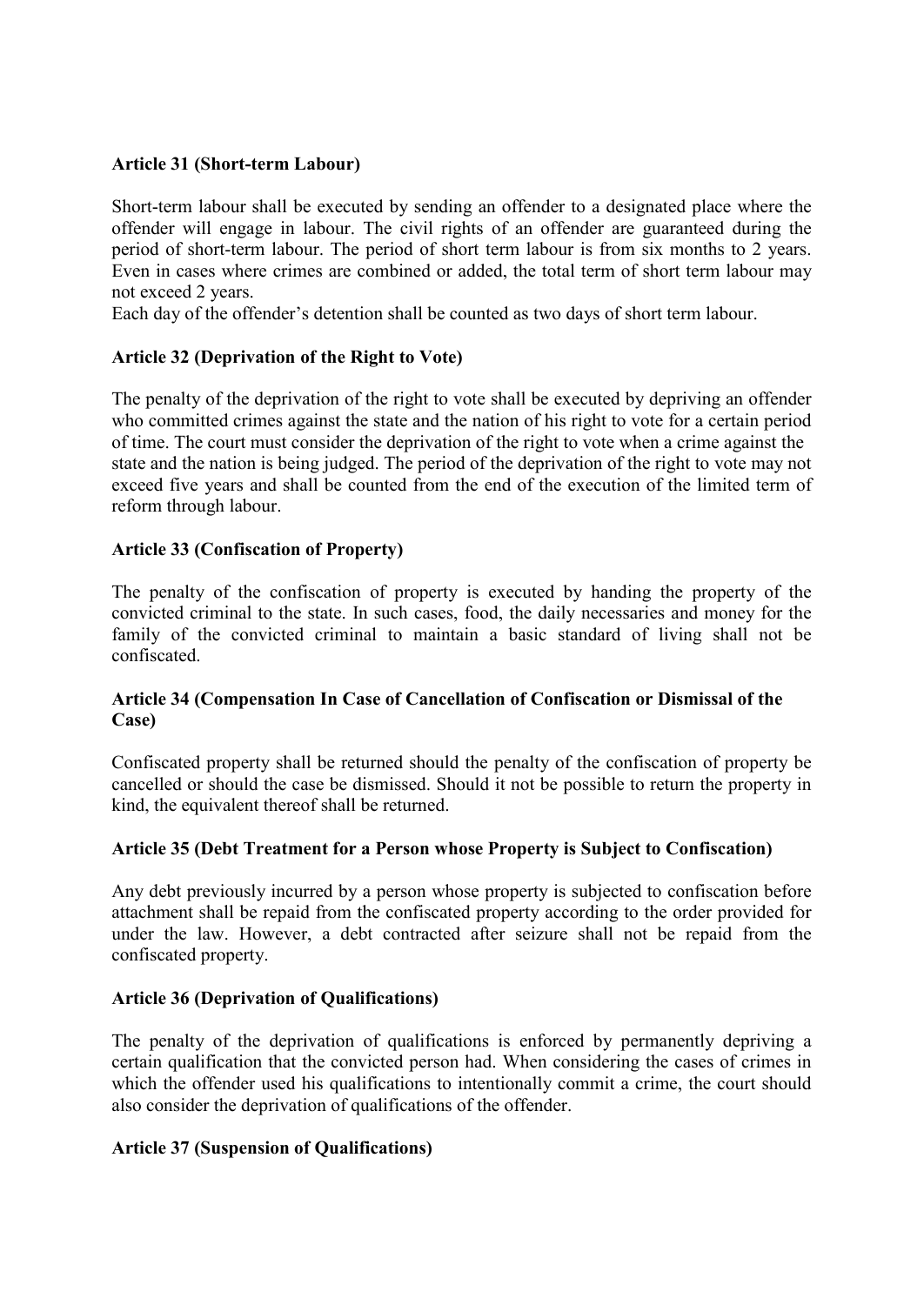The penalty of the suspension of a qualification is enforced by temporarily depriving certain qualifications that the convicted person had.

When considering the cases of crimes in which the offender with a certain qualification negligently committed a crime, the court should consider the suspension of the qualification of the offender. The term of the suspension of qualification is three years, and shall be counted from the end of the execution of the limited term of reform through labour or shortterm labour.

### **Article 38 (Determination of Penalties)**

Penalties are determined by considering the character of, the motives for, and the aim of the crime; the ways and means by which and the extent to which the crime was committed; the consequences of the crime; complicity; and the degree to which the offender repents of his or her crime. In this case, the limits of the penalties provided by the relevant articles of this law shall be taken as the standard.

### **Article 39 (Conditions for Determining Aggravated Penalties)**

Penalties shall be aggravated in the following cases:

- 1. When the offender is the principal culprit in the crime;
- 2. When the offender has committed offences repeatedly or in collusion;
- 3. When the crime is committed by brutal ways and means;
- 4. When the offender commits a crime against a person who is under his protection or is his subordinate;
- 5. When the offender commits a crime by taking advantage of a wartime or disaster situation.

### **Article 40 (Conditions for Determining Mitigated Penalties)**

Penalties shall be mitigated in the following cases:

- 1. When the offender is a passive culprit;
- 2. When the culprit is a first-time offender;
- 3. When the crime is committed under the influence of strong mental pressure;
- 4. When the offender is a juvenile;
- 5. When the offence is considered to meet the conditions for self defence or necessity;
- 6. When the offender confesses his or her guilt;
- 7. When the offender has previously contributed greatly to the country;
- 8. When the offender makes compensation for or restitution of the properties that he has plundered or damaged;
- 9. When the victim is found with fault

### **Article 41 (Limit of Applying Aggravated or Mitigated Penalties)**

Aggravated or mitigated penalties may be aggravated or mitigated byup to half the original penalty when conditions for aggravation or mitigation are met. In such a case, the penalty may not exceed the maximum limit or fall short of the minimum limit prescribed in the relevant provision.

### **Article 42 (Determination of Penalties below Minimum Limit Allowed by Law)**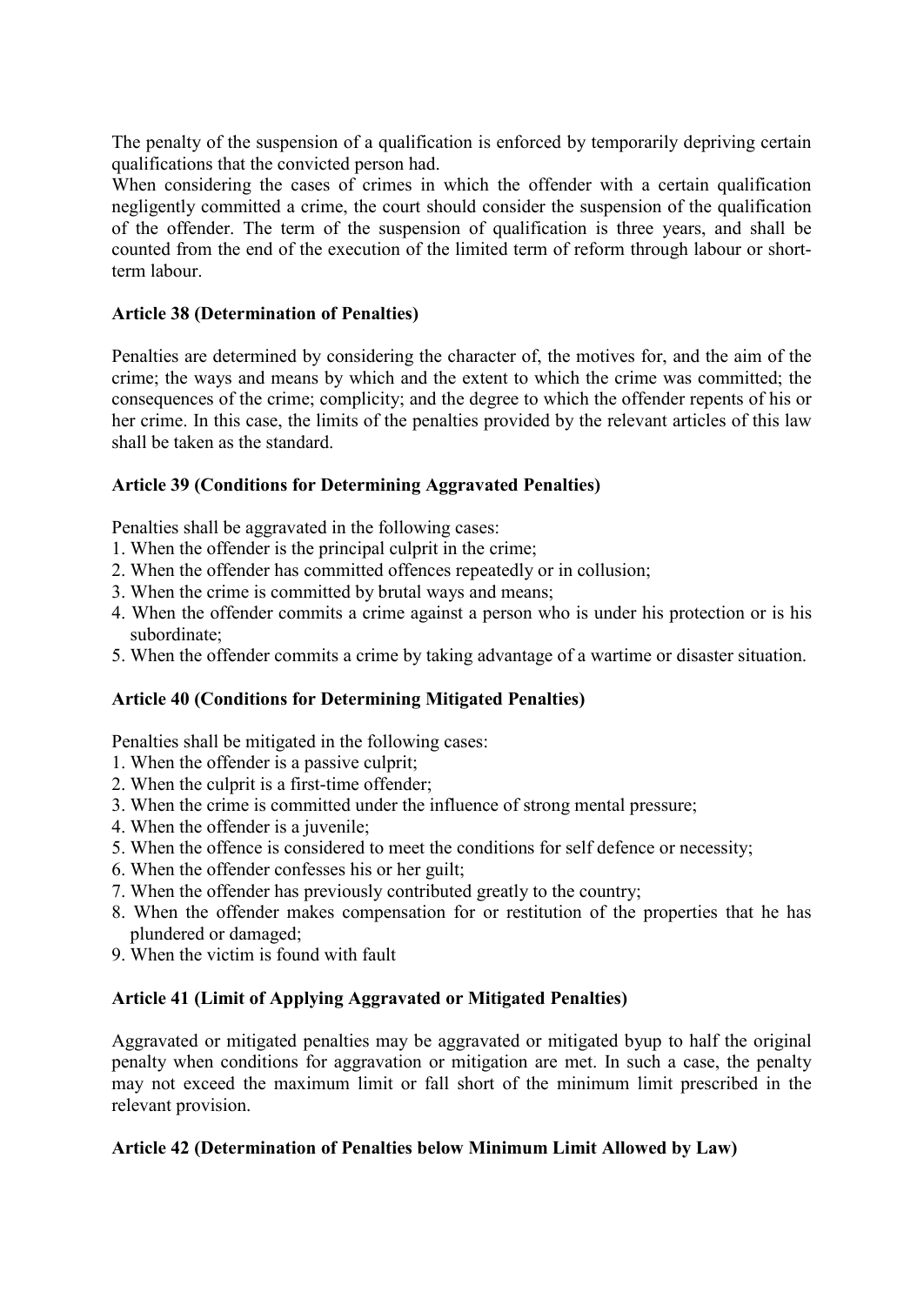In special cases the court may deem it appropriate to impose a lighter penalty than the minimum limit provided for under the relevant article, and it shall impose such a penalty.

#### **Article 43 (Conditions for Merging of Offences)**

In cases where an offender commits different types of offences that respectively entail independent criminal liability, they shall be merged into one crime. However, in cases where different types of crimes are combined to constitute a single offence or one crime is considered to have been an essential premise for subsequent offences or other types of crimes, merging shall not be possible.

### **Article 44 (Determination of Penalty In Case of Merging of Offences)**

In cases where the offender commits different types of offences, the punishment will be determined by first deciding penalties for each offence. Then the heaviest penalty shall be added to one half of the remaining penalties. In such a case the supplementary penalties of the merged crimes shall be applied in line with general punishments. The rendition of judgement shall be based on this article.

#### **Article 45 (Determination of the Period of Different Penalties)**

In cases of multiple penalty for which a single period of penalty is determined, the penalty shall be of the heaviest kind, and two days of short term labour shall be counted as one day of limited reform through labour.

#### **Article 46 (Determination of Penalty for Crimes Committed or Hidden before the Term Is Over)**

In cases where, after sentence has been passed, the offender commits or hides another crime before serving the full term of the penalty, the penalty for the new or hidden offence shall be decided and added to the remaining term of the former penalty.

#### **Article 47 (Interpretation of "more than" and "less than")**

The expressions "more than" and "less than" used in this law for determining the term of penalties, shall include the relevant number described. The term of penalty may be determined from months to years depending on the gravity of the offence.

#### **Article 48 (Calculation of the Period for the Execution of Penalty)**

The execution of a penalty begins from the day when the judgement becomes final and ends on the day of completion of the term of punishment. The execution period for detention shall be calculated in accordance with Articles 30 and 31.

### **Article 49 (Conditions for Applying Public Education Penalty)**

In cases where the offender is a minor or is an adult deemed suitable for reform through public education, a Public Education penalty shall be applied after consideration of the degree to which the offender repents and the gravity of the offence.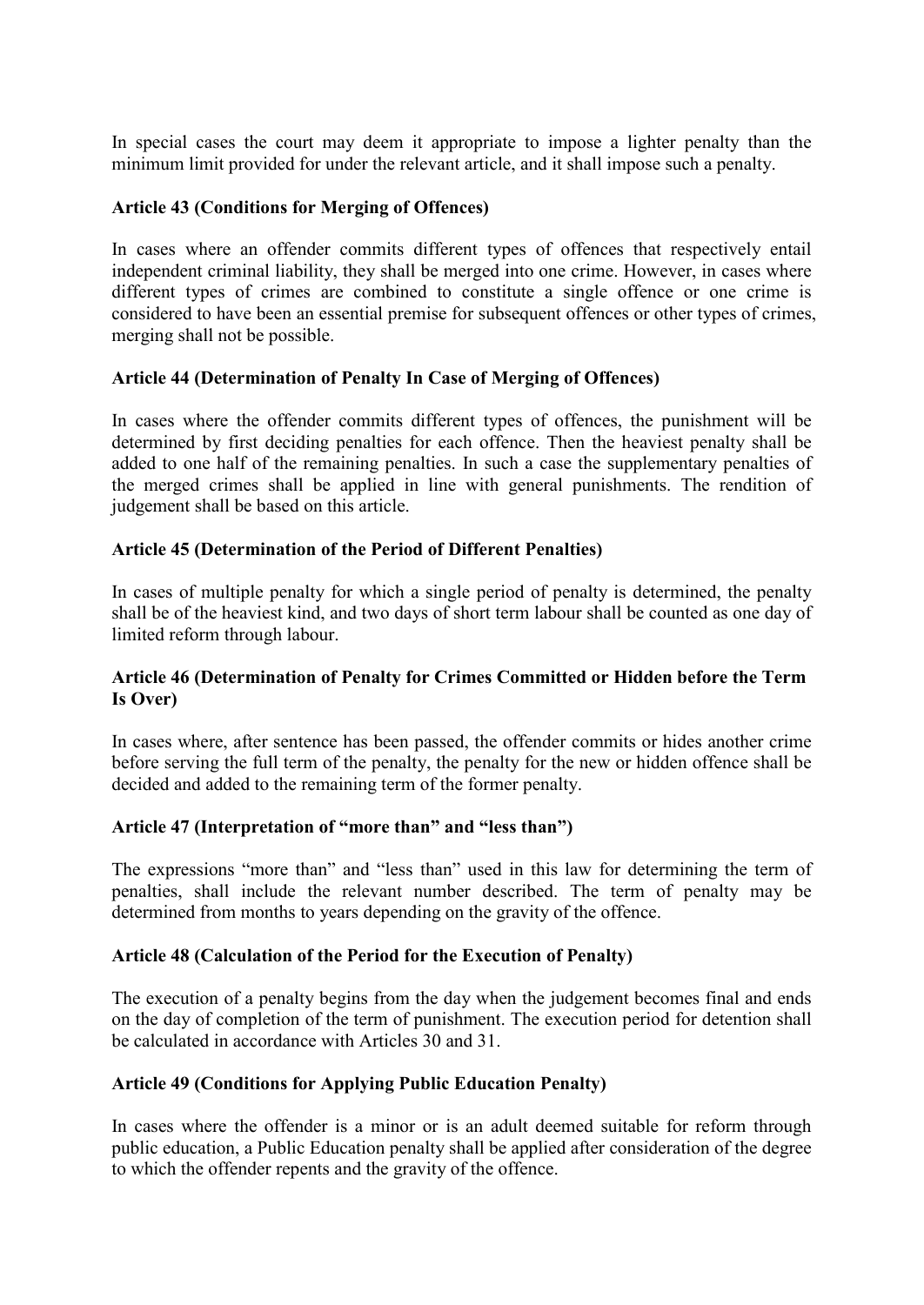#### **Article 50 (Legal Effect of Public Education Penalty)**

An offender who has received a Public Education penalty shall be regarded as those who have not committed a crime. However, in cases where he or she committed a new crime, all or part of the penalty for which he or she received Public Education shall be added to the penalty of the newly committed crime.

#### **Article 51 (Requisites and Periods for Suspension of Sentence)**

If it is deemed unnecessary to send to prison camp an offender who receives 5 years or less of reform through labour due to their degree of repentance and the gravity of the offence, a ruling on a suspension of the sentence may be taken as follows:

- 1. A penalty of reform through labour for less than three years may be suspended for three to five years;
- 2. A penalty of reform through labour for three to five years may be suspended for five to seven years.

#### **Article 52 (Legal Effect of Suspension of Sentence)**

Should a person who has received a suspended sentence not commit another offence during the period of suspension, he or she is deemed to have served his or her sentence.

However, in cases where a person who has been given a suspended sentence commits another offence during the period of suspension, all or part of the penalty that was suspended shall be added to the penalty for the new offence.

### **Article 53 (Special and General Pardons)**

A convicted criminal may have his or her penalty cancelled under a special or general pardon. Special pardons are granted by the Chairman of the National Defence Commission of the Democratic People's Republic of Korea.

General pardons are granted by the Presidium of the Supreme People's Assembly.

### **Article 54 (Reduction of Term and Parole)**

In cases where a person who has been sentenced to either a limited term of reform through labour or short-term labour has shown exemplary behaviours during the execution period, his or her term for the penalty may be reduced.

In cases where a person who has been sentenced to life or limited term for reform through labour is deemed to have genuinelyrepented of his or her crime and is faithful in reforming himself or herself, and the purpose of the reformative education is deemed to have been achieved, he or she may be released after the passage of half of the period of limited term of reform through labour or shortterm labour. In case of life term of reform through labour, the release can take place after the passage of fifteen years.

### **Article 55 (Legal Status of the Person Whose Term Is Ended)**

A person who has been granted a special or a general pardon and a person who has served his or her full time is regarded as guiltless from the day of the granting of the special or general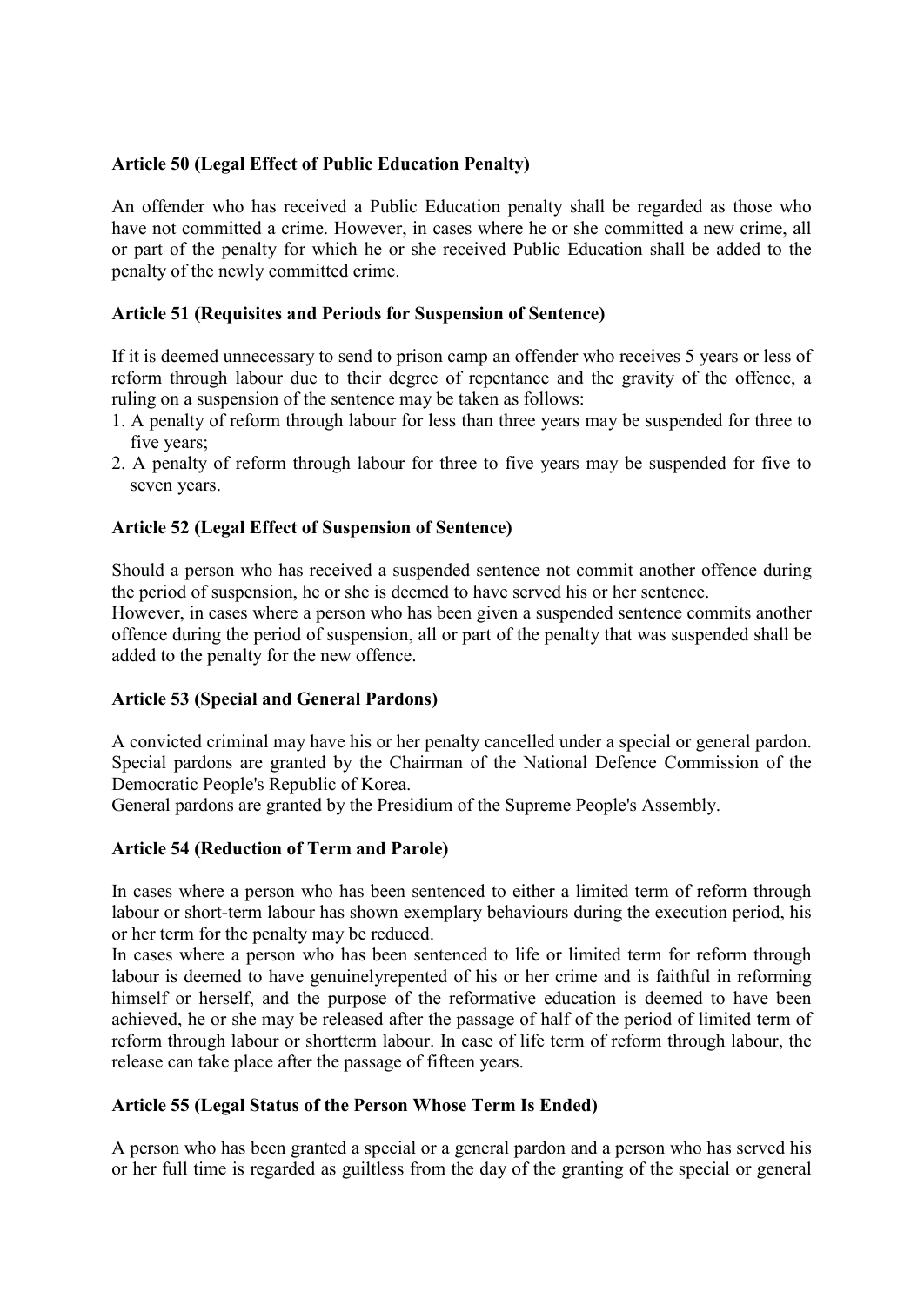pardon or from the day on which the term ends and is not discriminated against under the law.

#### **Article 56 (Prescription Period for Criminal Prosecution)**

Criminal liability shall not be borne when the following periods of time have passed from the commission of an offence.

- 1. Five years for offences which merit reform through labour for up to two years;
- 2. Eight years for offences which merit reform through labour for up to five years;
- 3. Twelve years for offences which merit reform through labour for five to ten years;
- 4. Fifteen years for offences which merit reform through labour for more than ten years;
- 5. Twenty years for offences which merit life term of reform through labour or the death penalty.

#### **Article 57 (Offences Excluded from Criminal Prosecution Prescription)**

Criminal liability shall be borne for crimes against the state and the nation and for premeditated murder, regardless of the passage of time.

#### **Article 58 (Reasons for Counting Anew the Period for Prescription of Criminal Prosecution)**

When an offender commits a new offence before the period provided under Article 56 of this law passes, or declines a preliminary examination or trial before the period passes, the period for which to attribute criminal liability will start anew. Additionally, if an investigation begins before the period provided under Article 56 of this law passes, the period for which to attribute criminal liability will start anew

### **CHAPTER 3 CRIMES AGAINST THE STATE AND THE NATION**

### SECTION 1. CRIMES AGAINST THE STATE

### **Article 59 (Conspiracy to Subvert the State)**

A person who, with anti-state purposes, participates in a coup d'etat, riot, demonstration or assault, or takes part in a conspiracy shall be punished by reform through labour for more than five years.

In cases where the person commits a grave offence, he or she shall be punished by life-term of reform through labour, or the death penalty and confiscation of property.

#### **Article 60 (Terrorism)**

A person who kills, abducts or injures cadres or people with anti-state purposes shall be punished by reform through labour for more than five years.

In cases where the person commits a grave offence, he or she shall be punished by life-term reform through labour or the death penalty, and confiscation of property.

#### **Article 61 (Anti-State Propaganda and Agitation)**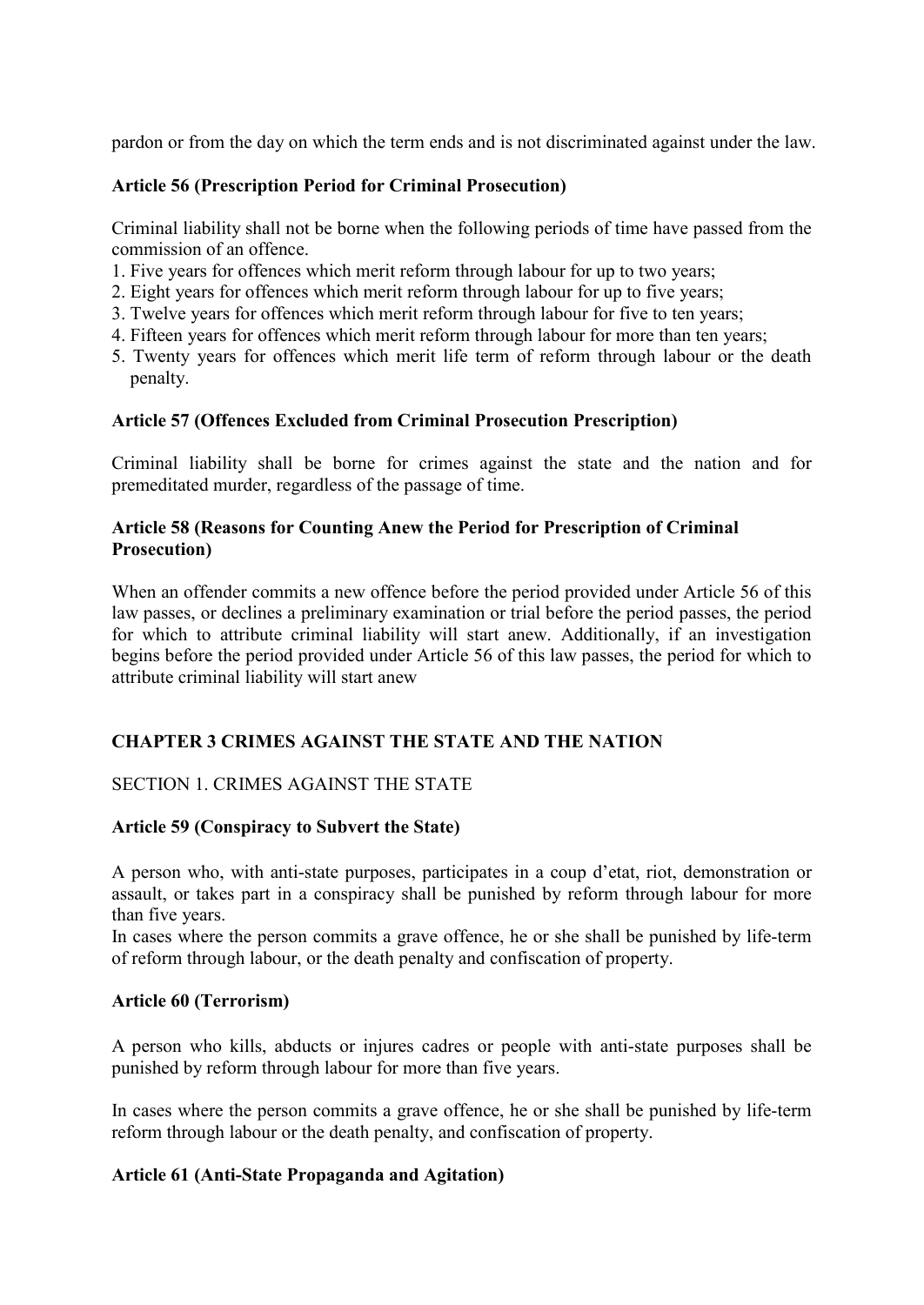A person who, with anti-state purposes, launches propaganda and agitation shall be punished by reform through labour for less than five years. In cases where the person commits a grave offence, he or she shall be punished by reform through labour for more than five years and less than ten years.

### **Article 62 (Treason against the Fatherland)**

A citizen of the Republic who commits treason against the Fatherland by defection, surrender, betrayal; or disclosure of secrets shall be punished by reform through labour for more than five years. In cases where the person commits a grave offence, he or she shall be punished by reform through labour for more than five years and less than ten years.

#### **Article 63 (Espionage)**

A non-citizen of the Republic who detects, collects or transmits secrets with the intention of espionage against the Republic shall be punished by reform through labour for more than five years and less than ten years. In cases where the person commits a grave offence, he or she shall be punished by reform through labour for more than ten years.

### **Article 64 (Sabotage)**

A person who commits acts of sabotage with anti-state purposes shall be punished by reform through labour for more than five years and less than ten years. In cases where the foregoing act has been executed repeatedly or in collusion, the offender shall be punished by reform through labour for more than ten years. In cases where the person commits a grave offence, he or she shall be punished by reform through labour for life or the death penalty, and confiscation of property.

#### **Article 65 (Inducement of Armed Intervention and Severance of Diplomatic Relationship)**

A foreign national who encourages or supplies funds to encourage a foreign country or group to perpetrate armed intervention against the Republic, break diplomatic relations with the Republic, or annul a treaty with the Republic shall be punished by reform through labour for more than ten years.

#### **Article 66 (Aggression against Foreigners)**

A person who violates the personal liberty or property of a foreigner in the Republic in order to weaken relations between the Republic and the latter's country shall be punished by reform through labour for more than five years and less than 10 years. In cases where the person commits a grave offence, he or she shall be punished by reform through labour for more than ten years.

#### SECTION 2. CRIMES AGAINST THE NATION

### **Article 67 (Treason against the Nation)**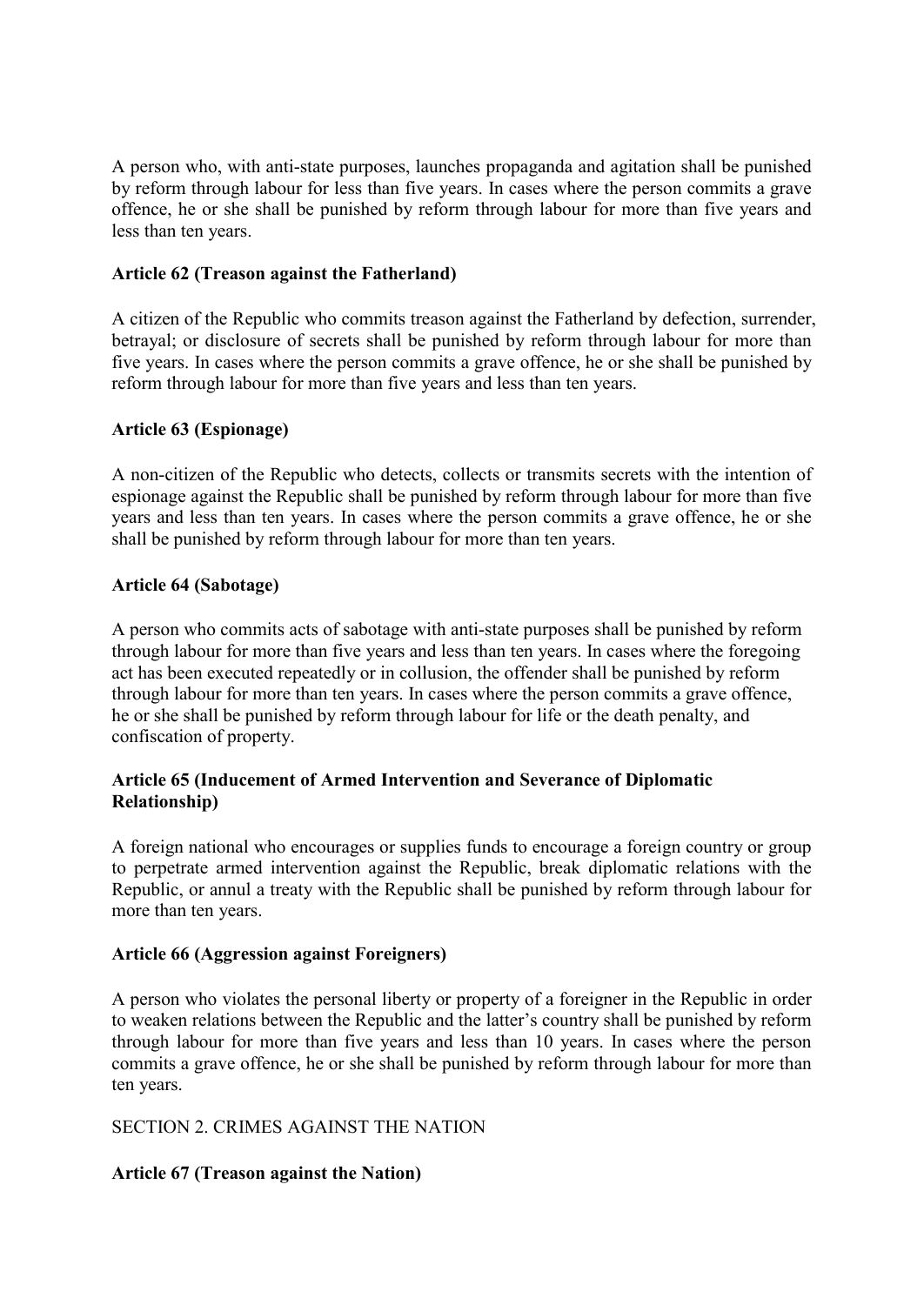A Korean national who, under the control of imperialists, suppresses our people's struggle for national liberation or the struggle for the reunification of the country or betrays the nation by selling national interests to imperialists, shall be punished by reform through labour for more than ten years. In cases where the person commits a grave offence, he or she shall be punished by life term reform through labour or the death penalty, and confiscation of property.

#### **Article 68 (Suppression of the National Liberation Struggle of the Korean Nation)**

A foreign national who suppresses the national liberation struggle of the Korean people or the struggle for the reunification of the country shall be punished by reform through labour for more than five years and less than ten years. In cases where the person commits a grave offence, he or she shall be punished by reform through labour for more than ten years.

#### **Article 69 (Aggression against the Korean Nation)**

A foreign national who, with hostile intentions against the Korean nation, violates the personal liberty or property of a Korean national who resides or stays abroad, or causes national dissension, shall be punished by reform through labour for more than five years and less than ten years. In cases where the person commits a grave offence, he or she shall be punished by reform through labour for more than ten years.

### SECTION 3. CRIMES OF HARBOURING, FAILING TO REPORT AND NEGLECTING OF A CRIME AGAINST THE STATE AND THE NATION

### **Article 70 (Harbouring an Individual who Committed a Crime against the State or the Nation)**

A person who harbours another who has committed a crime against the state or the nation, or conceals the evidence of a crime or the nation, shall be punished by reform through labour for less than four years.

### **Article 71 (Criminal Failure to Report a Crime against the State or the Nation)**

A person who, having known another person who has committed a crime against the state or the nation, fails to inform the relevant authorities about such other person shall by punished by reform through labour for less than three years.

#### **Article 72 (Failure to Prevent a Crime against the State)**

A person who, having learned of a crime against the state being committed, fails to take steps to prevent such a crime despite his or her capacity to do so shall be punished by reform through labour for less than three years.

### **CHAPTER 4 CRIMES OF VIOLATING NATIONAL DEFENCE ORDERS**

### **Article 73 (Negligent Execution of Orders, Decisions and Directions)**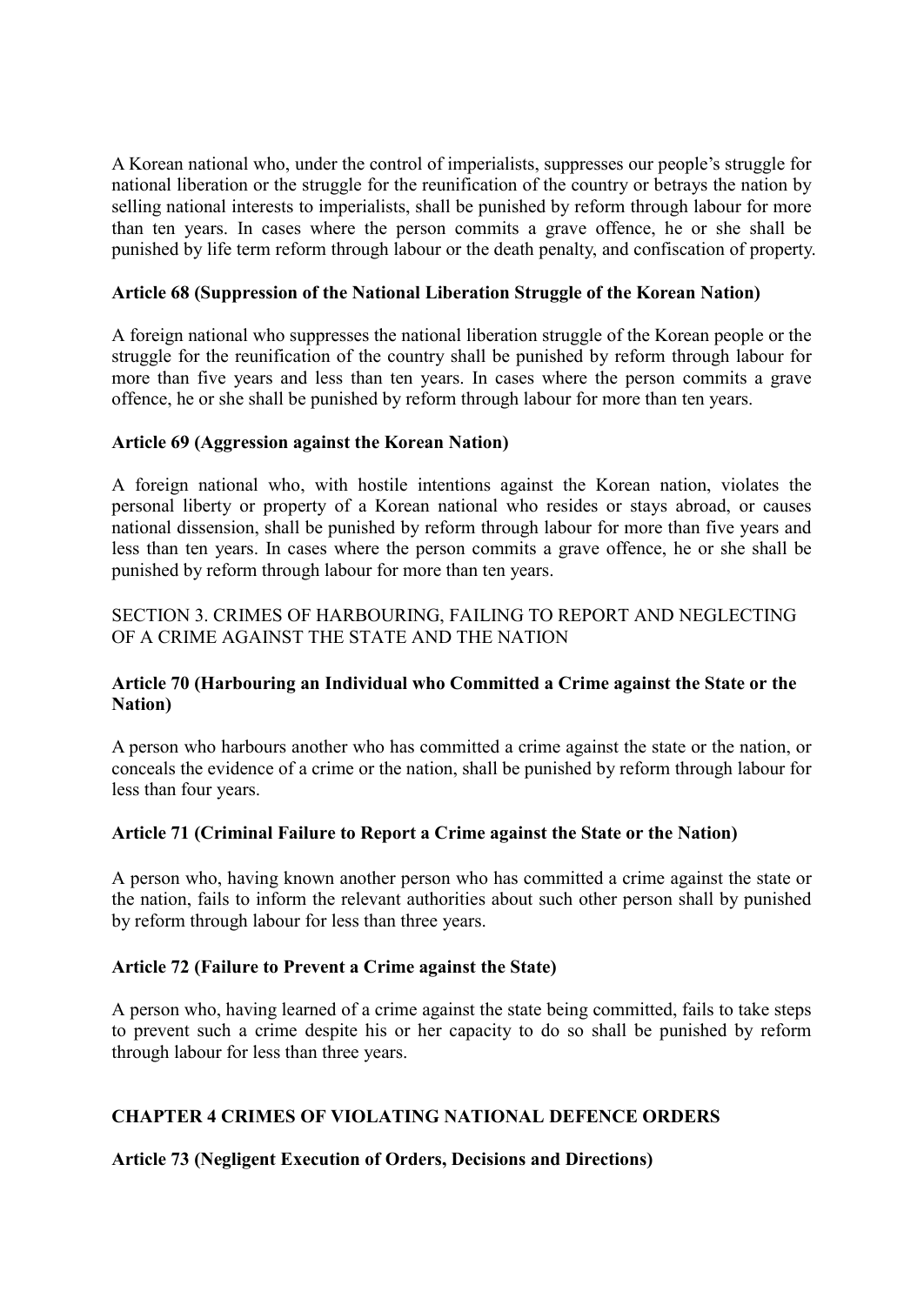A person who fails to accurately execute in a timely manner or perfunctorily executes the orders of the Chairman of the National Defence Commission of the Democratic People's Republic of Korea; the orders of the Supreme Commander of the Korean People's Army; the decisions and directions of the National Defence Commission; or the orders, decisions and directions of the Central Military Committee of the Worker's Party of Korea, shall be punished by reform through labour for less than two years.

In cases where the foregoing offence has been executed repeatedly, the offender shall be punished by reform through labour for less than five years. In cases where the person commits a grave offence, he or she shall be punished by reform through labour for more than five years and less than eight years.

### **Article 74 (Failure to Prepare for Wartime Production)**

A worker-in-charge of an institution, corporate association or organization who fails to prepare strategic reserve supplies or to prepare for wartime production shall be punished by reform through labour for less than two years. In cases where the person commits a grave offence, he or she shall be punished by reform through labour for less than five years.

### **Article 75 (Intentional Destruction of Weapons, Ammunition, Combat Technology Equipment and Military Facilities)**

A person who intentionally destroys weapons, ammunition, combat technology equipment or military facilities shall be punished by reform through labour for less than five years. In cases where a large amount of weapons, ammunition, combat technology equipment or important military facilities is damaged or destroyed, the punishment shall be reform through labour for more than five years and less than ten years. In cases where the person commits a grave offence, he or she shall be punished by reform through labour for more than ten years. In cases where the offence of the foregoing paragraph is particularly grave, the punishment shall be life-term reform through labour.

#### **Article 76 (Destruction of Weapons, Ammunition, Combat Technology Equipment, or Military Facilities through Negligence)**

A person who destroys weapons, ammunition, combat technology equipment, or military facilities through negligence shall be punished by reform through labour for less than two years.

In cases where a large amount of weapons, ammunition, combat technology equipment, or important military facilities is damaged, the punishment shall be reform through labour for less than five years. In cases where the person commits a grave offence, he or she shall be punished by reform through labour for more than five years and less than ten years.

#### **Article 77 (Violation of Military Guard System)**

If a person who is mobilized for civilian military training violates the military guard system and this leads to damage of a guarded object, he or she shall be punished by reform through labour for less than two years. In cases where the person commits a grave offence, he or she shall be punished by reform through labour for more than two years and less than seven years.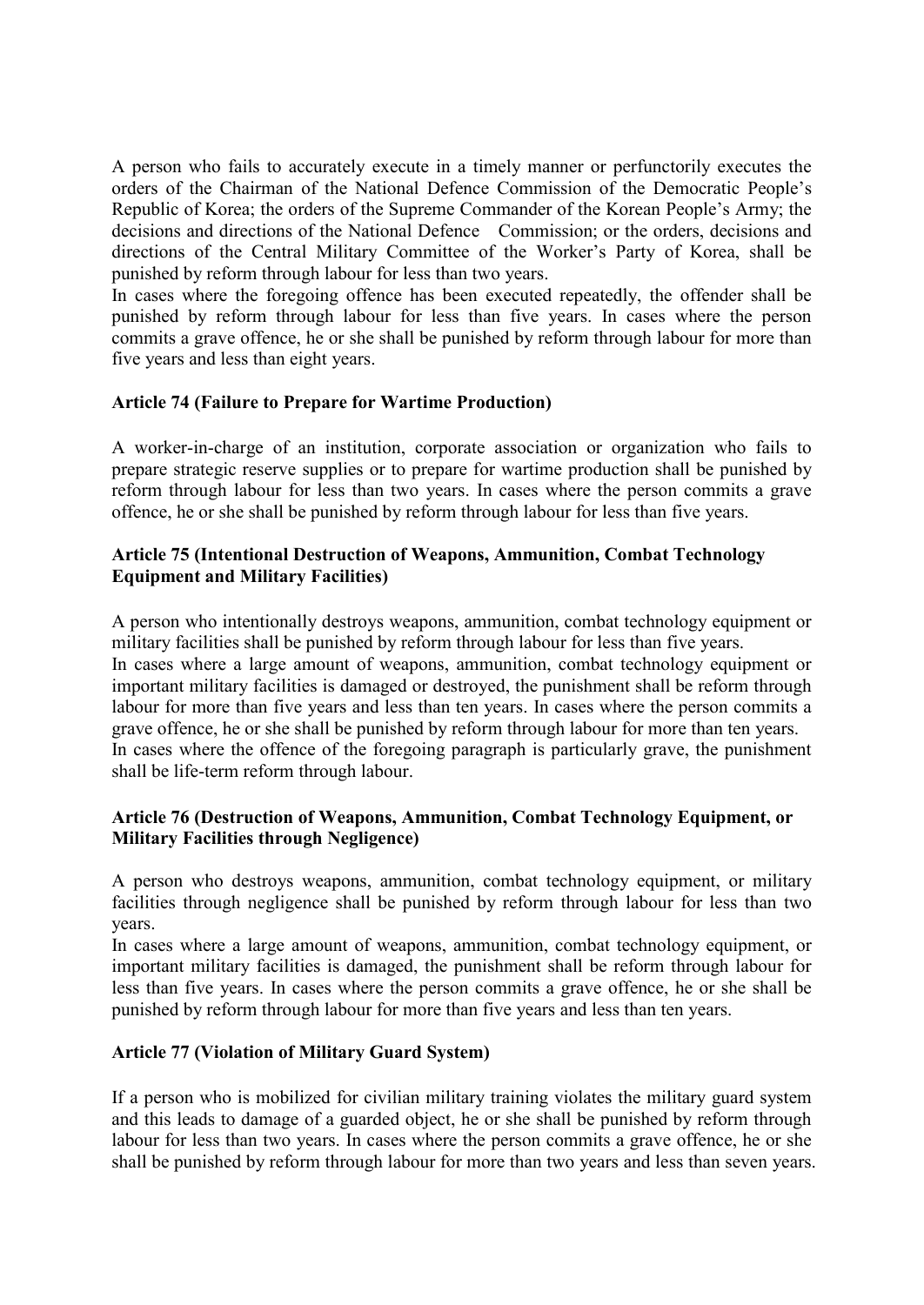# **Article 78 (Plunder, Illegal Possession or Disposal of Weapons, Ammunition and Combat Technology Equipment)**

A person who plunders combat technology equipment, illegally possesses weapons or ammunition or disposes of them shall be punished by reform through labour for less than two years. In cases where the person commits a grave offence, he or she shall be punished by reform through labour for less than three years.

A person who plunders weapons, ammunition or a large amount of combat technology equipment shall be punished by reform through labour for more than three years and less than eight years.

A person who plunders a large amount of weapons or ammunition or a particularly large amount of combat technology equipment shall be punished by reform through labour for more than eight years.

#### **Article 79 (Loss of Military Supplies)**

A person who loses military supplies shall be punished by short-term labour for less than two years. In cases where the person loses a great amount of military supplies, he or she shall be punished by reform through labour for less than five years.

#### **Article 80 (Hindering Production of Military Supplies)**

A person who hinders the production of military supplies by failing to build equipment or produce raw or other materials, fuel or electric power in a timely manner or failing to ensure their qualities shall be punished by short-term labour for less than two years. In cases where the person commits a grave offence, he or she shall be punished by reform through labour for less than five years.

### **Article 81 (Production of Defective or Disqualified Military Supplies)**

A military supplies production worker who does not comply with technical regulations, a standard operation manual, product specifications or product inspection codes, and produces defective or disqualified supplies, shall be punished by reform through labour for less than two years. In cases where the person commits a grave offence, he or she shall be punished by reform through labour for less than four years.

#### **Article 82 (Misappropriation of Military Supplies or Materials for Production of Military Supplies)**

A military supplies production worker-in-charge who misappropriates military supplies or materials for production of such military supplies shall be punished by short-term labour for less than four years.

#### **Article 83 (Evasion of Military Service)**

A person who evades military service shall be punished by short-term labour for less than two years.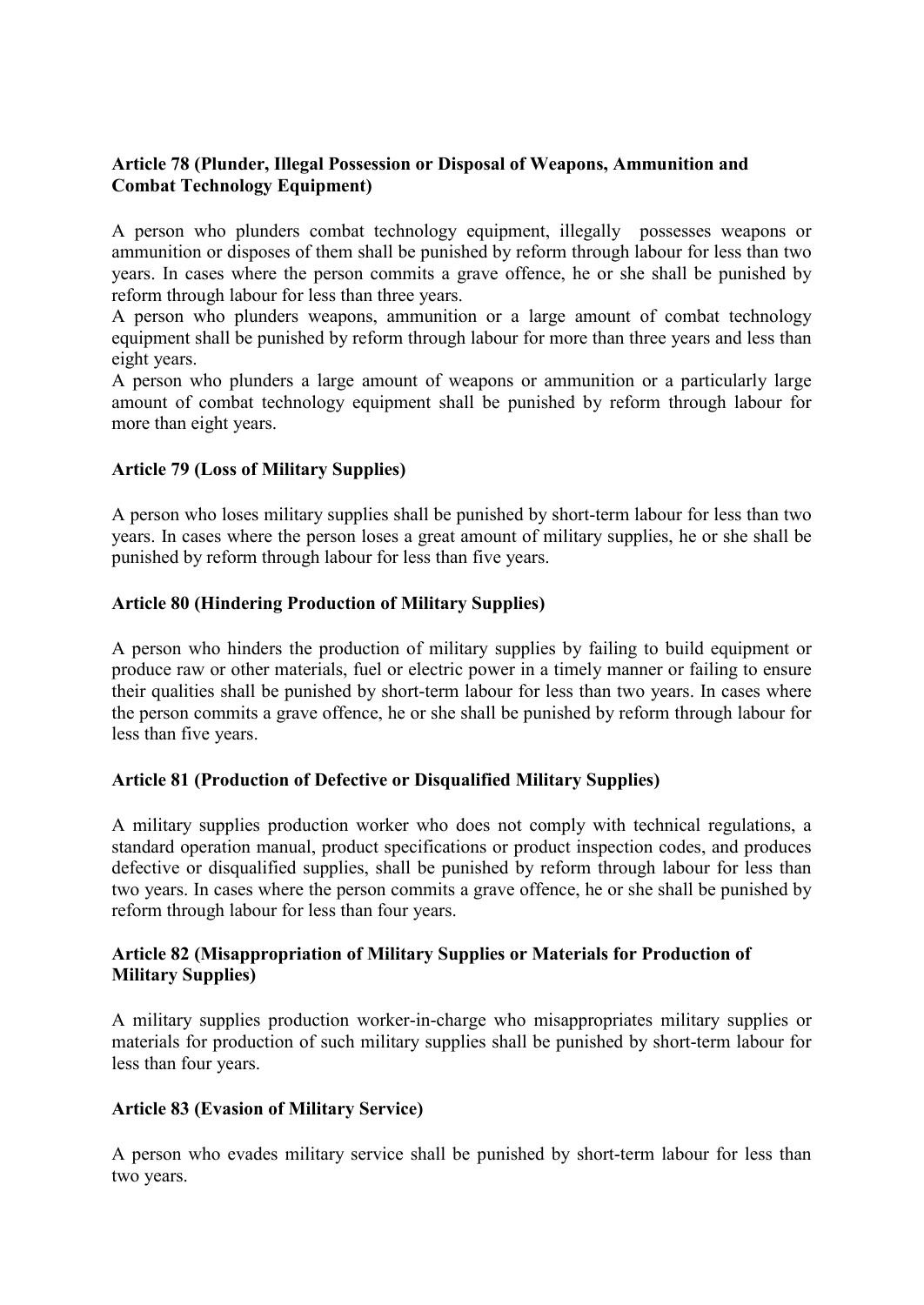In cases where the foregoing act is committed during wartime or quasi-wartime, the punishment shall be reform through labour for less than five years.

#### **Article 84 (Harbouring of Evaders and Deserters)**

A person who knowingly hides an evader of military service or a deserter shall be punished by short-term labour for less than two years. In cases where the person commits a grave offence, he or she shall be punished by reform through labour for less than three years.

#### **Article 85 (Interference with Performing of Military Duties)**

A person who interferes with military duties such as guard duty block duty, policing or secret communications duty shall be punished by short-term labour for less than two years. In cases where the person commits a grave offence, he or she shall be punished by reform through labour for less than five years.

#### **Article 86 (Impersonating a Soldier)**

A person who impersonates a soldier and commits a socially dangerous act shall be punished by short-term labour for less than two years. In cases where the person commits a grave offence, he or she shall be punished by reform through labour for less than five years.

#### **Article 87 (Trading Military Supplies)**

A person who knowingly buys or sells military supplies shall be punished by short-term labour for less than two years. In cases where the person commits a grave offence, he or she shall be punished by reform through labour for less than two years.

#### **Article 88 (Disclosure of Confidential Information Concerning National Defence)**

A person who discloses confidential information or loses classified documents concerning the national defence shall be punished by reform through labour for less than five years. In cases where the act of disclosure or losing of classified information is repeated several times or the disclosed information is of high importance, the punishment shall be reform

through labour for more than five years and less than ten years. In cases where the person commits a grave offence, he or she shall be punished by reform through labour for more than ten years.

### **CHAPTER 5 CRIMINAL VIOLATIONS OF THE SOCIALIST ECONOMIC SYSTEM**

SECTION 1. PROPERTY CRIMES INVOLVING STATE AND SOCIAL COOPERATIVE ORGANISATIONS

#### **Article 89 (Stealing State Property)**

A person who steals the property of the state or a social cooperative organisation shall be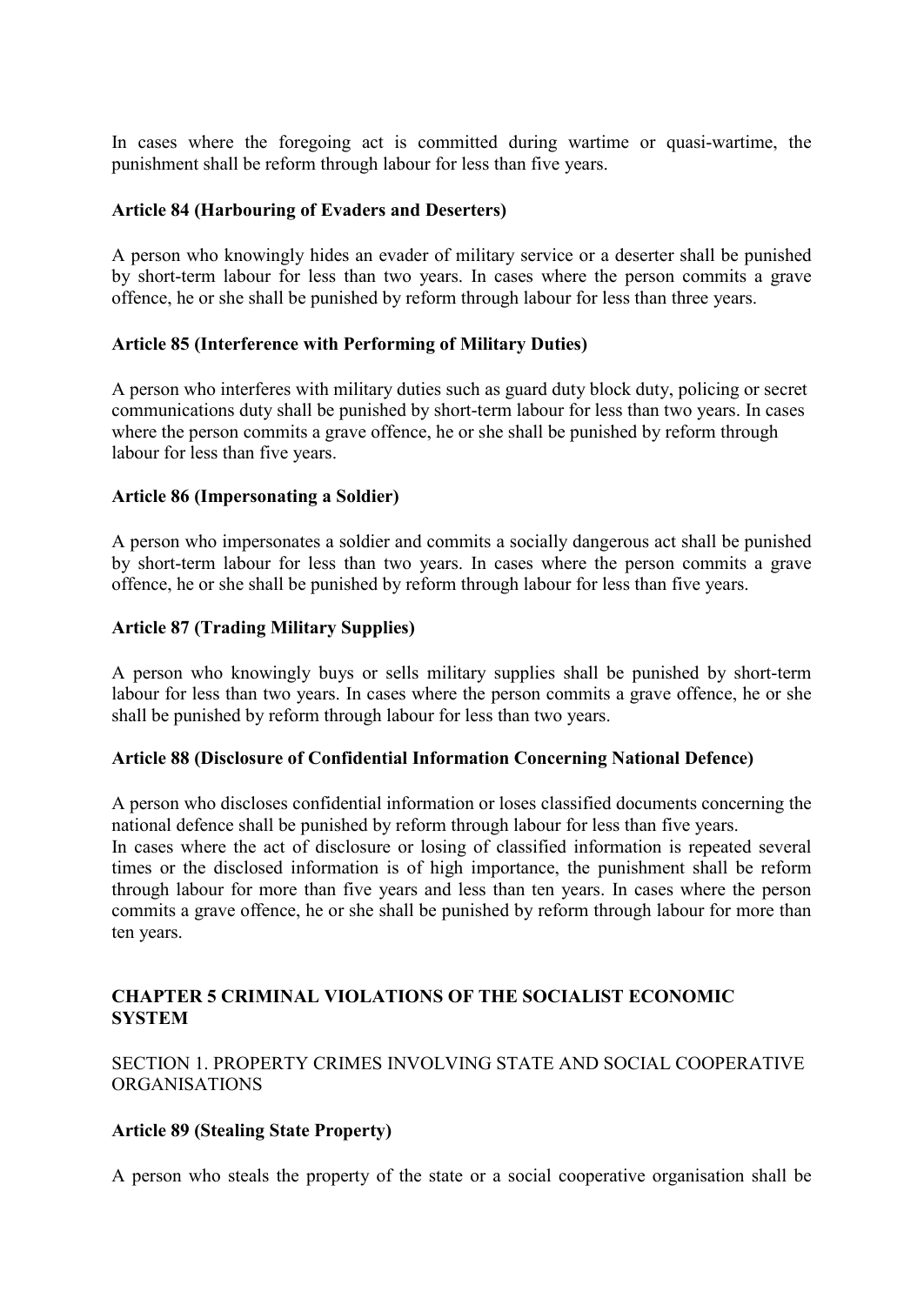punished by short-term labour for less than two years. In cases where the person commits a grave offence, he or she shall be punished by reform through labour for less than two years. A person who steals a large amount of state or social cooperative organisation property or steals in collusion shall be punished by reform through labour for more than two years and less than nine years.

In cases where an extremely large amount of state or social cooperative organisation property is stolen, the punishment shall be reform through labour for more than nine years.

#### **Article 90 (Plundering State Property)**

A person who plunders the property of the state or of a social cooperative organisation shall be punished by short-term labour for less than two years. In cases where the person commits a grave offence, he or she shall be punished by reform through labour for less than three years. A person who plunders a large amount of property or plunders repeatedly or in collusion shall be punished by reform through labour for more than three years and less than ten years. In cases where an extremely large amount of state or social cooperative organisation property has been plundered, the punishment shall be reform through labour for more than ten years.

#### **Article 91 (Extortion of State Property)**

A person who extorts the property of the state or a social cooperative organisation shall be punished by short-term labour for less than two years. In cases where the person commits a grave offence, he or she shall be punished by reform through labour for less than three years. A person who extorts a large amount of property, or extorts repeatedly or in collusion shall be punished by reform through labour for more than three years and less than ten years. In cases where an extremely large amount of state or social cooperative organisation property is extorted, the punishment shall be reform through labour for more than ten years.

# **Article 92 (Occupying State Property by Deception)**

A person who occupies the property of the state or a social cooperative organisation by deception shall be punished by short-term labour for less than two years. In cases where the person commits a grave offence, he or she shall be punished by reform through labour for less than two years.

A person who defrauds the state or a social cooperative organi-sation of a large amount of its property shall be punished by reform through labour for more than two years and less than eight years.

In cases where a person defrauds the state or a social cooperative organisation of an extremely large amount of its property, the punishment shall be reform through labour for more than eight years.

#### **Article 93 (Appropriation of State Property)**

In cases where a person under a duty entrusted by an institution, corporate association or organisation, or a management worker, appropriates the property of the state or a social cooperative organisation that he or she is in charge of, either as part of his or her duty or by temporary delegation, he or she shall be punished by short-term labour for less than two years. In cases where the person commits a grave offence, he or she shall be punished by reform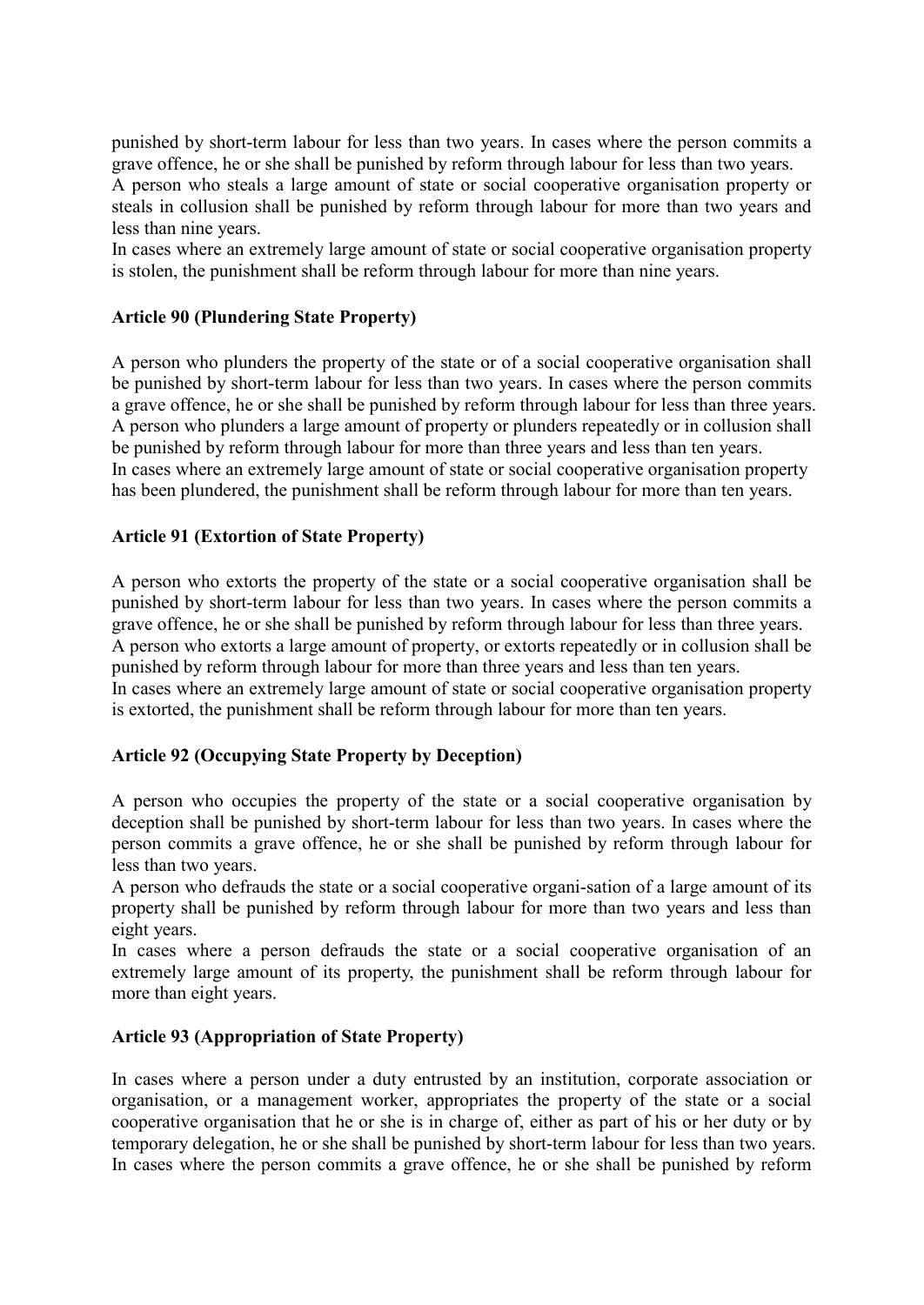through labour for less than three years.

A person who appropriates a large amount of the property, or appropriates the property in collusion, shall be punished by reform through labour for more than three years and less than nine years.

In cases where a large amount of state or social cooperative organisation property has been appropriated, the punishment shall be reform through labour for more than nine years.

#### **Article 94 (Extremely Grave Plunder of State Property)**

In cases where the plunder of state or social cooperative organisation property is extremely grave, the punishment shall be life-term reform through labour.

### **Article 95 (Robbery of State Property)**

A person who robs the state or a social cooperative organization of its property through threats or assaults that endanger the lives and health of people shall be punished by reform through labour for more than three years and less than eight years.

A person who employs violence to take a large amount of state or social cooperative organization property or commits the afore-mentioned act repeatedly, in collusion, or with weapons shall be punished by reform through labour for more than eight years.

In cases where an extremely large amount of state or social cooperative organization property is robbed, or the offender kills or seriously injures another person in the course of robbery, the punishment shall be life-term reform through labour.

#### **Article 96 (Collective Misappropriation of State Property)**

A person who directs or organises the collective misappropriation of the property of the state or a social cooperative organisation under the pretext of various gatherings or welfare projects or illegally awards a cash prize, a premium or a stipend shall be punished by shortterm labour for less than two years. In cases where the person commits a grave offence, he or she shall be punished by reform through labour for less than two years.

### **Article 97 (Intentional Destruction of State Property)**

A person who purposely destroys the property of the state or a social cooperative organization shall be punished by reform through labour for less than five years.

In cases where a particularly important means of production or an important facility is destroyed or in cases of arson or the use of explosives against the property of the state or a social cooperative organization, the punishment shall be reform through labour for more than five years and less than ten years. In cases where the person commits a grave offence, he or she shall be punished by reform through labour for more than ten years. In cases where the foregoing act of Paragraph 2 is extremely grave, the punishment shall be life-term reform through labour.

#### **Article 98 (Negligent Destruction of State Property)**

A person who commits negligent destruction of the property of the state or a social cooperative organization shall be punished by short-term labour for less than two years. In cases where the person commits a grave offence, he or she shall be punished by reform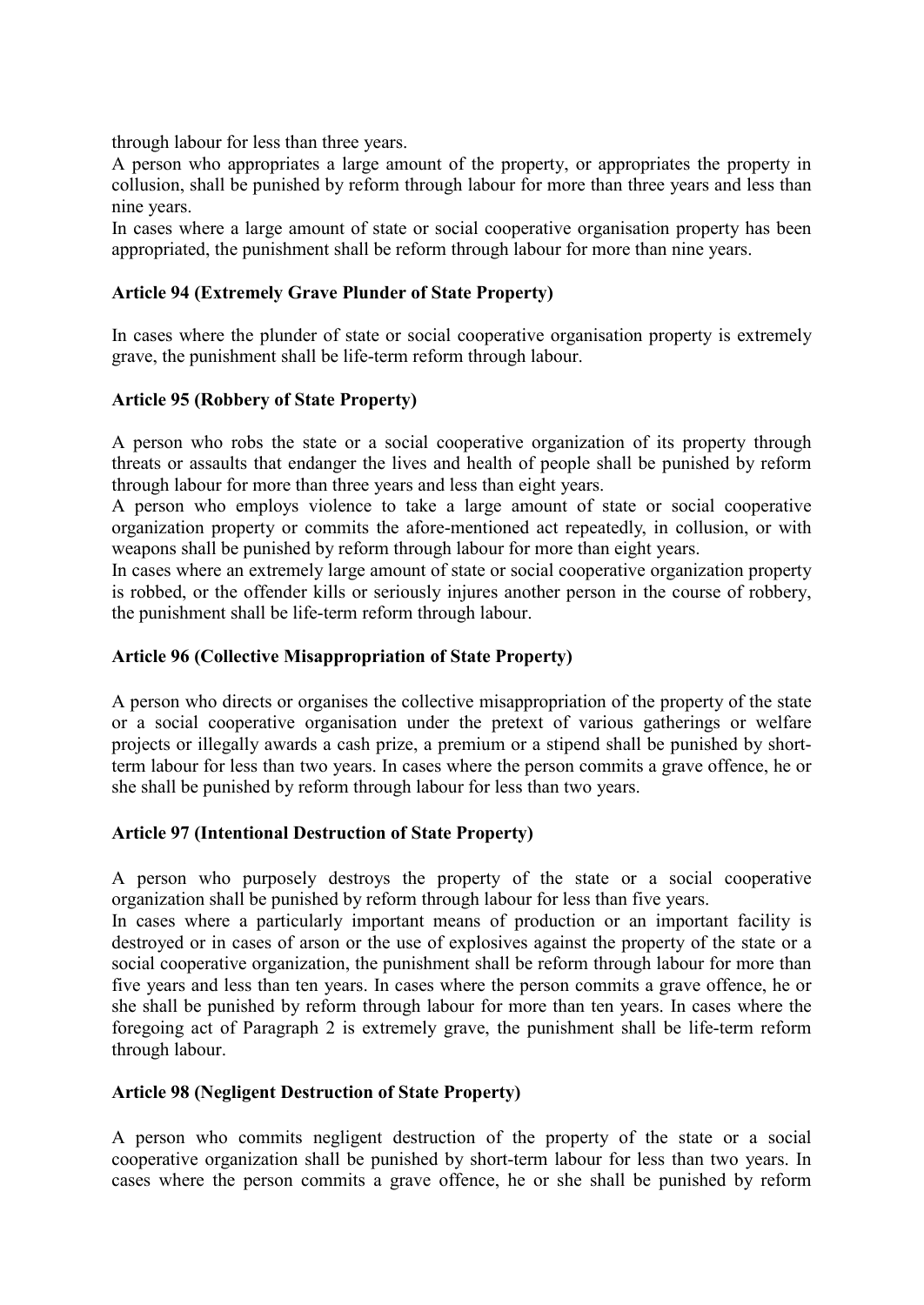through labour for less than five years.

#### SECTION 2. CRIMINAL VIOLATIONS OF ECONOMIC ORDER

#### **Article 99 (Counterfeiting Currency)**

A person who counterfeits the currency of the Republic or foreign currency that is exchangeable in a bank of the Republic shall be punished by reform through labour for more than five years and less than ten years. In cases where the person commits a grave offence, he or she shall be punished by reform through labour for more than ten years.

In cases where the act of the foregoing paragraph is particularly grave, the punishment shall be life-term reform through labour.

#### **Article 100 (Usage of Counterfeit Currency)**

A person who uses counterfeit currency with the knowledge that it is counterfeit shall be punished by short-term labour for less than two years. In cases where the person commits a grave offence, he or she shall be punished by reform through labour for less than five years.

#### **Article 101 (Counterfeiting Securities)**

A person who counterfeits state securities shall be punished by short-term labour for less than two years. In cases where the person commits a grave offence, he or she shall be punished by reform through labour for less than three years.

In cases where the foregoing act is committed repeatedly or in collusion, the punishment shall be reform through labour for more than three years and less than eight years.

#### **Article 102 (Usage of Counterfeit Securities)**

A person who uses counterfeit state securities with the knowledge that they are counterfeit shall be punished by short-term labour for less than two years. In cases where the person commits a grave offence, he or she shall be punished by reform through labour for less than three years.

### **Article 103 (Illegal Issuance, Payment or Usage of Noncash Method of Payment)**

A person who illegally issues, pays or uses a noncash method of payment shall be punished by short-term labour for less than two years. In cases where the person commits a grave offence, he or she shall be punished by reform through labour for less than three years. In cases where the forgoing act results in an extremely large loss, the punishment shall be reform through labour for more than three years and less than eight years.

### **Article 104 (Trading Foreign Currency)**

A person who illegally exchanges foreign currency that is exchangeable in a bank of the Republic for personal gain shall be punished by short-term labour for less than two years. In cases where the person commits a grave offence, he or she shall be punished by reform through labour for less than three years.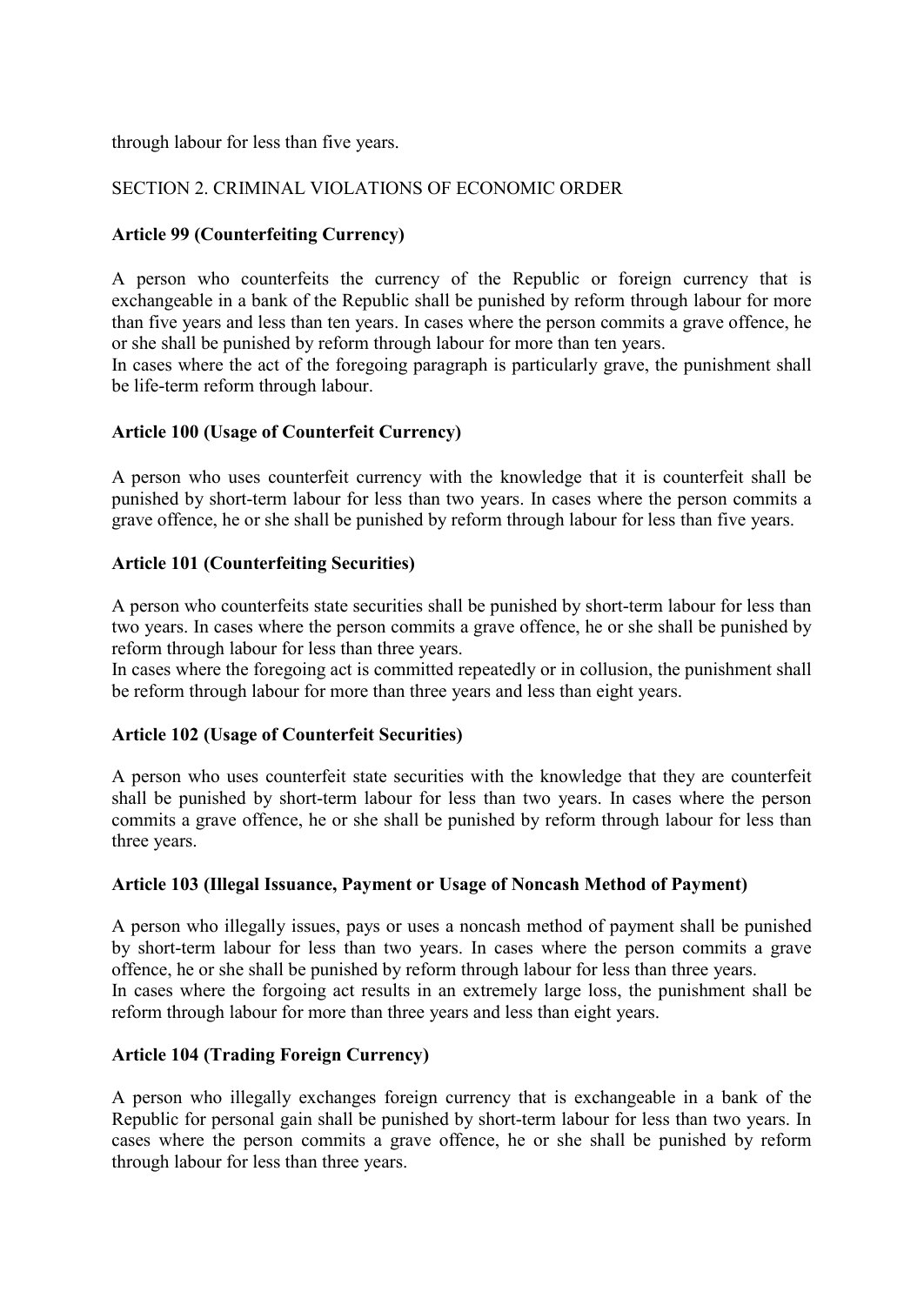#### **Article 105 (Violation of the Regulations for Foreign Currency Control)**

A person who violates the regulations for foreign currency control shall be punished by reform through labour for less than two years. In cases where the person commits a grave offence, he or she shall be punished by reform through labour for less than five years.

#### **Article 106 (Illegal Trade of Equipment and Supplies in Foreign Currency)**

A person who illegally trades equipment and supplies in foreign currency shall be punished by short-term labour for less than two years. In cases where the person commits a grave offence, he or she shall be punished by reform through labour for less than five years.

#### **Article 107 (Violation of the Regulations for Storage and Supply of Drugs and Explosives)**

In cases where an institution, corporate association or organisation violates the regulations for storage and supply of drugs and explosives, the punishment shall be short-term labour for less than two years. In cases where the person commits a grave offence, the punishment shall be reform through labour for less than five years.

#### **Article 108 (Tax Evasion)**

A foreign investment company or a foreigner that intentionally fails to pay taxes in whole or in part shall be punished by reform through labour for less than three years. In cases where the company or the person commits a grave offence, he or she shall be punished by reform through labour for more than three years and less than five years.

#### **Article 109 (Failure to Make Payments to the State)**

A person who fails to make payments to the state or pays an insufficient amount shall be punished by short-term labour for less than two years. In cases where the person commits a grave offence, he or she shall be punished by reform through labour for less than three years.

### **Article 110 (Unfair Commercial Activity of an Individual)**

A person who gains large profits by engaging illegally in unfair commercial activities shall be punished by short-term labour for less than two years.

In cases where the profits gained from the foregoing act are extremely large, the punishment shall be reform through labour for less than three years.

### **Article 111 (Unfair Commercial Activity of Institutions or Trade and Foreign Currency Earning Agency or Organization)**

In cases where a worker-in-charge at a trade or foreign currency earnings agency or organisation illegally conducts unfair commercial activities with supplies imported from other countries, the punishment shall be short-term labour for less than two years. In cases where the person commits a grave offence, he or she shall be punished by reform through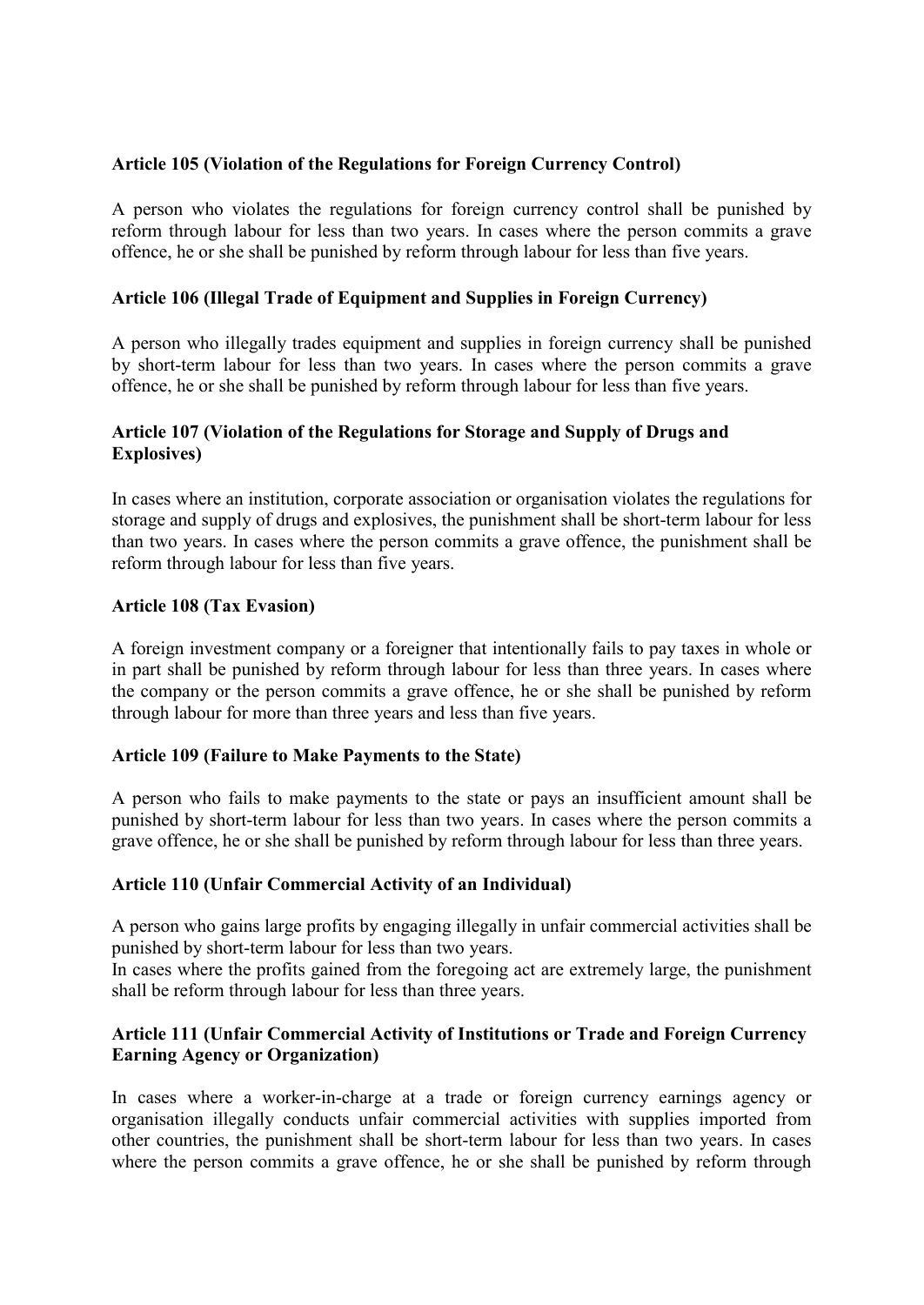labour for less than five years.

### **Article 112 (Impersonating a Corporation to Conduct Transactions)**

A person who impersonates a corporation to conduct transactions shall be punished by shortterm labour for less than two years. In cases where the person commits a grave offence, he or she shall be punished by reform through labour for less than two years.

# **Article 113 (Encroachment upon Patent, Trademark, Industrial Design, or Country of Origin Markings)**

A person who encroaches upon patent, trademark, industrial design or country of origin markings shall be punished by short-term labour for less than two years. In cases where the person commits a grave offence, he or she shall be punished by reform through labour for less than three years.

### **Article 114 (Brokerage)**

A person who gains large profits from brokerage shall be punished by short-term labour for less than two years.

In cases where the profits gained from the foregoing act are particularly large, the punishment shall be reform through labour for less than five years.

#### **Article 115 (Smuggling and Trafficking of Precious or Non-Ferrous Metals)**

A person who illegally smuggles or traffics precious or non-ferrous metals shall be punished by reform through labour for less than five years.

In cases where a large quantity of precious or non-ferrous metals is smuggled or trafficked, the punishment shall be reform through labour for more than five years and less than ten years. In cases where the person commits a grave offence, he or she shall be punished by reform through labour for more than ten years.

In cases where the foregoing act is particularly grave, the punish-ment shall be reform through labour for life.

#### **Article 116 (Smuggling)**

A person who smuggles goods shall be punished by reform through labour for less than four years. A government official in the relevant sector who commits the aforementioned act or a person who smuggles goods that are under state control or smuggles goods in large quantities or repeatedly, shall be punished by reform through labour for more than four years and less than ten years. In cases where the person commits a grave offence, he or she shall be punished by reform through labour for more than ten years.

#### **Article 117 (Violation of the Regulations for Import and Export)**

A worker-in-charge of an institution, corporate association or organisation who violates the regulations for import and export shall be punished by short-term labour for less than two years. In cases where the person commits a grave offence, he or she shall be punished by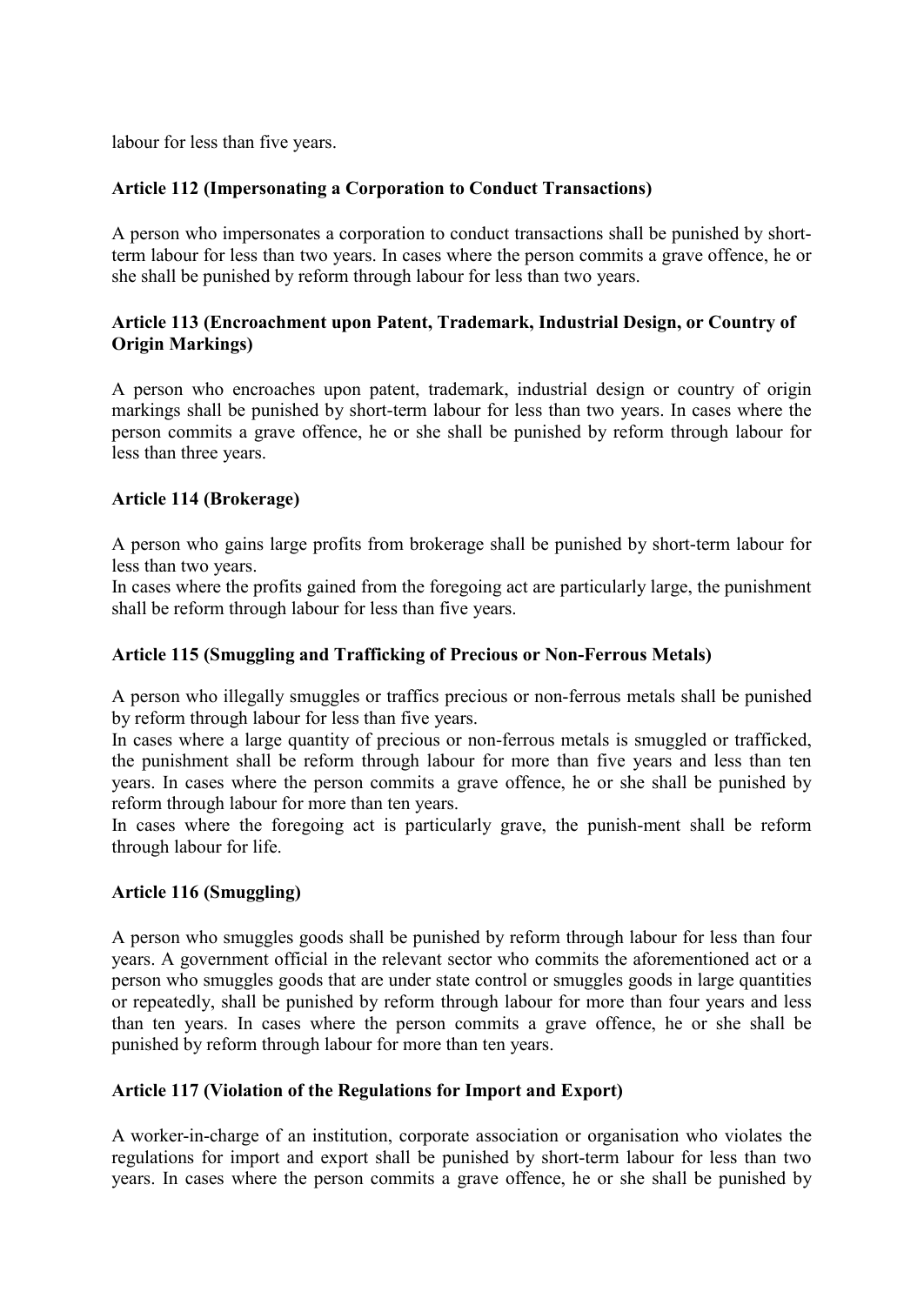reform through labour for less than five years.

# **Article 118 (Usury)**

A person who engages in usury shall be punished by short-term labour for less than two years. In cases where the profits gained from the foregoing act are particularly large, the punishment shall be reform through labour for less than five years.

#### **Article 119 (Exploitation of Labour)**

A person who illegally hires another person with money or goods for personal business or exploits such other person's labour shall be punished by short-term labour for less than two years. In cases where the person commits a grave offence, he or she shall be punished by reform through labour for less than three years.

#### **Article 120(Receiving Money or Goods for Illegally Performed Work or Transportation)**

A person who uses machinery and transportation of an institution, corporate association or organisation to illegally perform work or transportation for another and receives a large amount of money or goods shall be punished by short-term labour for less than two years. In cases where the profits gained from the foregoing act are particularly large, the punishment shall be reform through labour for less than two years.

#### **Article 121 (Violation of the Railway, Marine or Air Transportation Regulations)**

A worker in the railway, marine or air transportation sector who overturns a train or a ship, damages a train, a ship or an aeroplane, hinders its regular operation or causes death or serious injury by violating transportation regulations or giving irresponsible directions shall be punished by reform through labour for less than three years.

A person who causes multiple deaths or serious injuries to multiple persons by the aforementioned act shall be punished by reform through labour for more than three years and less than eight years.

In cases where the person commits a grave offence, he or she shall be punished by reform through labour for more than eight years. In cases where the foregoing act of Paragraph 2 is particularly grave, the punishment shall be reform through labour for life.

#### **Article 122 (Violation of Transportation Utilization Regulations)**

A person who violates the transportation utilization regulations to hinder transportation shall be punished by short-term labour for less than two years.

In cases where freight cars or cargo boats are delayed for a considerable amount of time, the punishment shall be reform through labour for less than two years.

### **Article 123 (Delaying of Transportation Service)**

A person who delays transportation service by illegally installing obstacles or barricades on a railway, a road or a sea route, by illegally removing signs or by illegally assaulting or threatening a transportation worker shall be punished by short-term labour for less than two years. In cases where the person commits a grave offence, he or she shall be punished by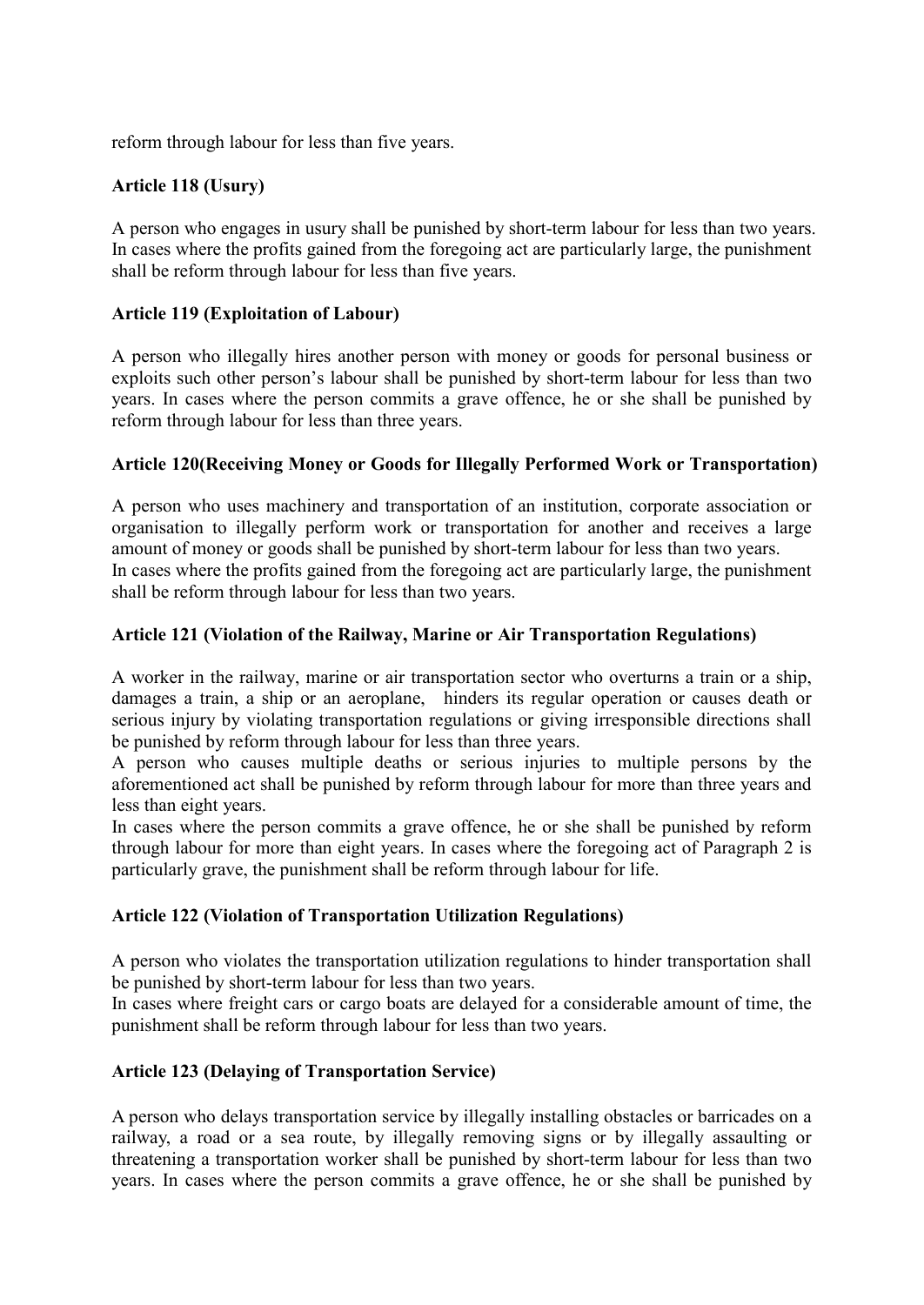reform through labour for less than three years.

In cases where the foregoing act delayed transportation for a considerable amount of time, the punishment shall be reform through labour for more than three years and less than five years.

# **Article 124 (Foreign Economic Activities Undertaken in an Irresponsible Manner)**

A person who makes problematic economic contracts, including trade contracts, with other countries or conducts foreign economic activities in an irresponsible manner that causes a particularly large damage shall be punished by reform through labour for less than two years.

### **Article 125 (Illegal Earning of Foreign Currency)**

A person who illegally earns foreign currency or organizes a group to undertake such an act shall be punished by short-term labour for less than two years. In cases where the person commits a grave offence, he or she shall be punished by reform through labour for less than five years.

### **Article 126 (Illegal Payment of Sources for Foreign Currency earnings)**

A person who illegally pays money or goods as sources for foreign currency earnings<sup>2</sup>) shall be punished by short-term labour for less than two years.

In cases where goods under state control are paid as sources for foreign currency earnings, the punishment shall be reform through labour for less than five years. In cases where the person commits a grave offence, he or she shall be punished by reform through labour for more than five years and less than ten years.

### **Article 127 (Haphazard Planning of People's Economic Plan)**

A person who hinders the planned and balanced development of the people's economy by drawing up a plan for the people's economy in a haphazard manner shall be punished by short-term labour for less than two years. In cases where the person commits a grave offence, he or she shall be punished by reform through labour for less than three years.

### **Article 128 (Modification of People's Economic Plan)**

A person who modifies a plan for the people's economy without the authorization of a ratifying organization shall be punished by short-term labour for less than two years.

### **Article 129 (Failure to Meet People's Economic Plan)**

-

A person who fails to meet a plan for the people's economy by a wide margin due to failure to make careful plans for organized economic enterprises in advance shall be punished by short-term labour for less than two years. In cases where the person commits a grave offence, he or she shall be punished by reform through labour for less than two years.

 $^2$  North Koreans must regularly pay fur, metal, or coal to the government as "source for foreign currency earnings," which the government sells to foreign countries like China to earn foreign currency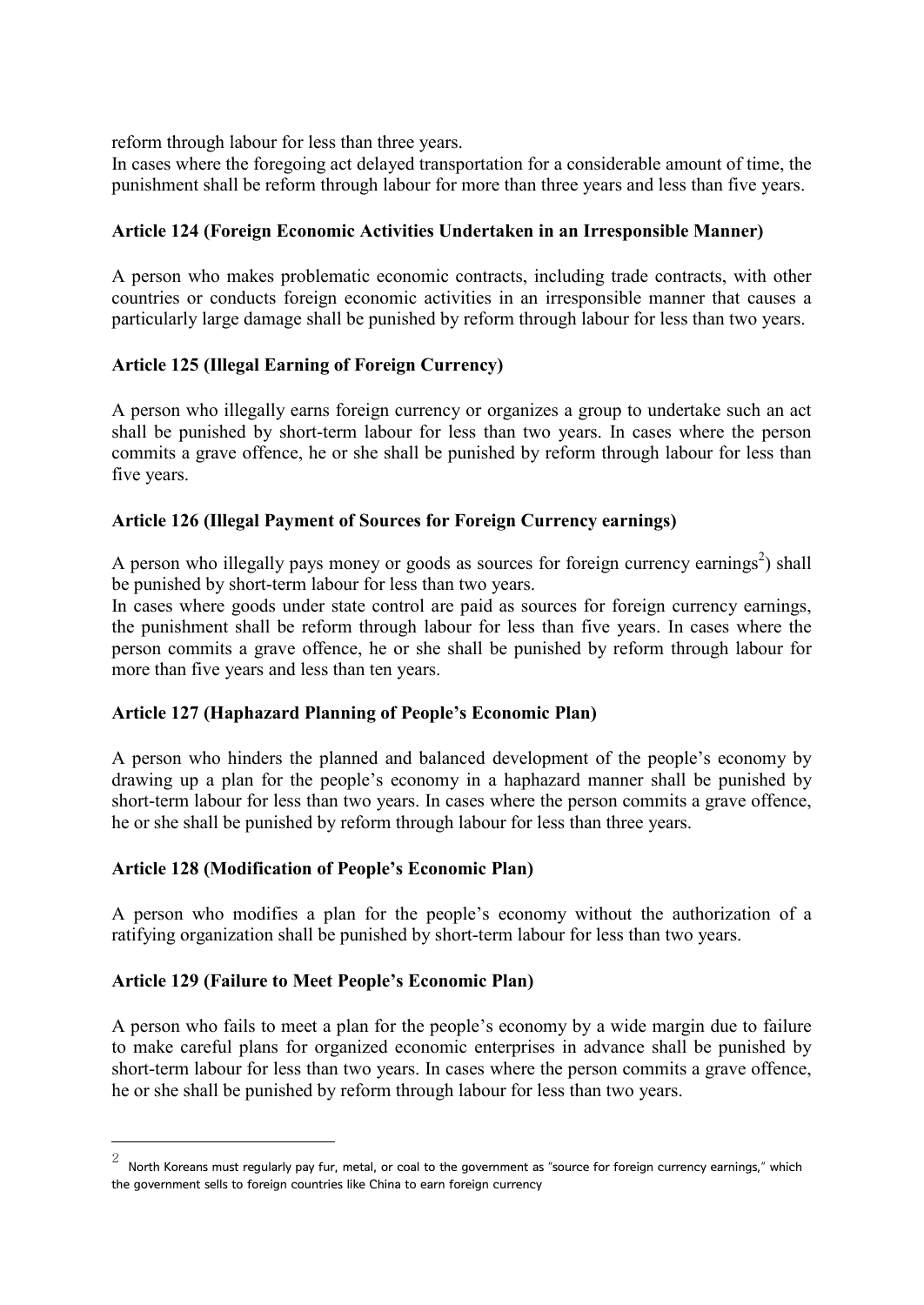#### **Article 130 (False Reports on the Execution of People's Economic Plan)**

A person who makes false reports on the execution of a plan for the people's economy shall be punished by short-term labour for less than two years.

In cases where the foregoing act is repeated or hinders the state's policymaking and policy execution, the punishment shall be reform through labour for less than five years.

#### **Article 131 (Violation of Contractual Regulations)**

A person who hinders the execution of a plan for the people's economy by violating contractual regulations shall be punished by short-term labour for less than two years. In cases where the person commits a grave offence, he or she shall be punished by reform through labour for less than two years.

#### **Article 132 (Unplanned Production and Construction)**

A person who utilizes labour, equipment, materials or funding for plans for the people's economy to produce unplanned goods or make unplanned constructions to hinder the execution of plans for the people's economy shall be punished by short-term labour for less than two years. In cases where the person commits a grave offence, he or she shall be punished by reform through labour for less than three years.

#### **Article 133 (Violation of Supply, Storage and Use of State Reserve Supply Regulations)**

A person who violates supply, storage and state reserve supply regulations shall be punished by short-term labour for less than two years. In cases where the person commits a grave offence, he or she shall be punished by reform through labour for less than five years.

#### **Article 134 (Illegal Management of Economy)**

A worker-in-charge of an institution, corporate association or organisation who illegally manages the economy shall be punished by short-term labour for less than two years. In cases where the person commits a grave offence, he or she shall be punished by reform through labour for less than five years.

### **Article 135 (Illegal Lending and Borrowing of State Property to an Individual)**

A person who illegally borrows or lends to an individual the property of a state or a social cooperative organisation, including money, shall be punished by short-term labour for less than two years. In cases where the person commits a grave offence, he or she shall be punished by reform through labour for less than five years.

#### **Article 136 (Misappropriating, Squandering or Hoarding of Raw and Other Materials, Fund and Equipments)**

A person who hinders the normal management of the economy or causes the loss of state property or the property of a social cooperative organisation by misappropriating, squandering or hoarding raw and other materials, funds or equipment shall be punished by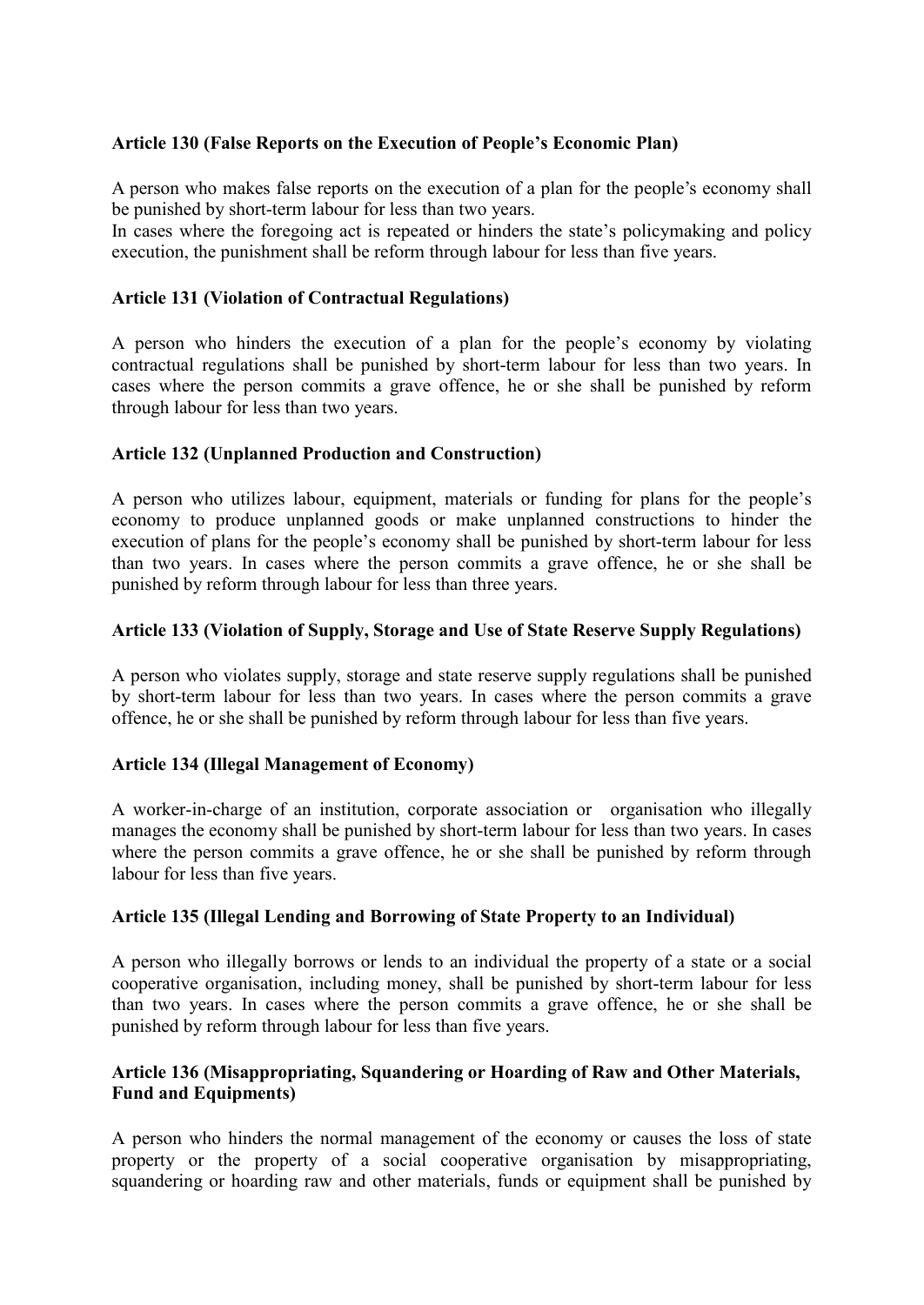short-term labour for less than two years. In cases where the person commits a grave offence, he or she shall be punished by reform through labour for less than two years. In cases where the foregoing act results in a particularly large property loss, the punishment shall be reform through labour for more than two years and less than five years.

### **Article 137 (Spoilage and Loss of Property)**

A person who causes a large quantity of the property of the state or of a social cooperative organisation to be spoiled or lost by managing such property in an irresponsible manner shall be punished by short-term labour for less than two years.

In cases where the foregoing act causes a particularly large quantity of the property of the state or a social cooperative organisation to be spoiled or lost, the punishment shall be reform through labour for less than four years.

#### **Article 138 (Illegal Disposal or Acquisition of Equipment, Supplies and Materials)**

In cases where an institution, corporate association, or an organiza-tion illegally gives away, barters, sells, or buys equipment, supplies or materials, the punishment shall be short-term labour for less than two years. In cases where the person commits a grave offence, he or she shall be punished by reform through labour for less than five years.

#### **Article 139 (Plundering and Transferring Properties)**

A person who plunders properties and uses said properties in his or her institution, corporate association or organisation, or transfers said properties to another institution, corporate association or oraganisation shall be punished by short-term labour for less than two years. In cases where the person commits a grave offence, he or she shall be punished by reform through labour for less than three years.

#### **Article 140 (Violation of Real Estate Management Regulations)**

A person who violates the regulations for real estate management shall be punished by shortterm labour for less than two years. In cases where the person commits a grave offence, he or she shall be punished by reform through labour for less than three years.

#### **Article 141 (Production of Sub-standard or Rejected Goods)**

A person who fails to meet technical regulations, standard operating regulations or specifications and produces or directs the production of a large quantity of sub-standard or rejected goods shall be punished by short-term labour for less than two years.

In cases where the foregoing act causes a particularly large loss, the punishment shall be reform through labour for less than three years.

#### **Article 142 (Violation of Quality Control Regulations)**

A person who violates the regulations for quality control and makes an incorrect evaluation of a product's quality level or knowingly acquiesces in the production of sub-standard or rejected goods, resulting in grave consequences shall be punished by short-term labour for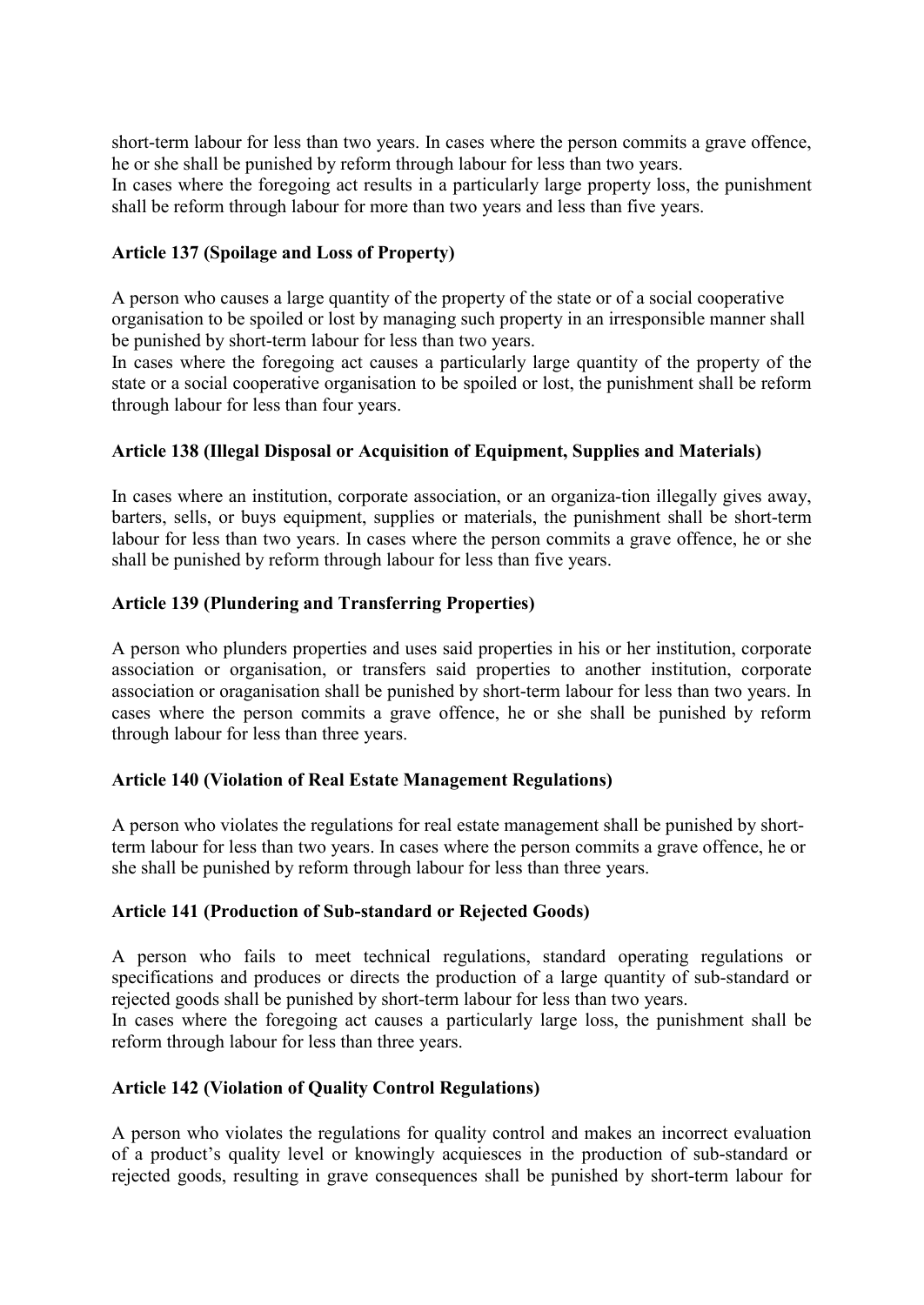less than two years. In cases where the person commits a grave offence, he or she shall be punished by reform through labour for less than five years.

#### **Article 143 (Failure to Inspect and Repair Equipment)**

A person whose failure to conduct organised enterprises in accordance with the regulations for inspection and repair of equipment leads to equipment damage or production stoppages shall be punished by short-term labour for less than two years.

In cases where the foregoing act damages particularly important equipment or stops production for a considerable amount of time, the punishment shall be reform through labour for less than two years.

#### **Article 144 (Sub-standard Design and Faulty Construction)**

A person who makes a sub-standard design for construction or constructs without a blueprint or without proper reference to it, causing serious injury or great loss, shall be punished by short-term labour for less than two years. In cases where the person commits a grave offence, he or she shall be punished by reform through labour for less than five years.

#### **Article 145 (Irresponsible Inspection of Construction and Approval for Use)**

A person who, by irresponsibly inspecting the construction of a building and approving the use of machinery and equipment, causes an accident, shall be punished by short-term labour for less than two years.

In cases where the foregoing act causes death, serious injuries to multiple persons or great loss, the punishment shall be reform through labour for less than three years. In cases where the person commits a grave offence, he or she shall be punished by reform through labour for more than three years and less than eight years.

### **Article 146 (Usage without Inspection of Construction and Approval for Use)**

A person who uses a building without inspection of construction or machinery or equipment without approval for use and causes an accident shall be punished by short-term labour for less than two years.

In cases where the foregoing act causes death, serious injuries to multiple persons, or great loss, the punishment shall be reform through labour for less than three years. In cases where the person commits a grave offence, he or she shall be punished by reform through labour for more than three years and less than eight years.

#### **Article 147 (Modification of State Building)**

A person who illegally modifies the structure of a state building shall be punished by shortterm labour for less than two years.

#### **Article 148 (Failure to Repair State Building)**

A person who fails to repair a state building in a timely manner and allows it to fall into disrepair or reduces its length of service shall be punished by short-term labour for less than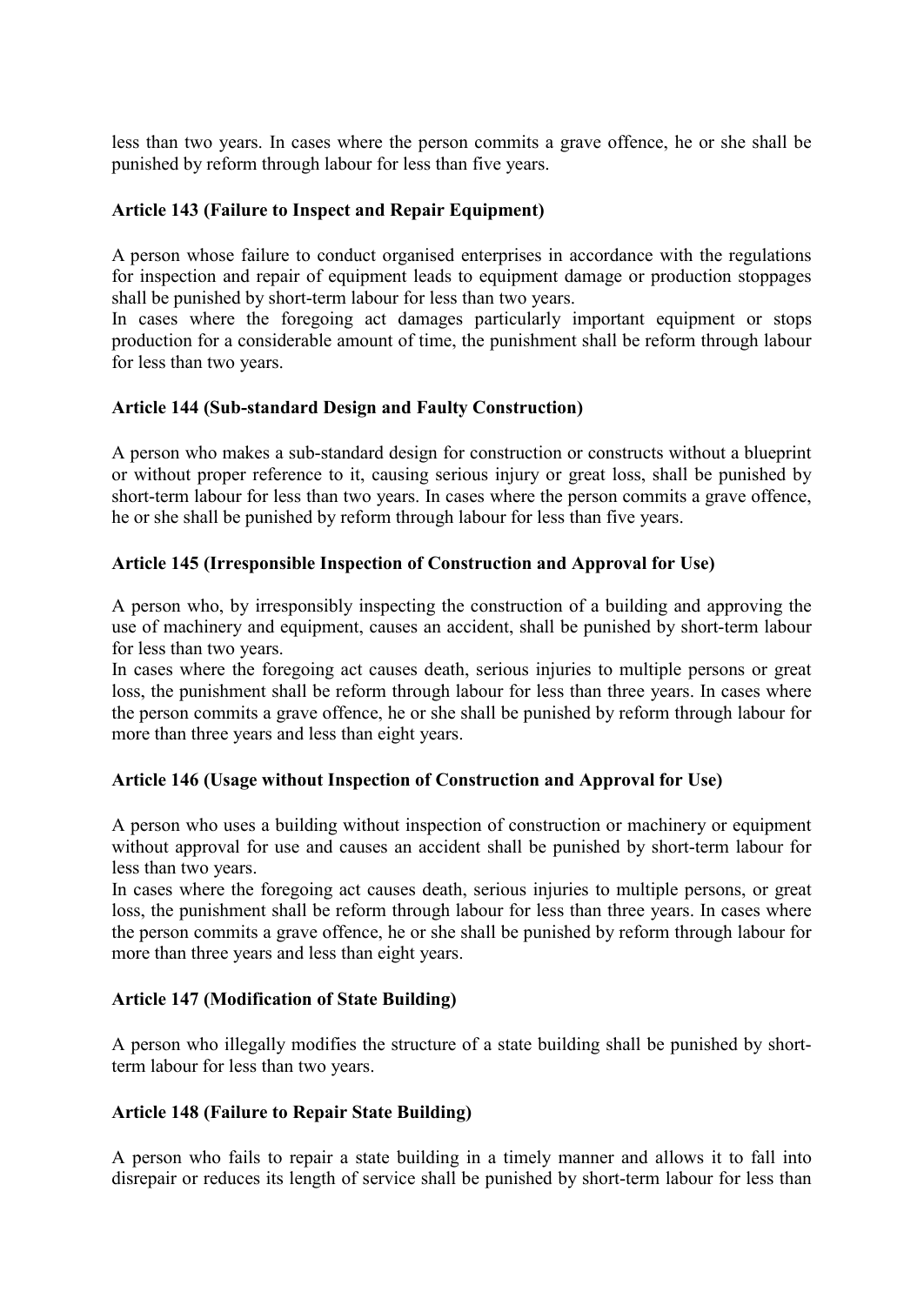two years.

#### **Article 149 (Illegal Transfer of State-Owned Dwelling Place)**

A person who hands over, receives or lends a dwelling place owned by the state in exchange for money or goods shall be punished by short-term labour for less than two years. In cases where the person commits a grave offence, he or she shall be punished by reform through labour for less than three years.

#### **Article 150 (Failure to Give Directions According to Juche Agricultural Methods)**

A worker of an agricultural supervisory agency who fails to give directions according to *Juche* agricultural methods, resulting in serious consequences in agricultural production shall be punished by short-term labour for less than two years. In cases where the person commits a grave offence, he or she shall be punished by reform through labour for less than two years.

#### **Article 151 (Violation of Production, Supply and Use of Seeds Regulations)**

A person who violates the regulations for production, supply, and use of seeds, resulting in serious consequences for agricultural production shall be punished by short-term labour for less than two years. In cases where the person commits a grave offence, he or she shall be punished by reform through labour for less than two years.

#### **Article 152 (Violation of Scientific and Technological Requirements of Agricultural Production)**

A person who violates the scientific and technological requirements of agricultural production, resulting in serious consequences for agricultural production shall be punished by short-term labour for less than two years. In cases where the person commits a grave offence, he or she shall be punished by reform through labour for less than two years.

#### **Article 153 (Violation of Veterinary Control and Breeding Regulations)**

A person who violates the regulations for veterinary control or breeding, causing many domestic animals to die shall be punished by short-term labour for less than two years. In cases where the foregoing act causes the death of domestic animals on a large scale, the punishment shall be reform through labour for less than two years.

#### **Article 154 (Violation of Pisciculture Business Regulations)**

A person who violates the regulations for the maintenance of fish farms, production and protection of fish stock, and production and supply of fish, resulting in serious consequences shall be punished by short-term labour for less than two years.

#### **Article 155 (Violation of Mariculture Regulations)**

A person who violates the regulations for mariculture and manages a farm in a careless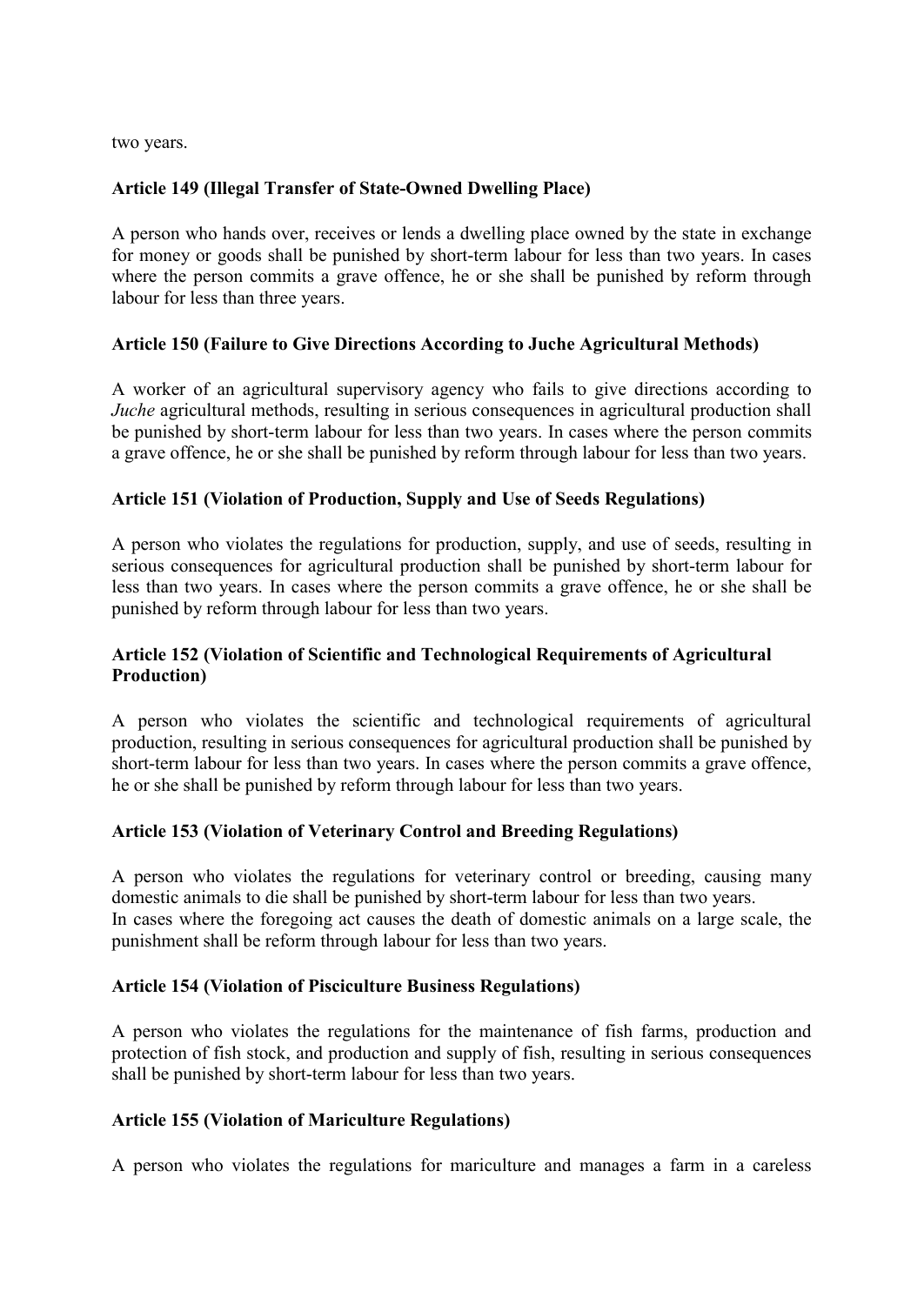manner, resulting in serious consequences to occur shall be punished by short-term labour for less than two years.

#### **Article 156 (Violation of Product Supply Regulations)**

A person who does not receive a product in a timely manner or violates the regulations for product supply, resulting in great inconvenience to the people's lives shall be punished by short-term labour for less than two years. In cases where the person commits a grave offence, he or she shall be punished by reform through labour for less than two years.

#### **Article 157 (Violation of Product Sale Regulations)**

A person who alters a large number of products or the face or nature of a product for sale, sells products at fraudulent prices, or makes use of a public shop to sell private belongings shall be punished by short-term labour for less than two years. In cases where the person commits a grave offence, he or she shall be punished by reform through labour for less than two years.

#### **Article 158 (Violation of Crop Policy Regulations)**

A person who violates regulations for crop purchase, transportation, processing, receipt and supply, resulting in serious consequences shall be punished by short-term labour for less than two years. In cases where the person commits a grave offence, he or she shall be punished by reform through labour for less than three years.

### **Article 159 (Illegal Production of Alcoholic Drink by Institutions, Corporate Associations and Organizations)**

A worker-in-charge worker of an institution, corporate association or organization who directs the production of beer or alcoholic drink for sale shall be punished by short-term labour for less than two years.

#### **Article 160 (Illegal Production of Alcoholic Drink by Individual)**

An individual who produces beer or alcoholic drink for sale shall be punished by short-term labour for less than two years.

#### **Article 161 (Illegal Distribution of Products)**

A worker-in-charge of an institution, corporate association or organization who illegally gives a product to another individual shall be punished by short-term labour for less than two years. In cases where the person commits an extremely grave offence, he or she shall be punished by reform through labour for less than three years.

In cases where a particularly large number of products are illegally given to an individual, the punishment shall be reform through labour for more than three years and less than five years.

### **Article 162 (Violation of Measuring Instruments Regulations)**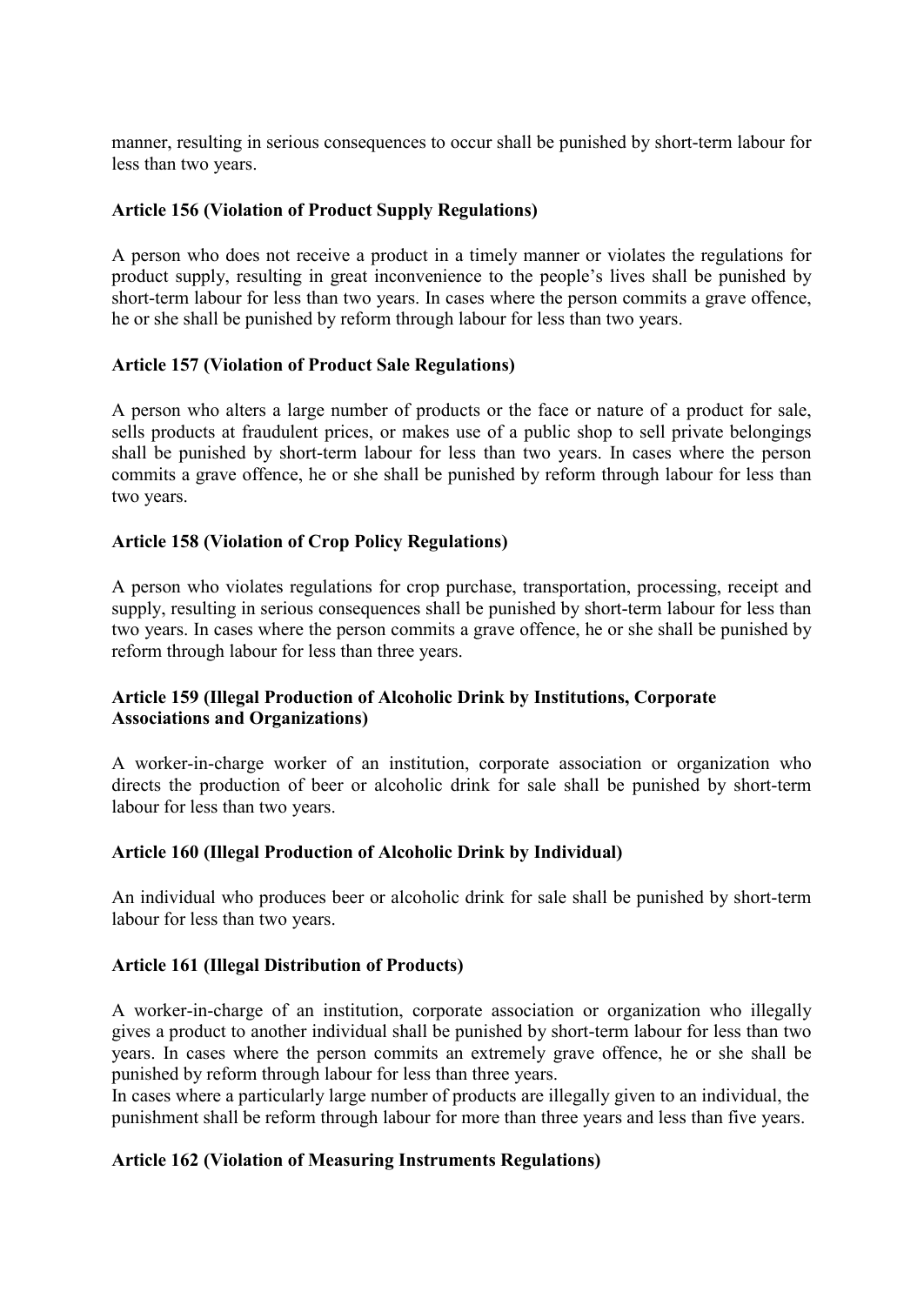A person who illegally changes the scale and standard of measuring instruments or uses them knowing that their scale and standard are incorrect shall be punished by short-term labour for less than two years.

### **Article 163 (Construction and Manufacture of Impractical Facilities and Machinery)**

A person who constructs a facility or manufactures, machinery knowing that there is none or very little economic benefits, thereby squandering a large amount of materials, funds or labour shall be punished by short-term labour for less than two years. In cases where the person commits a grave offence, he or she shall be punished by reform through labour for less than five years.

### **Article 164 (Violation of Production and Supply of Electricity Regulations)**

An electricity-sector worker who violates the regulations for production and supply of electricity, resulting in serious consequences shall be punished by short-term labour for less than two years. In cases where the person commits a grave offence, he or she shall be punished by reform through labour for less than five years.

# **Article 165 (Violation of Use of Electricity Regulations)**

A person who violates the regulations for electricity use, thereby squandering a large amount of electric power shall be punished by short-term labour for less than two years. In cases where the person commits a grave offence, he or she shall be punished by reform through labour for less than three years.

### **Article 166 (Providing Communications and Broadcasting Service in an Irresponsible Manner)**

A worker in the communications and broadcasting service sector who makes irresponsible communications or does not conduct broadcasting in a normal manner, resulting in serious consequences, shall be punished by short-term labour for less than two years.

In cases where the foregoing act results in particularly grave consequences, the punishment shall be reform through labour for less than three years.

### **Article 167 (Violation of Telephone Installation and Obstruction of Telephone Use Regulations)**

A person who, for personal gain, installs unauthorized telephones multiple times, fails to install authorized telephones in a timely manner, or makes normal telephone calls impossible shall be punished by short-term labour for less than two years.

### **Article 168 (Violation of the Maritime Affairs Supervision Regulations)**

A person who violates the regulations for maritime affairs supervision and irresponsibly conducts ship design review, ship registration and inspection, sailor registration or technical certification examination shall be punished by short-term labour for less than two years. In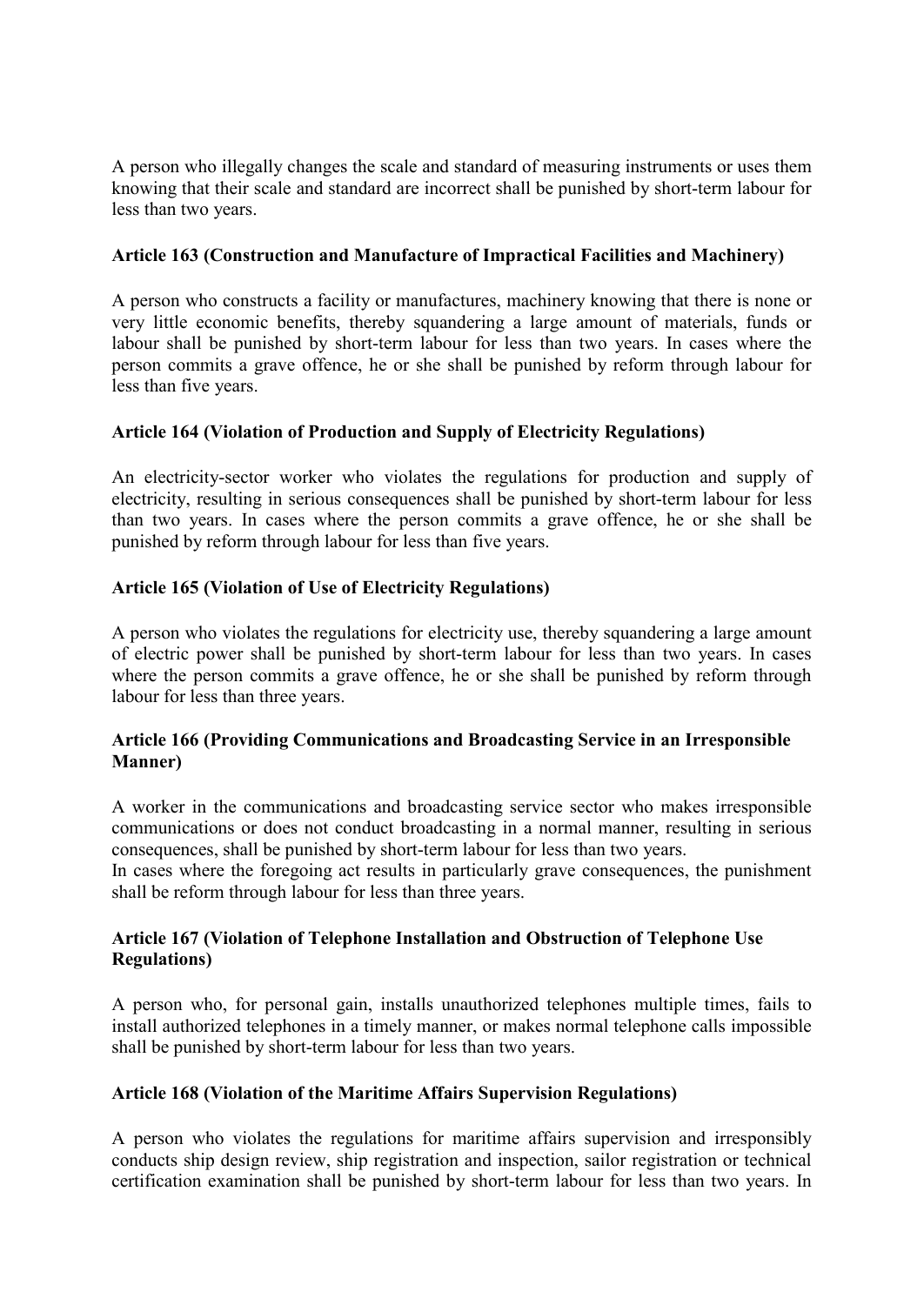cases where the person commits a grave offence, he or she shall be punished by reform through labour for less than two years.

#### **Article 169 (Evasion of Responsibility to Rescue)**

A person who is required to conduct rescue operations but does not rescue an endangered person, vessel or load, resulting in serious consequences shall be punished by short-term labour for less than two years. In cases where the person commits a grave offence, he or she shall be punished by reform through labour for less than three years.

#### **Article 170 (Violation of Price Setting Regulations)**

A person who violates the regulations for price setting shall be punished by short-term labour for less than two years. In cases where the person commits a grave offence, he or she shall be punished by reform through labour for less than two years.

#### **Article 171 (Stealing Heat)**

In cases where an institution, corporate association or organisation takes from the government pipelines a large amount of heat and uses it without authorization, or where a person manipulates a valve installed on a government pipeline to result in serious consequences in heat supply, the punishment shall be short-term labour for less than two years.

#### **Article 172 (Violation of Resident Fuel Supply Regulations)**

A worker in the residential fuel sector who fails to responsibly secure residential fuel or violates the regulations for its supply, resulting in serious consequences to people's lives shall be punished by short-term labour for less than two years.

#### SECTION 3. CRIMINAL VIOLATIONS OF THE REGULATIONS FOR LAND ADMINSTRATION AND ENVIRONMENTAL PROTECTION

#### **Article 173 (Misuse and Non-cultivation of Land)**

A person who illegally misuses or fails to cultivate land shall be punished by short-term labour for less than two years. In cases where the person commits a grave offence, he or she shall be punished by reform through labour for less than three years.

#### **Article 174 (Loss of Land)**

A person who causes land to be washed away by neglecting land protection work shall be punished by short-term labour for less than two years.

# **Article 175 (Violation of Subterranean Resources Development and Mining Regulations)**

A worker at an institution, corporate association or organisation who violates the regulations for subterranean resources development and mining, resulting in serious consequences shall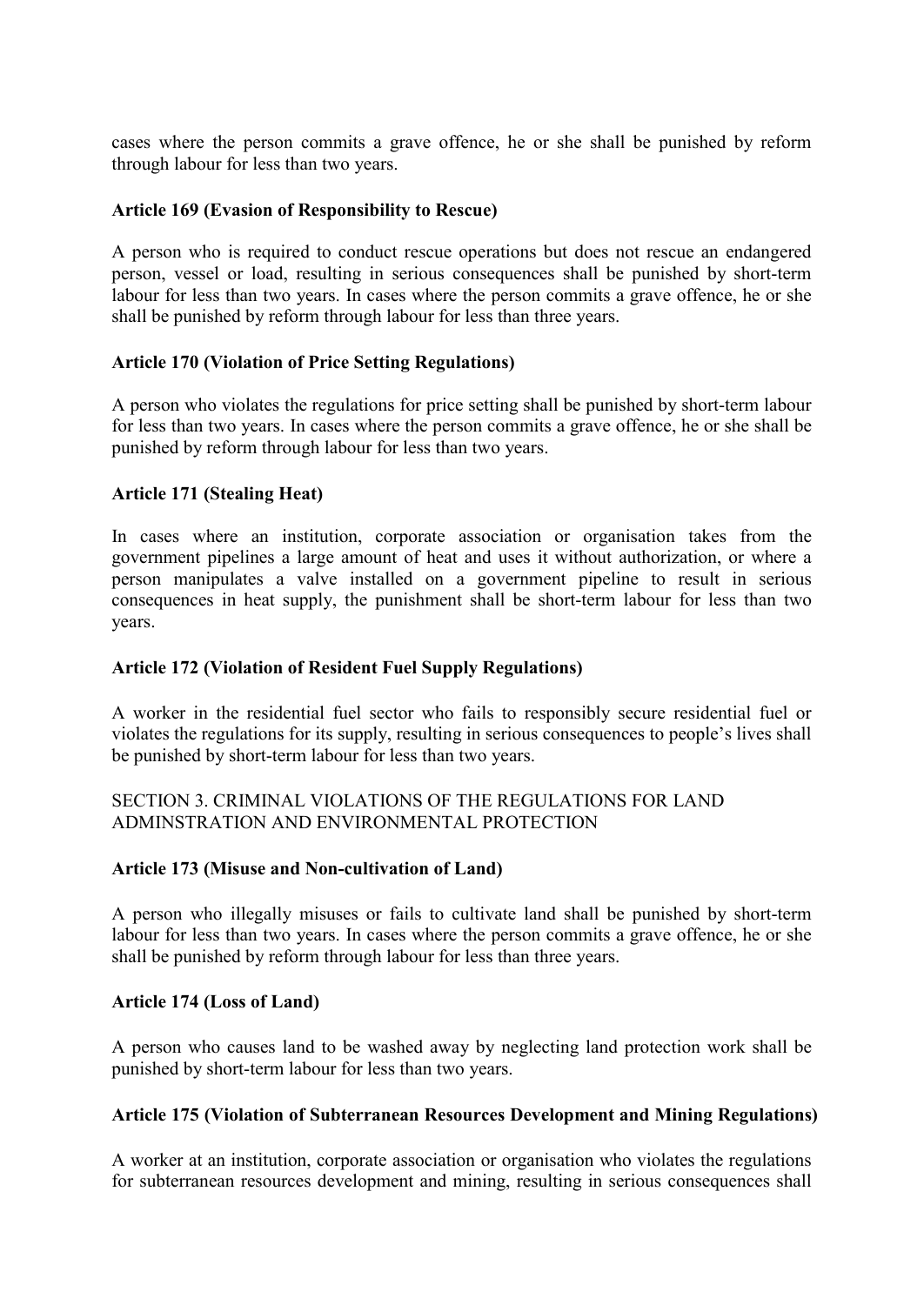be punished by short-term labour for less than two years. In cases where the person commits a grave offence, he or she shall be punished by reform through labour for less than three years.

#### **Article 176 (Illegal Collection and Smelting of Ores)**

A person who illegally collects or smelts ores shall be punished by short-term labour for less than two years. In cases where the person commits a grave offence, he or she shall be punished by reform through labour for less than four years.

### **Article 177 (Violation of Regulations for Creation, Protection and Use of Forests Regulations)**

A worker-in-charge of an institution, corporate association or organisation who violates the regulations for creation, protection and use of forests, resulting in great damage to forestry resources shall be punished by short-term labour for less than two years. In cases where the person commits a grave offence, he or she shall be punished by reform through labour for less than four years.

#### **Article 178 (Abusive and Illegal Felling of Forest Trees)**

A person who fells trees in a forest abusively or illegally shall be punished by short-term labour for less than two years. In cases where the person commits a grave offence, he or she shall be punished by reform through labour for less than two years.

In cases where a large number of trees are felled or trees of designated important forests are felled, the punishment shall be reform through labour for more than two years and less than five years.

#### **Article 179 (Forest Fire Caused by Negligence)**

A person who causes a large loss to forest resources by beginning a forest fire through negligence shall be punished by short-term labour for less than two years. In cases where the person commits a grave offence, he or she shall be punished by reform through labour for less than five years.

#### **Article 180 (Illegal Clearing of Forest)**

A person who illegally clears forest to hinder the protection of forests shall be punished by short-term labour for less than two years.

#### **Article 181 (Violation of Marine, Animal, and Plant Resources Protection and Maintenance Regulations)**

A person who catches or collects fish and useful animals or plants without permission, during the closed season, in a prohibited area, or by banned means and methods shall be punished by short-term labour for less than two years.

#### **Article 182 (Violation of Environmental Protection Regulations)**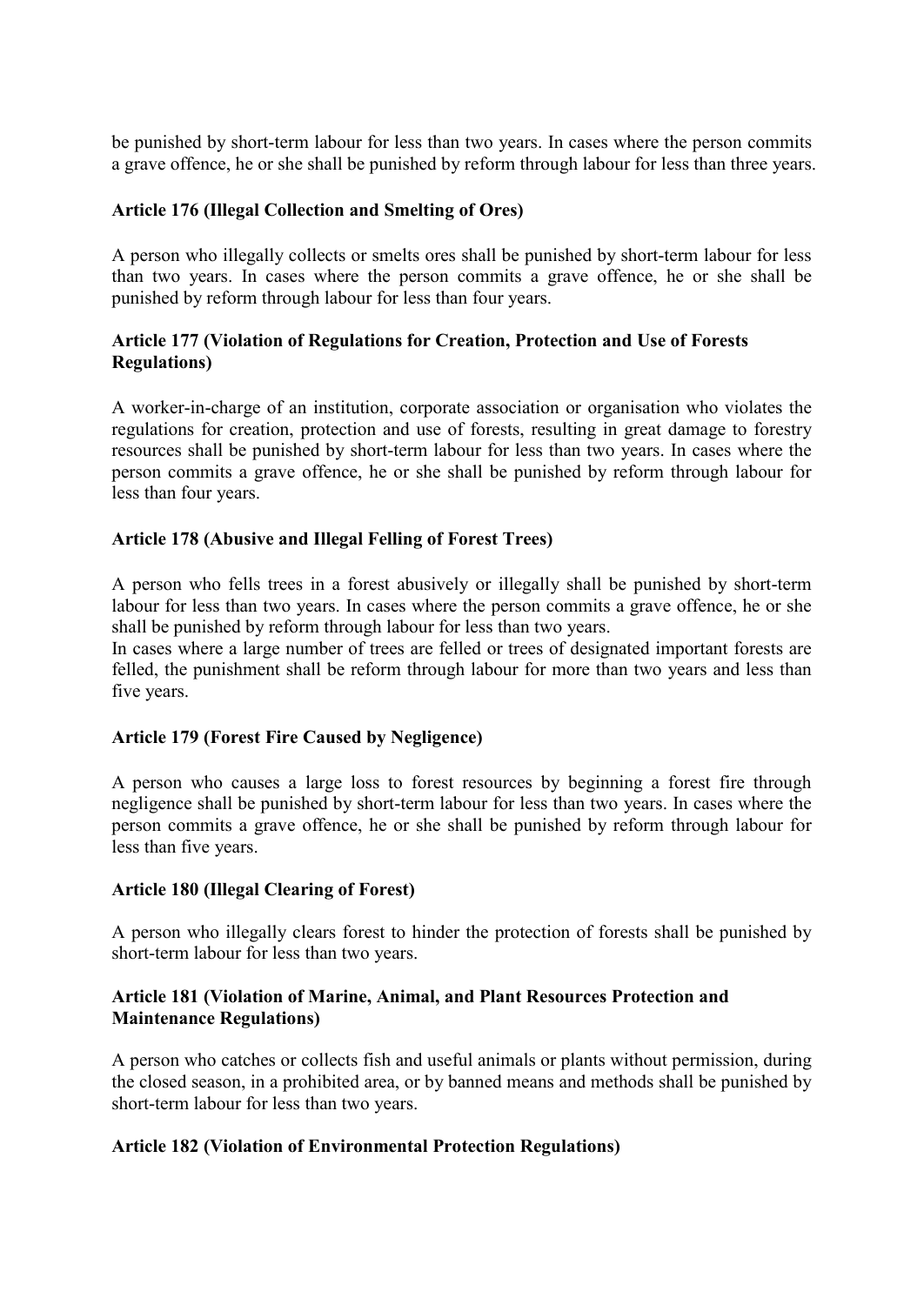A person who contaminates the air, water or soil to create pollution shall be punished by short-term labour for less than two years. In cases where the person commits a grave offence, he or she shall be punished by reform through labour for less than five years.

#### **Article 183 (Violation of River Protection Regulations)**

A person who violates the regulations for river protection, resulting in a risk of serious consequences shall be punished by short-term labour for less than two years. In cases where the person commits a grave offence, he or she shall be punished by reform through labour for less than three years.

#### **Article 184 (Violation of Road Maintenance Regulations)**

A person who fails to duly repair or maintain roads, thereby hindering transportation service shall be punished by short-term labour for less than two years. In cases where the person commits a grave offence, he or she shall be punished by reform through labour for less than three years.

#### SECTION 4. CRIMINAL VIOLATIONS OF THE REGULATIONS FOR LABOUR ADMINISTRATION

### **Article 185 (Failure to Provide Labour Protection and Labour Safety Facilities)**

A worker-in-charge in an institution, corporate association or organization who directs workers to work without providing labour protection and labour safety facilities, thereby causing serious injury or other serious accidents shall be punished by short-term labour for less than two years.

In cases where the foregoing act causes multiple deaths or serious injuries to multiple persons, the punishment shall be reform through labour for less than four years. In cases where the person commits a grave offence, he or she shall be punished by reform through labour for more than four years and less than eight years.

### **Article 186 (Violation of Labour Safety Regulations)**

A person who violates the regulations for labour safety, thereby causing serious injury or other serious accidents shall be punished by short-term labour for less than two years.

In cases where the foregoing act causes multiple deaths or serious injuries to multiple persons, the punishment shall be reform through labour for less than three years. In cases where the person commits a grave offence, he or she shall be punished by reform through labour for more than three years and less than eight years.

### **Article 187 (Traffic Accidents)**

A driver of a wheeled vehicle such as a car who violates traffic safety regulations, thereby causing serious injury or other serious accidents shall be punished by short-term labour for less than two years.

In cases where the foregoing act causes death or serious injuries to multiple persons, the punishment shall be reform through labour for less than three years.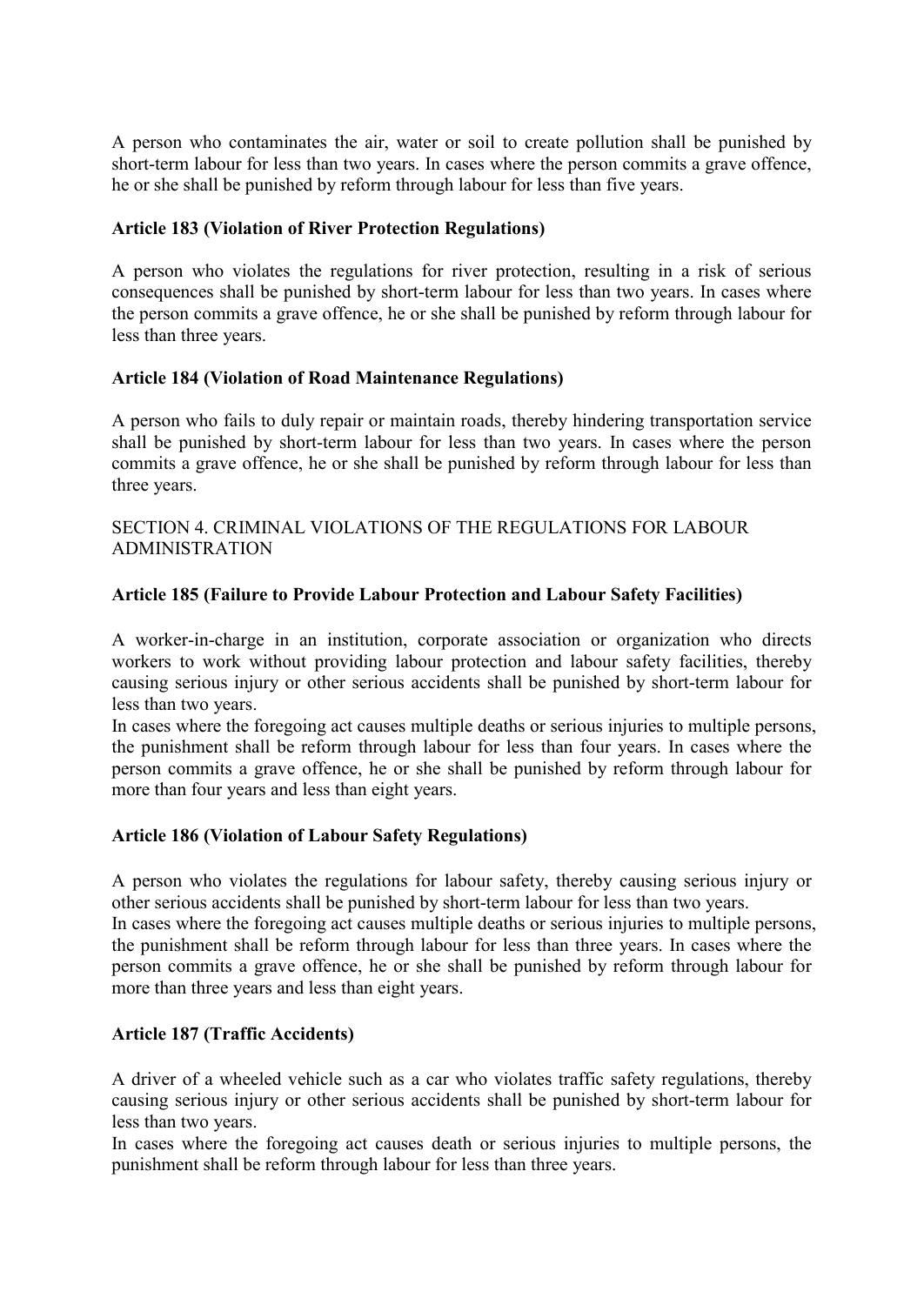In cases where the foregoing act of Paragraph 1 causes multiple deaths or serious injuries to many people, the punishment shall be reform through labour for more than three years and less than five years. In cases where the person commits a grave offence, he or she shall be punished by reform through labour for more than five years and less than ten years.

#### **Article 188 (Irresponsible Assignment, Adjustment and Mobilization of Labour Force)**

A worker in the labour administration sector who, although there is an available workplace, refuses to commence his work, does not assign work to workers, or mobilizes and adjusts the labour force in a haphazard way to waste labour or evoke public criticism shall be punished by short-term labour for less than two years. In cases where the person commits a grave offence, he or she shall be punished by reform through labour for less than two years.

#### **Article 189 (Violation of Fire Prevention Regulations)**

A person who fails to take measures to prevent fire, resulting in serious accidents such as fire or explosion shall be punished by short-term labour for less than two years.

In cases where the foregoing act causes death, serious injuries to multiple persons, or a particularly large property loss, the punishment shall be reform through labour for less than five years.

#### **Article 190 (Violation of Socialist Distribution Regulations)**

A person who deliberately makes an inaccurate assessment of the quantity and quality of labour and makes an unjust distribution of profits, living expenses, or prize money shall be punished by short-term labour for less than two years.

### **Article 191 (Assigning Work to Minors)**

A person who assigns work to a minor under the working age shall be punished by short-term labour for less than two years.

#### **Article 192 (Assigning Prohibited Work to Women)**

A person who makes women do the kinds of work prohibited by law shall be punished by short-term labour for less than two years.

### **CHAPTER 6 CRIMES OF IMPAIRING SOCIALIST CULTURE**

#### **Article 193 (Import, Keeping and Distribution of Decadent Culture)**

A person who, without authorization, imports, makes, distributes or illegally keeps music, dance, drawings, photos, books, video recordings or electronic media that reflects decadent, carnal or foul contents shall be punished by short-term labour for less than two years. In cases where the person commits a grave offence, he or she shall be punished by reform through labour for less than five years.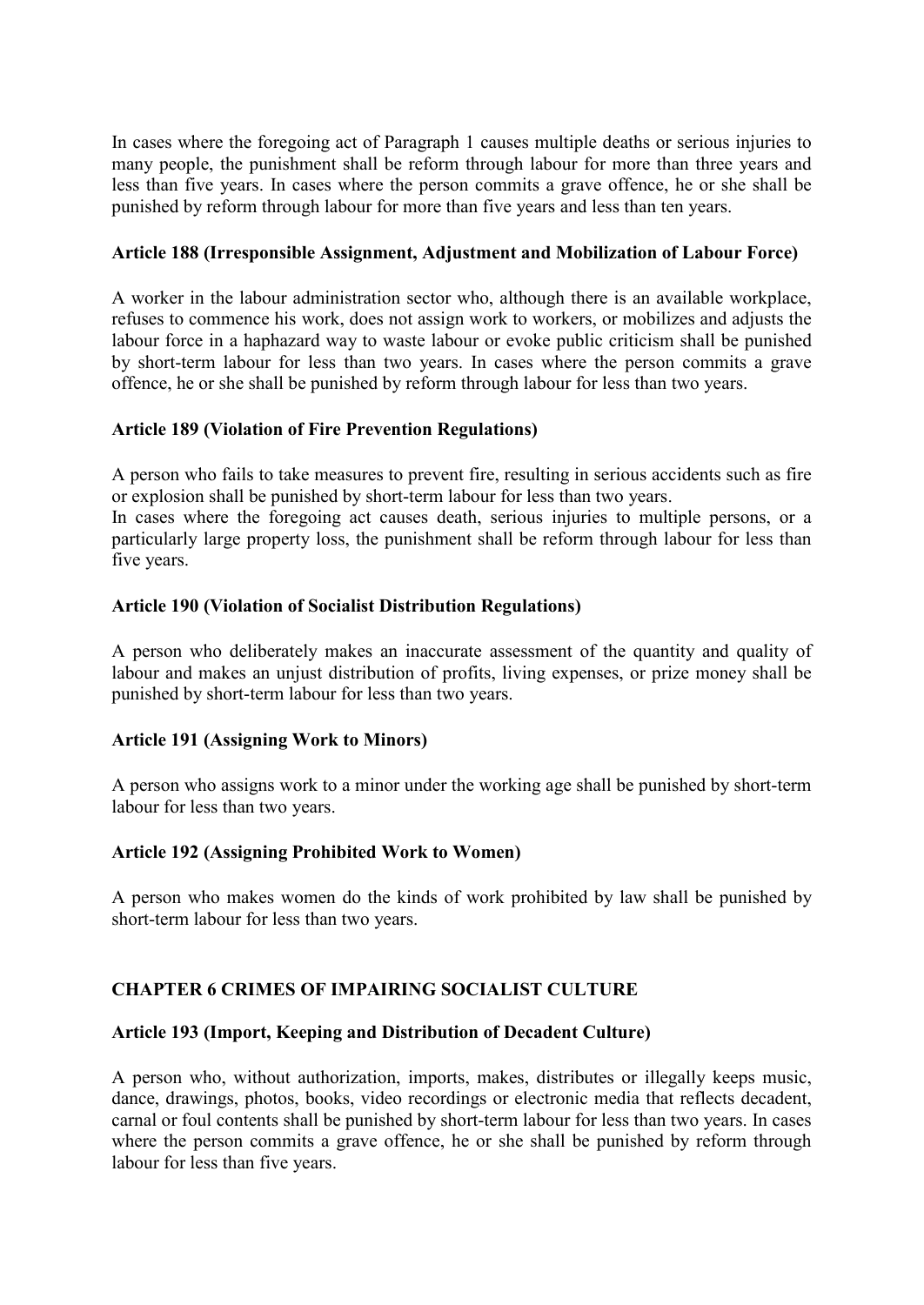In cases where such a person imports, keeps or distributes sexual video recordings, the punishment shall be reform through labour for more than five years and less than ten years.

#### **Article 194 (Conduct of Decadent Acts)**

A person who watches or listens to music, dance, drawings, photos, books, video recordings or electronic media that reflects decadent, carnal or foul contents or who performs such acts himself or herself shall be punished by short-term labour for less than two years. In cases where the person commits a grave offence, he or she shall be punished by reform through labour for less than five years.

#### **Article 195 (Listening to Hostile Broadcasting and Collection, Keeping and Distribution of Enemy Propaganda)**

A person who, without anti-state motives, listens to a broadcasting that is hostile to the Republic, or collects, keeps or distributes enemy propaganda shall be punished by short-term labour for less than two years. In cases where the person commits a grave offence, he or she shall be punished by reform through labour for less than five years.

#### **Article 196 (Damaging of Historic Sites, Relics, Scenic Spots and Natural Monuments)**

A person who damages historic sites, relics, scenic spots or natural monuments that are preserved and managed by the state shall be punished by short-term labour for less than two years.

In cases where the foregoing act is intentional, the punishment shall be reform through labour for less than five years. In cases where the person commits a grave offence, he or she shall be punished by reform through labour for more than five years and less than ten years.

#### **Article 197 (Robbing of Historic Sites)**

A person who robs an historic site shall be punished by reform through labour for less than five years.

In cases where the foregoing act is committed repeatedly or in collusion, the punishment shall be reform through labour for more than five years and less than ten years.

#### **Article 198 (Smuggling and Illegal Trafficking of Historic Relics)**

A person who illegally smuggles or traffics an historic relic shall be punished by reform through labour for less than five years.

In cases where the foregoing act is committed repeatedly or in collusion, the punishment shall be reform through labour for more than five years and less than ten years.

In cases where the foregoing act of Paragraph 2 is particularly grave, the punishment shall be life-term reform through labour.

#### **Article 199 (Disregard of Writings, Inventions and Technical Innovations)**

A person who makes an incorrect assessment of writings, inventions or technical innovations and ignores them out of greed, jealousy or other mean motives shall be punished by short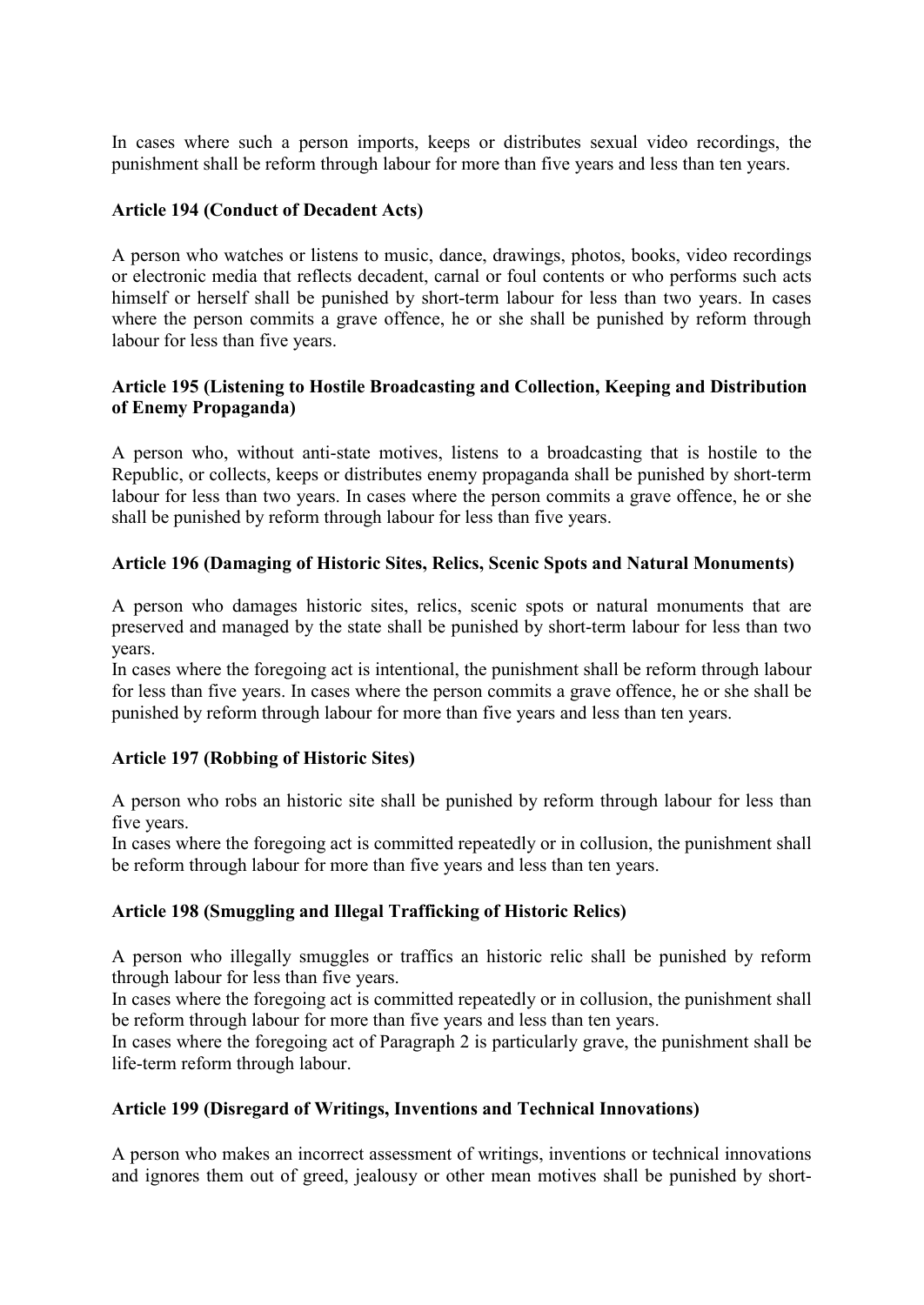term labour for less than two years. In cases where the person commits a grave offence, he or she shall be punished by reform through labour for less than three years.

#### **Article 200 (Theft of Writings, Inventions and Technical Innovations)**

A person who publishes another person's writings, inventions or technical innovations under his or her own name for personal gain shall be punished by short-term labour for less than two years. In cases where the person commits a grave offence, he or she shall be punished by reform through labour for less than three years.

#### **Article 201 (Breaking into a Computer Network)**

A person who breaks into a computer network of state maintenance, national defence construction or the technology and science sector shall be punished by reform through labour for less than two years.

#### **Article 202 (Damaging Information)**

A person who damages important information stored in an information processing device such as a computer shall be punished by reform through labour for less than three years.

#### **Article 203 (Input and Distribution of False Information)**

A person who inputs or distributes false information into a computer network out of greed, jealousy or other base motive, thereby causing confusion in information processing shall be punished by reform through labour for less than two years.

#### **Article 204 (Irresponsible Execution of Education Decrees and Curriculum)**

A worker in the education sector who fails to execute or irresponsibly executes education decrees or curriculum without just reason shall be punished by short-term labour for less than two years.

### **Article 205 (Unjust Execution of Next Generation Cultivation Affairs)**

A person who unjustly executes recommendations for school, school admission, skills evaluation and school placement shall be punished by short-term labour for less than two years. In cases where the person commits a grave offence, he or she shall be punished by reform through labour for less than five years.

#### **Article 206 (Unjust Selection of Athletes)**

A person who does not rightly select athletes for important competitions, resulting in serious consequences shall be punished by short-term labour for less than two years. In cases where the person commits a grave offence, he or she shall be punished by reform through labour for less than five years.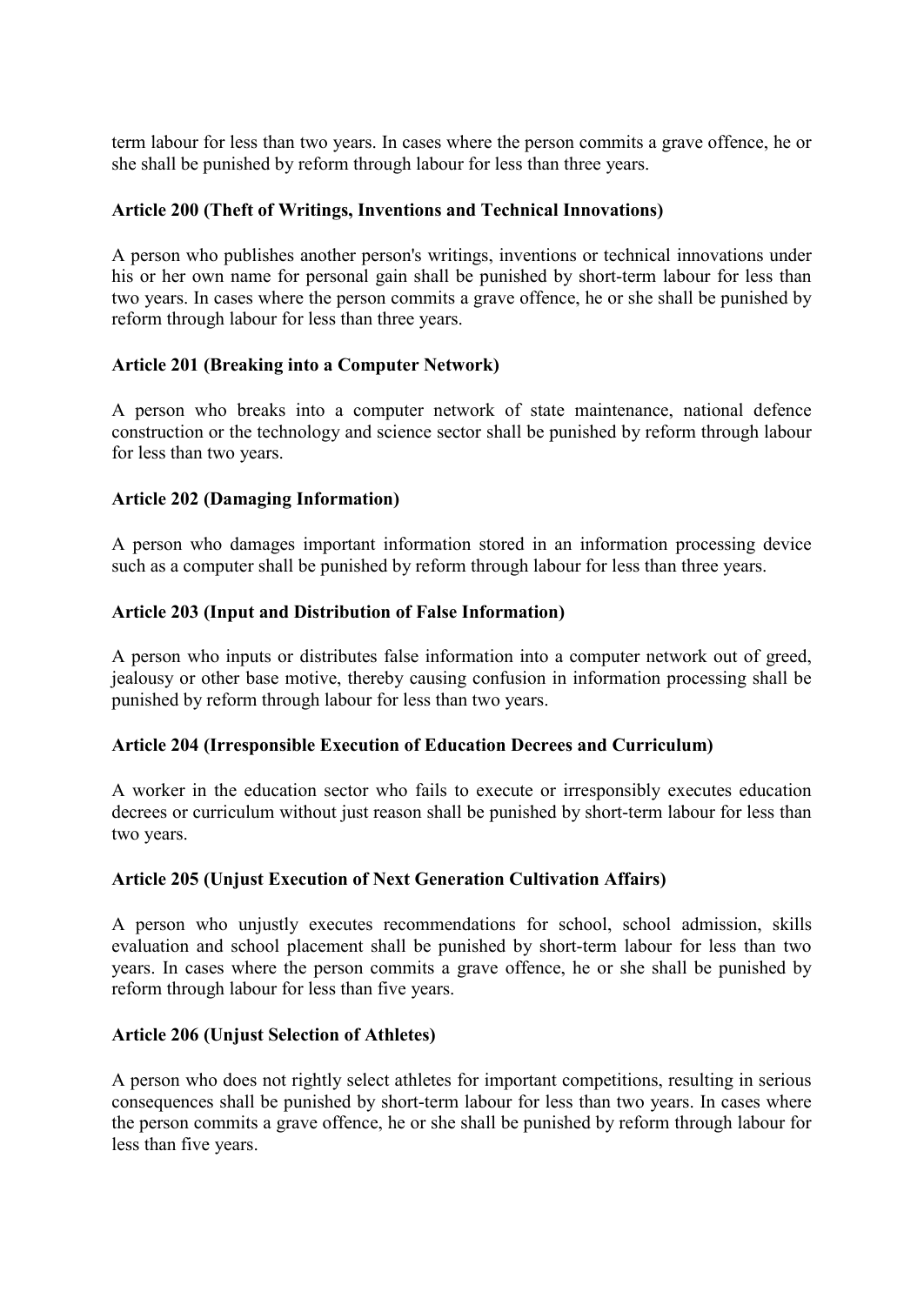### **Article 207 (Violation of Child Protection and Care Regulations)**

A worker serving at a nursery or a kindergarten who violates the regulations for child protection and care, thereby severely injuring a child shall be punished by short-term labour for less than two years. In cases where the person commits a grave offence, he or she shall be punished by reform through labour for less than three years.

#### **Article 208 (Refusal to Treat a Patient)**

A medical worker who, without a special reason, refuses to visit a patient or to treat him or her, thereby causing the patient to die shall be punished by reform through labour for less than two years.

#### **Article 209 (Medical Malpractice)**

A medical worker who does harm to the health of a patient by negligently treating or nursing the patient or by administering the incorrect drugs shall be punished by short-term labour for less than two years.

In cases where the foregoing act causes the patient to die, the punishment shall be reform through labour for less than three years. In cases where the person commits a grave offence, he or she shall be punished by reform through labour for more than three years and less than five years.

#### **Article 210 (Illegal Medical Service)**

In cases where a person who is not a medical worker, or a person who, albeit a medical worker, is outside of hospital does harm to a person's health by giving him medical treatment for personal gain, he or she shall be punished by reform through labour for less than two years.

In cases where the foregoing act causes the patient to die, the punishment shall be reform through labour for more than two years and less than five years.

### **Article 211 (Production of Defective Medicine and Medical Instruments)**

A person who produces defective medicine or medical instruments, or irresponsibly inspects medicine or medical instruments, thereby causing harm to a patient's health shall be punished by short-term labour for less than two years.

In cases where the foregoing act causes the patient to die, the punishment shall be reform through labour for less than three years.

### **Article 212 (Negligence of Disease Control)**

In cases where disease control measures are executed irresponsibly, resulting in the spread of an epidemic, the punishment shall be short-term labour for less than two years. In cases where the person commits a grave offence, he or she shall be punished by reform through labour for less than three years.

#### **Article 213 (Irresponsible Border Quarantine)**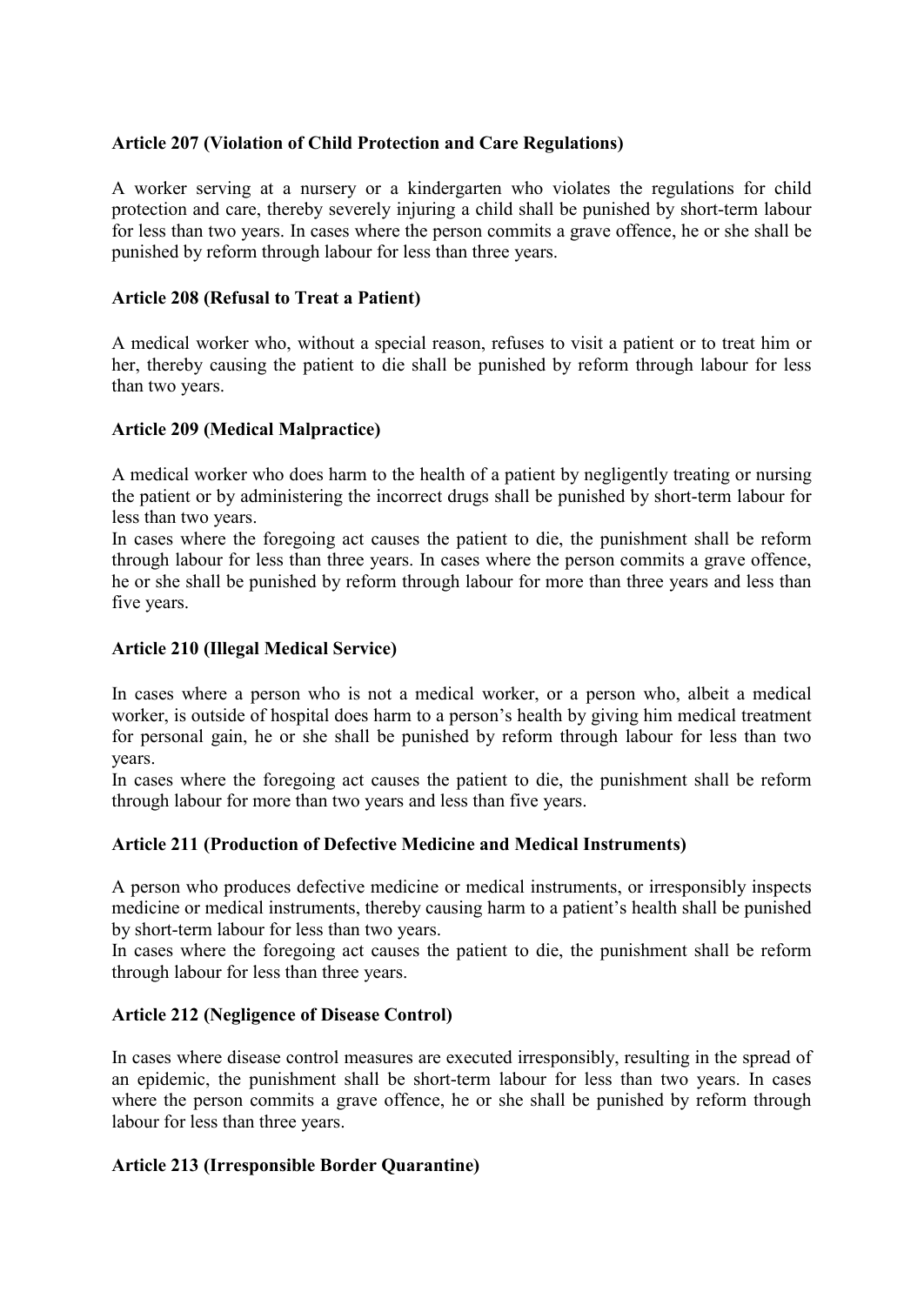A border quarantine worker who irresponsibly executes the quarantine of persons, goods, flora or fauna, resulting in the spread of an epidemic, shall be punished by short-term labour less than two years. In cases where the person commits a grave offence, he or she shall be punished by reform through labour for less than four years.

# **Article 214 (Acquisition, Sales and Use of Human Organs, Foetus and Blood)**

A person who acquires, sells or uses a human organ, a foetus or blood to treat illness or for personal gain shall be punished by reform through labour for less than five years. In cases where the foregoing act results in serious consequences, the punishment shall be reform through labour for more than five years and less than ten years. In cases where the person commits a grave offence, he or she shall be punished by reform through labour for more than ten years.

In cases where the foregoing act of Paragraph 2 is particularly grave, the punishment shall be life-term reform through labour.

# **Article 215 (Manufacture and Sales of Fake Medicines and Adulterated Food)**

A person who makes or sells fake medicines or adulterated food for personal gain shall be punished by short-term labour for less than two years.

A person who knowingly makes or sells fake medicines or groceries that are harmful to health or life shall be punished by reform through labour for less than five years.

In cases where the foregoing act causes a person to die, to be stricken with serious illness, or to be disabled permanently, the punishment shall be reform through labour for more than five years and less than ten years. In cases where the person commits a grave offence, he or she shall be punished by reform through labour for more than ten years.

### **Article 216 (Illegal Cultivation of Opium and Manufacture of Drugs)**

A person who grows opium poppies or manufactures drugs illegally shall be punished by reform through labour for less than two years. In cases where the person commits a grave offence, he or she shall be punished by reform through labour for more than two years and less than five years.

### **Article 217 (Illegal Use of Drugs)**

A person who uses drugs illegally shall be punished by short-term labour for less than two years. In cases where the person commits a grave offence, he or she shall be punished by reform through labour for less than five years.

# **Article 218 (Smuggling and Illegal Trafficking of Drugs)**

A person who smuggles or traffics drugs illegally shall be punished by reform through labour for less than five years.

In cases where the foregoing act is committed repeatedly or in collusion, or where a large quantity of drugs are smuggled or trafficked illegally, the punishment shall be reform through labour for more than five years and less than ten years. In cases where the person commits a grave offence, he or she shall be punished by reform through labour for more than ten years.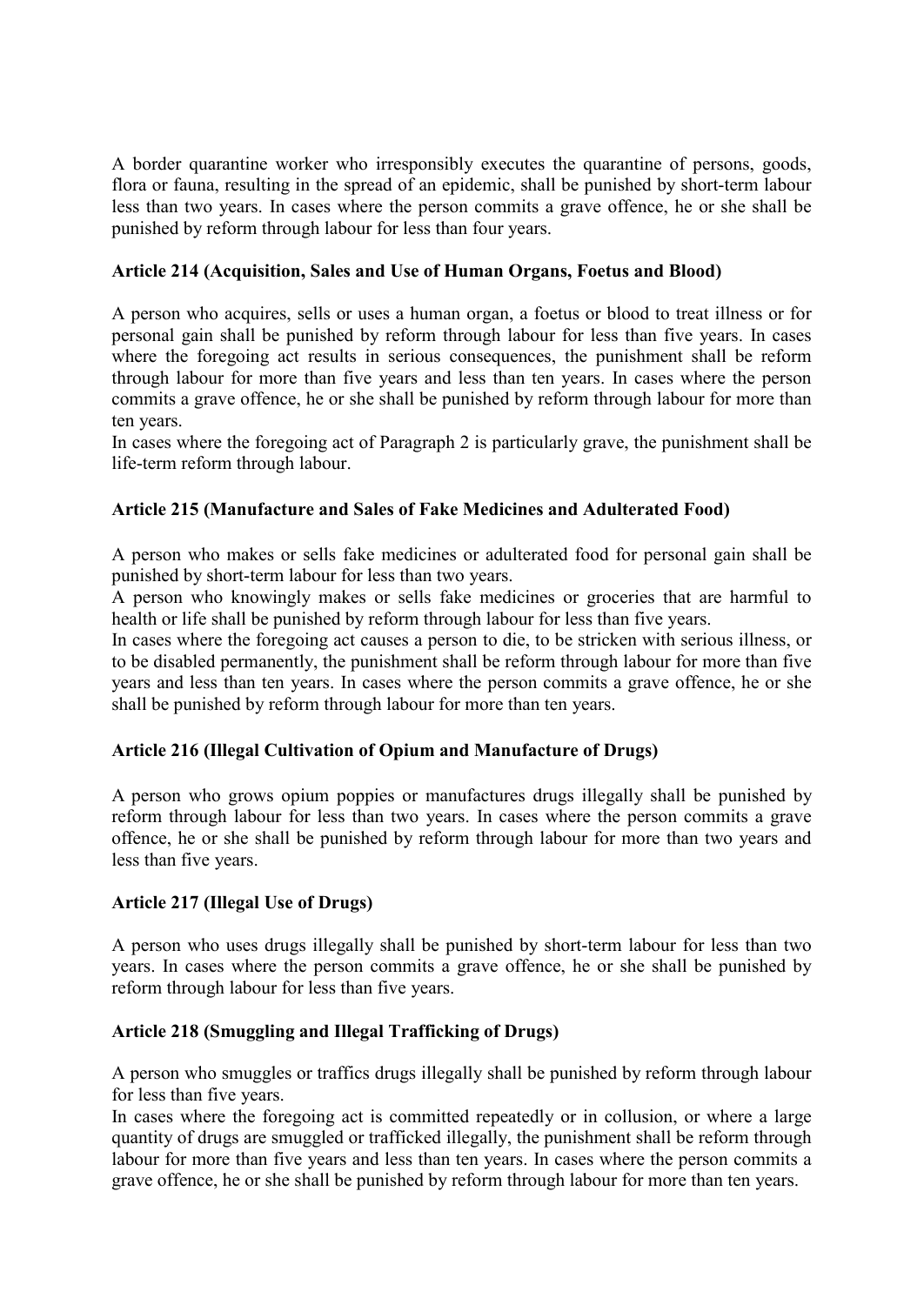In cases where the foregoing act of Paragraph 2 is particularly grave, the punishment shall be life-term reform through labour.

# **CHAPTER 7 CRIMINAL VIOLATIONS OF THE REGULATIONS FOR GENERAL ADMINISTRATION AND MAINTENANCE**

SECTION 1. CRIMINAL VIOLATIONS OF THE REGULATIONS FOR GENERAL ADMINISTRATION

### **Article 219 (Collective Disturbance)**

A person who, as part of a group, without anti-state motives, fails to comply with the instructions of a state agency and defies it shall be punished by reform through labour for less than five years.

A person who commits the foregoing act with the use of weapons or who causes death, serious injuries, destruction or other grave consequences through the aforementioned act shall be punished by reform through labour for more than five years and less than ten years.

The mastermind and the principal culprits of the aforementioned act shall be punished by reform through labour for more than ten years.

### **Article 220 (Interference with the Execution of Duty)**

A person who interferes with the execution of the duty of a management worker, by assaults, threats, or insults shall be punished by short-term labour for less than two years.

In cases where the foregoing act is committed repeatedly or in collusion or causes disturbance to the affairs of the relevant sector, the punishment shall be reform through labour for less than three years.

### **Article 221 (Interference with the Execution of the Duty of a Legal-sector Worker)**

A person who interferes with the execution of the duty of a legal-sector worker by assaults, threats, insults or abuse of authority shall be punished by short-term labour for less than two years.

In cases where the foregoing act is committed repeatedly or in collusion, the punishment shall be reform through labour for less than four years.

### **Article 222 (Fabrication and Distribution of False Rumour)**

A person who, without anti-state motives, concocts a false rumour that may lead to distrust of the state and cause social disruption shall be punished by short-term labour for less than two years. In cases where the person commits a grave offence, he or she shall be punished by reform through labour for less than three years.

#### **Article 223 (Illegal Use and Fabrication of Official Seals and Government Seals)**

A person who makes an illegal use of an official seal or a government seal, fabricates such a thing, or uses a fabricated seal knowing that it is a fabrication shall be punished by short-term labour for less than two years. In cases where the person commits a grave offence, he or she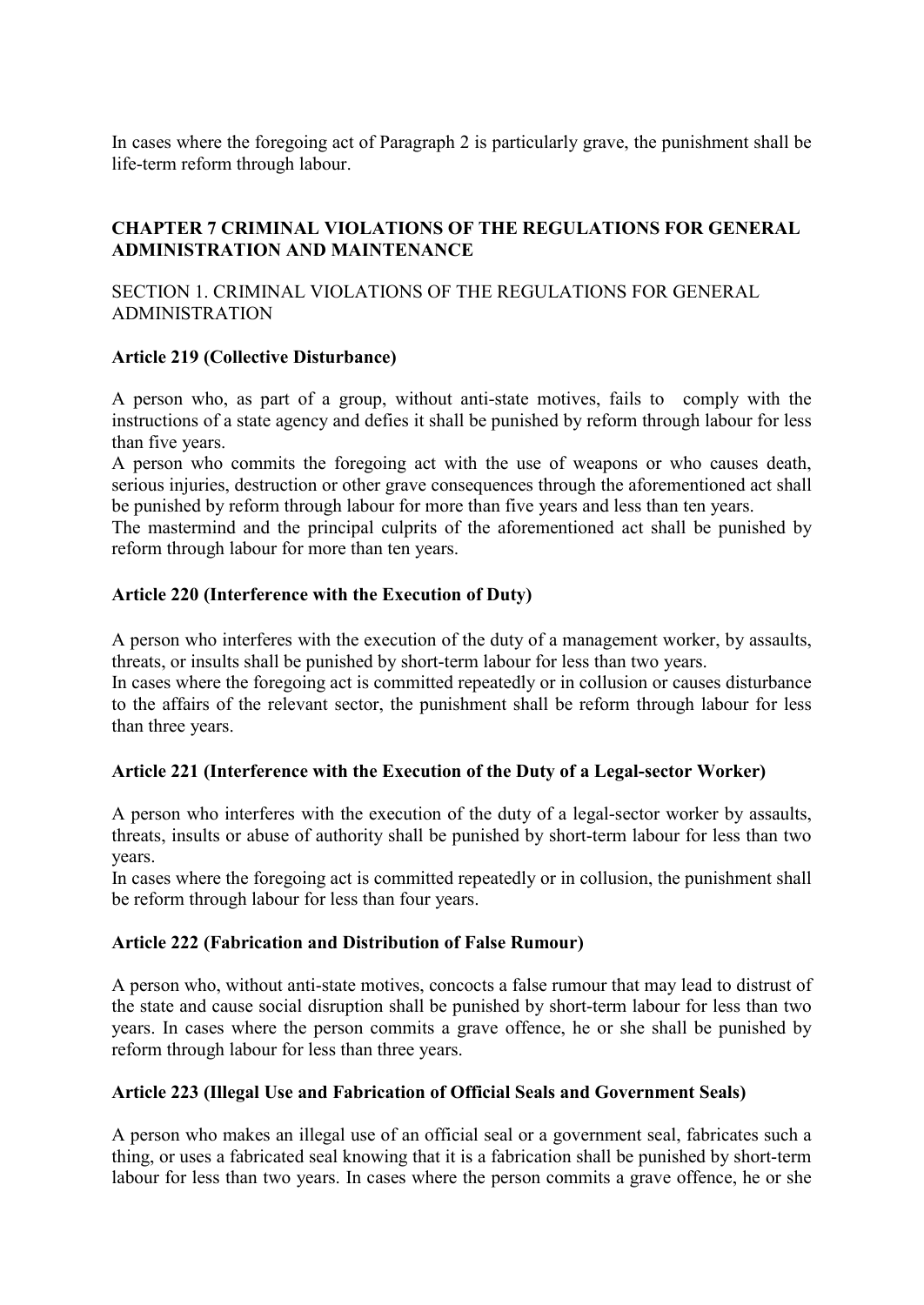shall be punished by reform through labour for less than three years.

### **Article 224 (Illegal Disposal, Forging and Use of Documents and Certificates)**

A person who conceals, disposes of, or forges documents or other certificates, or passes on their counterfeits knowing that they are counterfeits, for personal gain or with pernicious motives shall be punished by short-term labour for less than two years. In cases where the person commits a grave offence, he or she shall be punished by reform through labour for less than two years.

### **Article 225 (Trading Certificates)**

A person who buys or sells a certificate shall be punished by short-term labour for less than two years.

# **Article 226 (Violation of Publication Regulations)**

A person who, in violation of the regulations for publication, prints, publishes or distributes publications, types or copies them, or violates the regulations for production and distribution of electronic media, thereby causing serious consequences, shall be punished by short-term labour for less than two years. In cases where the person commits a grave offence, he or she shall be punished by reform through labour for less than three years.

#### **Article 227 (Violation of Regulations for Transportation of Radioactive, Explosive and Inflammable Materials)**

A person who violates the regulations for the transportation of radioactive, explosive or inflammable materials and carries, delivers or helps to deliver them shall be punished by short-term labour for less than two years.

In cases where the foregoing act causes death, serious injuries or a large amount of damage, the punishment shall be reform through labour for less than five years.

In cases where the foregoing act of Paragraph 1 causes multiple deaths, serious injuries to multiple persons or a particularly large amount of damage, the punishment shall be reform through labour for more than five years and less than ten years. In cases where the person commits a grave offence, he or she shall be punished by reform through labour for more than ten years.

### **Article 228 (Violation of the Regulations for Guard Duty)**

A person who violates the regulations for guard duty to damage the guarded object shall be punished by short-term labour for less than two years. In cases where the person commits a grave offence, he or she shall be punished by reform through labour for more than three years.

### **Article 229 (Illegal Production, Possession, Use and Supply of Explosives)**

A person who illegally makes, possesses or uses explosives or detonators, or who supplies them to others shall be punished by short-term labour for less than two years.

In cases where the foregoing act is committed repeatedly or in collusion, the punishment shall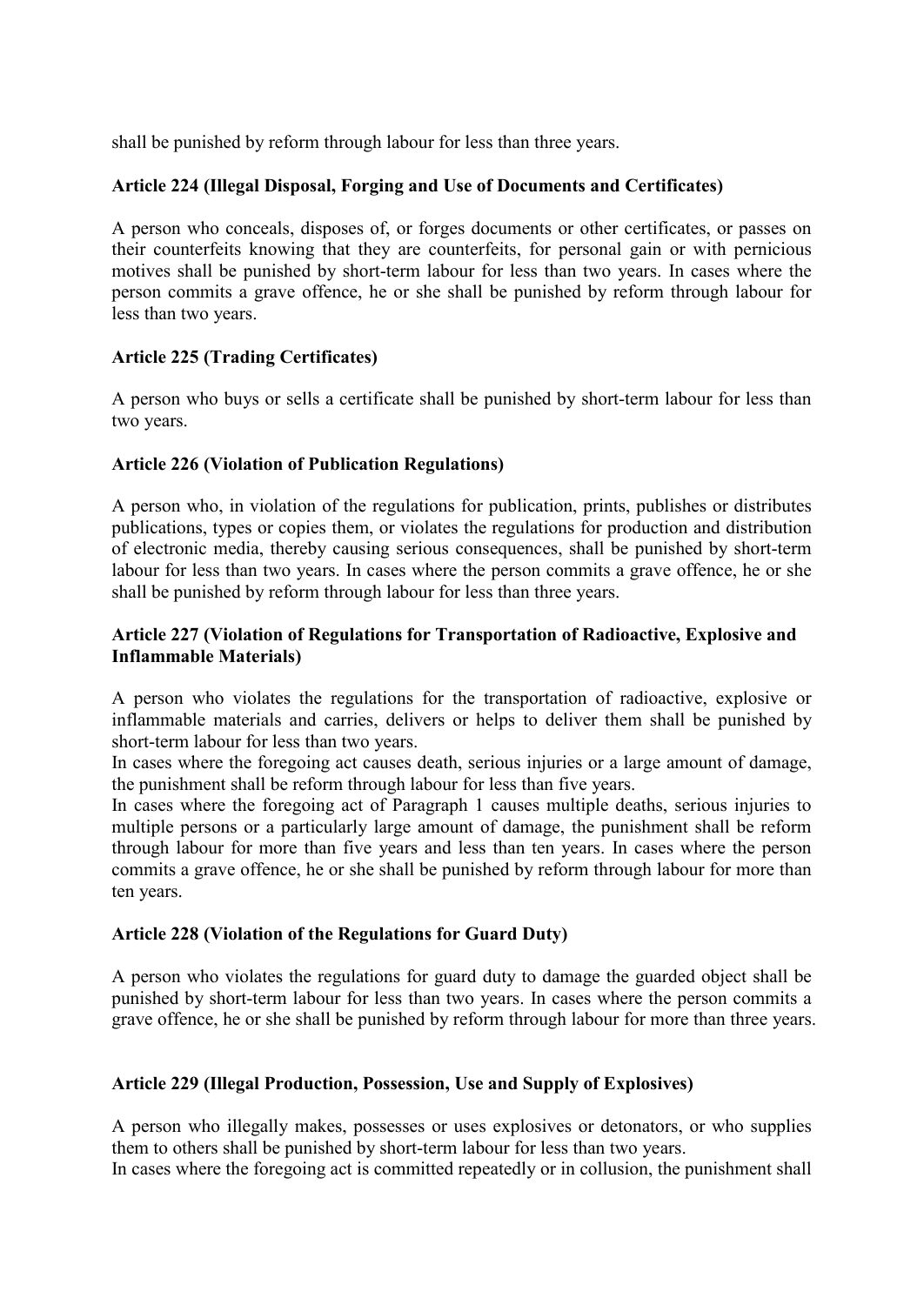be reform through labour for less than five years. In cases where the person commits a grave offence, he or she shall be punished by reform through labour for more than five years and less than ten years.

#### **Article 230 (Intentional Revealing of Secrets)**

A person who intentionally reveals state secrets shall be punished by reform through labour for less than five years.

In cases where an important state secret is revealed or results in serious consequences, the punishment shall be reform through labour for more than five years and less than ten years.

### **Article 231 (Revealing of Secrets by Negligence)**

A person who reveals state secrets or loses classified state material by negligence shall be punished by short-term labour for less than two years. In cases where the person commits a grave offence, he or she shall be punished by reform through labour for less than five years.

#### **Article 232 (Trespassing Territorial Air Space and Waters)**

A foreigner who enters or leaves the territorial air space or waters of the Republic by aeroplane or by boat without permission or violates designated courses or altitude shall be punished by reform through labour for less than three years.

#### **Article 233 (Illegal Crossing of Border)**

A person who illegally crosses a border of the Republic shall be punished by short-term labour for less than two years. In cases where the person commits a grave offence, he or she shall be punished by reform through labour for less than five years.

#### **Article 234 (Assisting Illegal Crossing of Border)**

A worker in the border administration sector who assists someone to cross a border shall be punished by reform through labour for less than two years.

In cases where the foregoing act is committed repeatedly or in exchange for money or goods, the punishment shall be reform through labour for less than five years.

### **Article 235 (Leaving Designated Area of Navigation and Fishing Ground)**

A person who leaves a designated area of navigation or a designated fishing ground without permission shall be punished by short-term labour for less than two years.

#### **Article 236 (False Report and Testimony)**

A person who makes a false report concerning a crime or makes false testimony, assessment, interpretation, or analysis shall be punished by short-term labour for less than two years. In cases where the person commits a grave offence, he or she shall be punished by reform through labour for less than three years.

#### **Article 237 (Threatening a Witness)**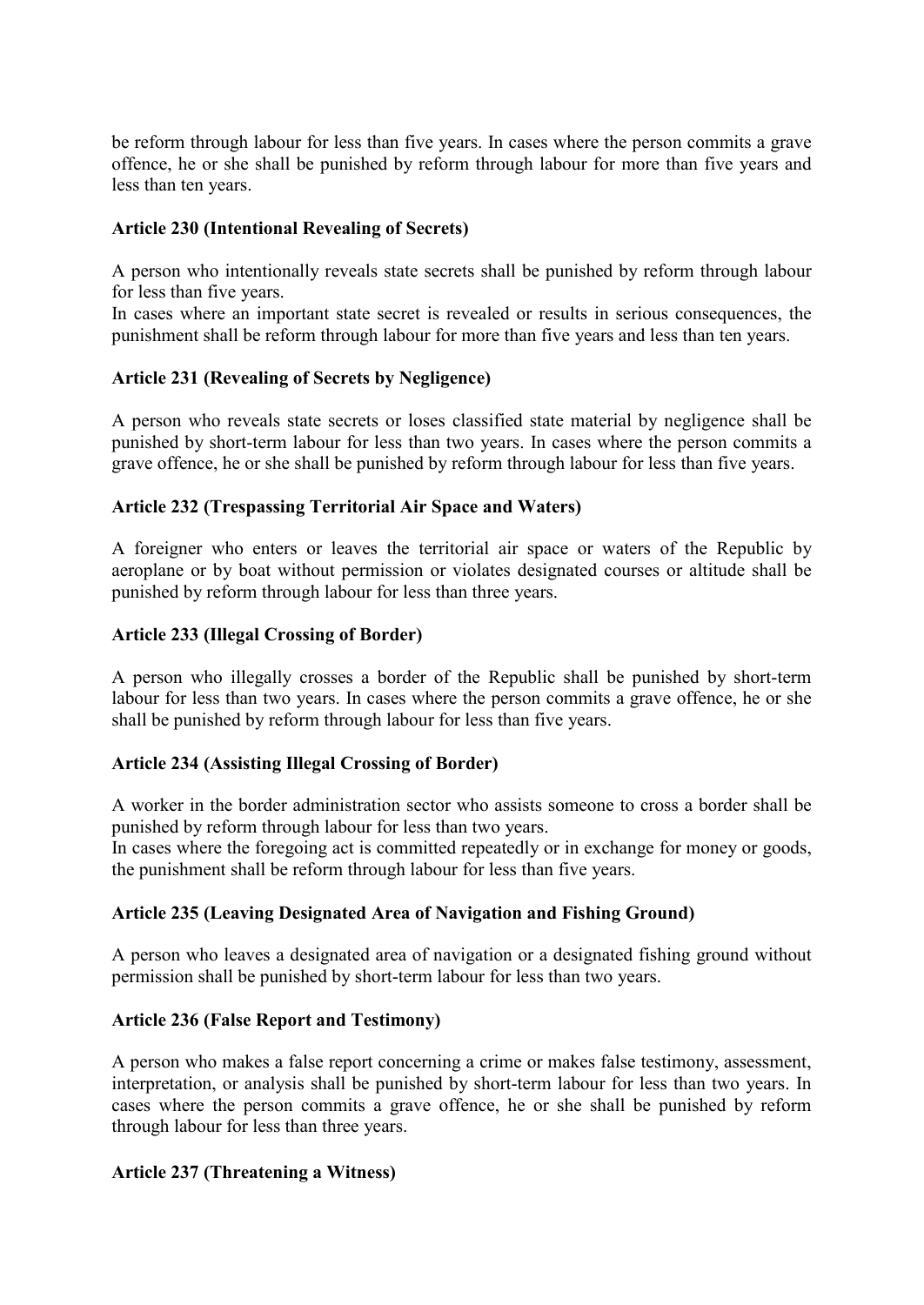A person who assaults or threatens another to force him or her to make false testimony, assessment, interpretation, or analysis shall be punished by short-term labour for less than two years. In cases where the person commits a grave offence, he or she shall be punished by reform through labour for less than three years.

#### **Article 238 (Revenge)**

A person who beats, assaults, or insults a person involved in an incident in order to gain revenge shall be punished by reform by labour for less than two years. In cases where the person commits a grave offence, he or she shall be punished by reform through labour for more than two years and less than five years.

#### **Article 239 (Harbouring of General Criminals)**

A person who harbours an offender subject to reform through labour for a definite period or conceals the evidence of a crime shall be punished by short-term labour for less than two years.

In cases where the foregoing act is committed repeatedly or the person conceals an offender who committed murder or robbery or conceals the evidence of such, the punishment shall be reformthrough labour for less than three years.

### **Article 240 (Failure to Report General Crime)**

A person who, having learned of the planning or committing of offences under Articles 95, 278 and 302, fails to report it to the relevant agency shall be punished by short-term labour for less than two years.

### **Article 241 (Flight)**

In cases where a person who is in custody or in the middle of serving his or her term takes flight, the punishment shall be short-term labour for less than two years. In cases where the person commits a grave offence, he or she shall be punished by reform through labour for less than two years.

A person who, in the course of escaping, destroys facilities or commits violence, shall be punished by reform through labour for more than two years and less than five years.

### **Article 242 (Bribery)**

A non-management worker who accepts bribes shall be punished by short-term labour for less than two years.

In cases where the amount of the bribe is particularly large, the punishment shall be reform through labour for less than three years.

### **Article 243 (Damaging Seals)**

A person who damages the seal on an important object such as a confidential chamber, a document room, or archives of an agency, enterprise or organization, or damages a seal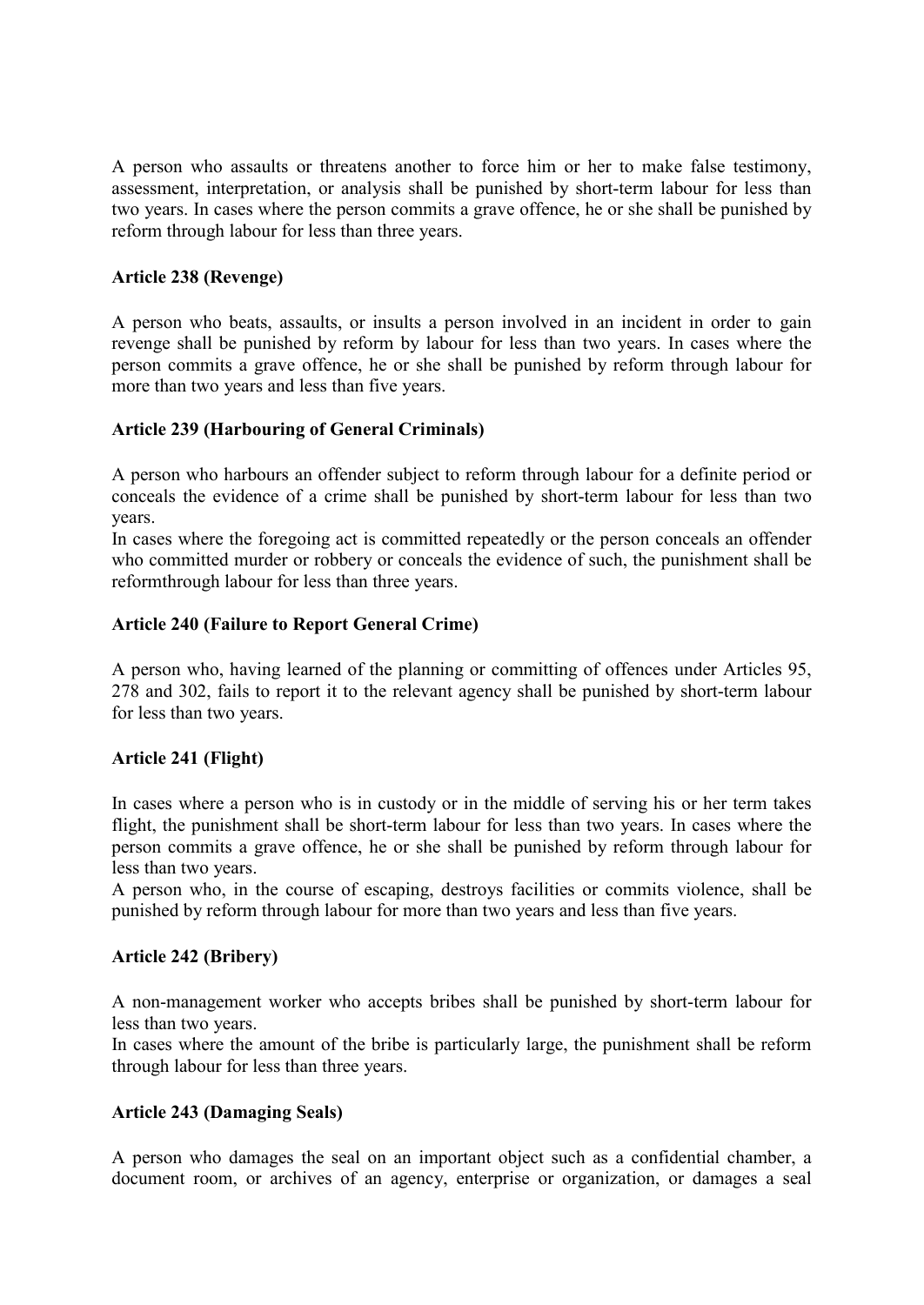issued by an organ of jurisprudence, thereby hindering the affairs of the relevant sector shall be punished by short-term labour for less than two years. In cases where the person commits a grave offence, he or she shall be punished by reform through labour for less than five years.

### **Article 244 (Unjust Complaints)**

A person who causes grave consequences by submitting exaggerated or fabricated complaints for personal gain or pernicious motives shall be punished by short-term labour for less than two years.

### **Article 245 (Damaging the Prestige of the Republic in Foreign Countries)**

A citizen who damages the prestige of the Republic in foreign countries shall be punished by reform through labour for less than three years. In cases where the person commits a grave offence, he or she shall be punished by reform through labour for more than three years and less than eight years.

#### SECTION 2. MANAGEMENT PERSONNEL OFFENCES

#### **Article 246 (Abuse of Authority)**

A management worker who causes grave consequence by abusing his or her authority for personal gain shall be punished by short-term labour for less than two years. In cases where the person commits a grave offence, he or she shall be punished by reform through labour for less than four years.

### **Article 247 (Ultra Vires)**

A management worker who exercises the authority of his or her superior without the superior's permission, thereby causing grave consequences, shall be punished by short-term labour for less than two years. In cases where the person commits a grave offence, he or she shall be punished by reform through labour for less than two years.

#### **Article 248 (Dereliction of Duty)**

A management worker who does not execute his or her superior's orders or directions, or his or her normal duty, or executes the aforementioned in a careless manner, thereby causing grave consequences shall be punished by short-term labour for less than two years. In cases where the person commits a grave offence, he or she shall be punished by reform through labour for less than two years.

#### **Article 249 (Placement of a Material Burden)**

A worker-in-charge of an institution, corporate association or organization, who, on the pretext of support, sponsorship, gift or a business guarantee, places a financial burden on an employee, shall be punished by short-term labour for less than two years.

In cases where the foregoing act is committed repeatedly or coercively or the amount of the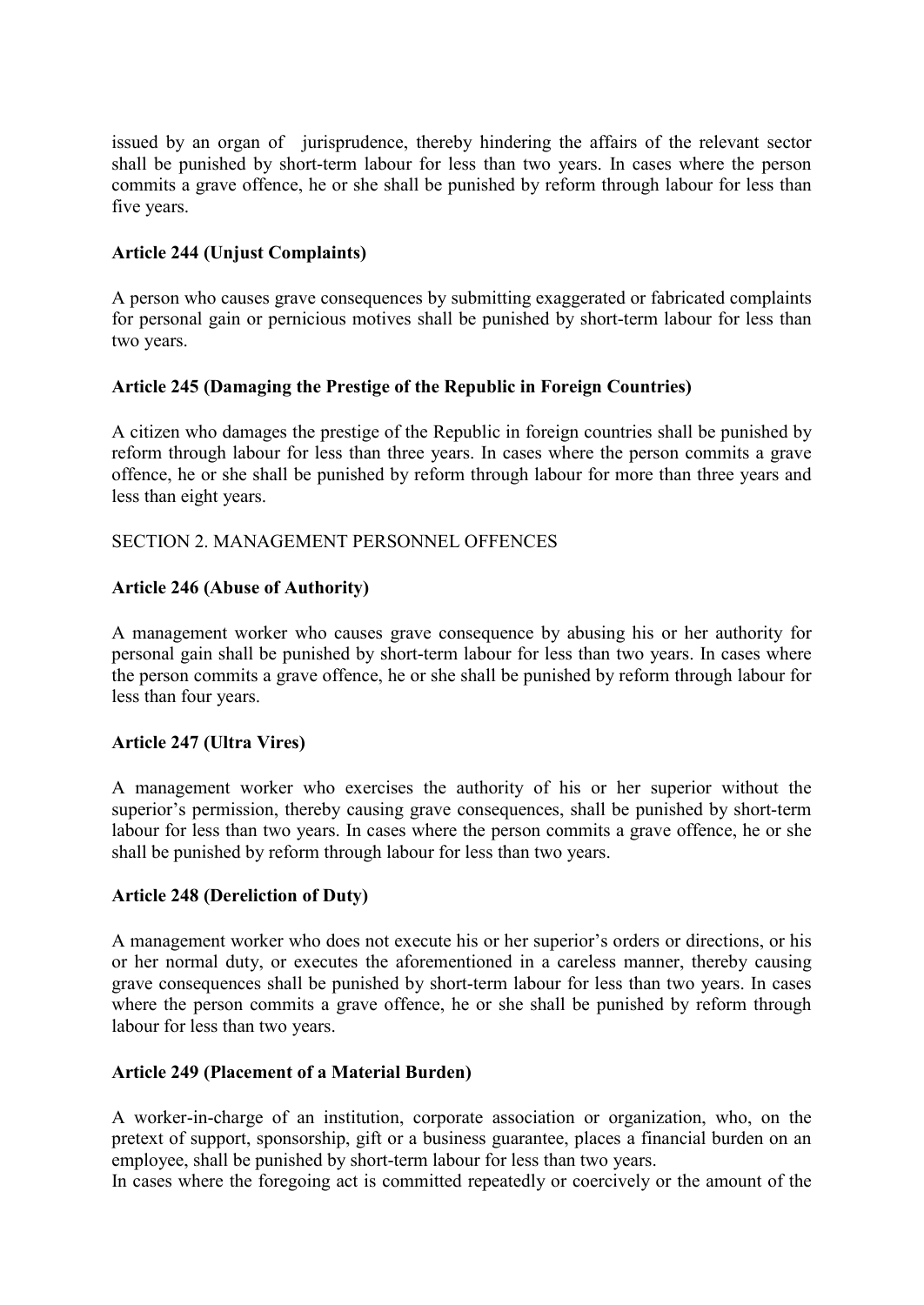money or goods is particularly large, the punishment shall be reform through labour for less than three years.

#### **Article 250 (Ignoring Petition and Complaint)**

A management worker who deliberately ignores or wrongly deals with a petition or a complaint from citizens shall be punished by short-term labour for less than two years. In cases where the person commits a grave offence, he or she shall be punished by reform through labour for less than two years.

#### **Article 251 (Damaging the Prestige of State Agencies)**

A management worker who, through acting unlawfully or misconduct, damages the prestige of state agencies shall be punished by short-term labour for less than two years. In cases where the person commits a grave offence, he or she shall be punished by reform through labour for less than two years.

#### **Article 252 (Illegal Arrest, Detention and Search)**

A legal-sector worker who illegally detains, apprehends or arrests others; searches the body or the dwelling of a person; or confiscates or forfeits the property of a person shall be punished by short-term labour for less than two years.

In cases where the foregoing act is committed repeatedly or causes social disturbance, the punishment shall be reform through labour for less than three years.

#### **Article 253 (Exaggeration and Falsification of Case)**

A legal-sector worker who interrogates a person in an illegal way or exaggerates or falsifies a case shall be punished by reform through labour for less than five years.

In case where the foregoing act causes such other person to die, sustain serious injuries, or become falsely convicted of a crime, the punishment shall be reform through labour for more than five years and less than ten years.

In cases where the person commits a grave offence, he or she shall be punished by reform through labour for more than ten years.

#### **Article 254 (Illegal Release of Criminals)**

A legal-sector worker who illegally releases a criminal or makes the crime lighter than it is shall be punished by reform through labour for less than three years.

#### **Article 255 (Unjust Decision or Judgment)**

A court worker who reaches an unjust decision or judgment shall be punished by reform through labour for less than three years. In cases where the person commits a grave offence, he or she shall be punished by reform through labour for more than three years and less than eight years.

#### **Article 256 (Failure to Execute Decisions and Judgments)**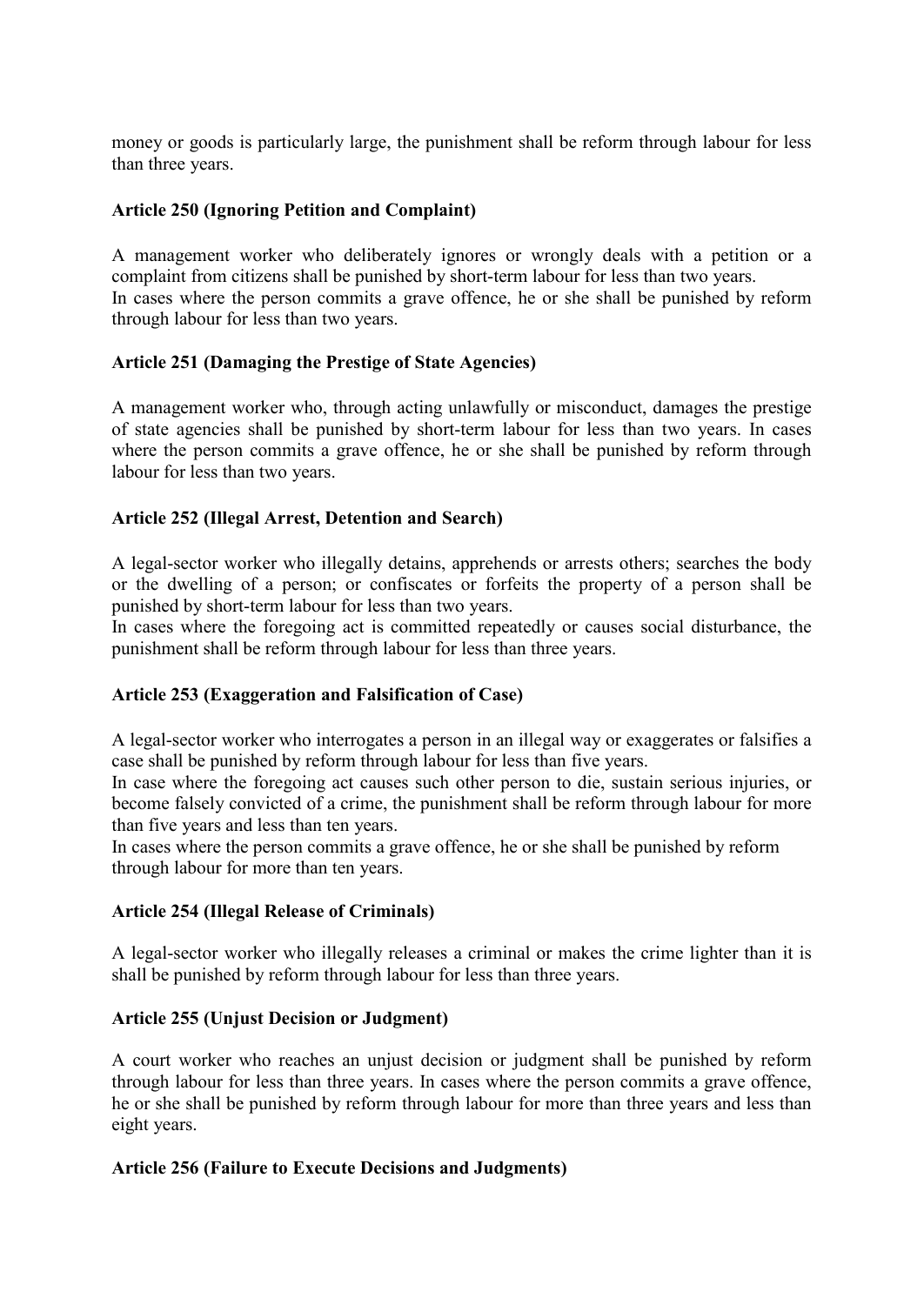A person who fails to execute a final decision or judgment without a just reason shall be punished by short-term labour for less than two years.

#### **Article 257 (Bribe Acceptance by a Management Worker)**

A management worker who accepts a bribe shall be punished by short-term labour for less than two years. A person who accepts a particularly large bribe or who extorts one shall be punished by reform through labour for four years.

# **CHAPTER 8 CRIMINAL VIOLATIONS OF THE ORDER OF SOCIALIST COLLECTIVE LIFE**

#### **Article 258 (Acts of Misdemeanour)**

A person who is guilty of shameful acts of misdemeanour shall be punished by short-term labour for less than two years.

In cases where an act of misdemeanour is committed multiple times, in collusion, or in a cruel way, the punishment shall be short-term labour for less than five years.

A person who, through forming a gang, causes anxiety and fear to society shall be punished by reform through labour for more than five years and less than ten years. In cases where the person commits a grave offence, he or she shall be punished by reform through labour for more than ten years.

### **Article 259 (Gang Fight)**

A person who, as part of a group, engages in a gang fight shall be punished by short-term labour for less than two years.

In cases where the foregoing act is committed using a lethal weapon or causes death, serious injuries, or serious consequences such as destruction of property, the punishment shall be reform through labour for less than five years.

The mastermind and the principal culprits in the foregoing act shall be punished by reform through labour for more than five years and less than ten years.

#### **Article 260 (Encouraging a Minor to Commit Crime)**

A person who encourages a minor under the age of seventeen to commit or take part in a crime and thus to become delinquent shall be punished by reform through labour for less than three years. In cases where the person commits a grave offence, he or she shall be punished by reform through labour for more than three years and less than seven years.

#### **Article 261 (Prostitution)**

A person who has engaged in prostitution multiple times shall be punished by short-term labour for less than two years. In cases where the person commits a grave offence, he or she shall be punished by reform through labour for less than two years.

### **Article 262 (Acts of Obscenity)**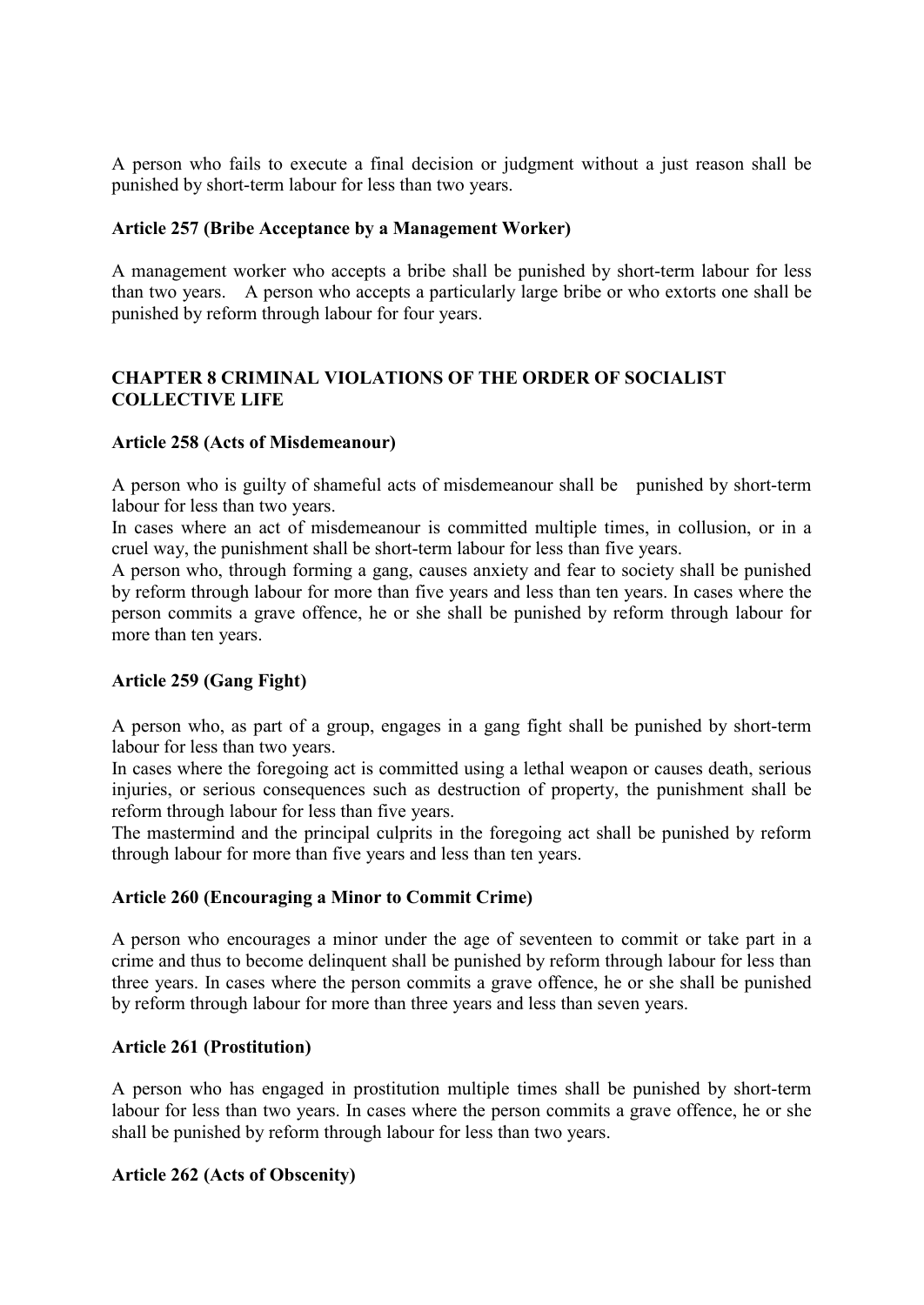In cases where many men and women gather and engage in obscene activities, the punishment shall be reform through labour for less than five years.

In cases where the foregoing act is committed multiple times or causes social disruption, the punishment shall be reform through labour for more than five years and less than ten years.

### **Article 263 (Impersonation of Authority)**

In cases where a person who is not a management worker disguises him/herself as a management worker or commits a socially dangerous act in the guise of a management worker, and in cases where a management worker commits such act in the guise of another management worker, he or she shall be punished by short-term labour for less than two years. In cases where the person commits a grave offence, he or she shall be punished by reform through labour for less than two years.

#### **Article 264 (Exercise of False Authority)**

A person who commits a socially dangerous act in the guise of a censor or inspector worker shall be punished by short-term labour for less than two years.

#### **Article 265 (Usage of False Honour and Titles)**

A person who commits a socially dangerous act repeatedly by exercising false state honour or titles for personal gain shall be punished by short-term labour for less than two years.

#### **Article 266 (Gambling)**

A person, who gambles, staking money or goods, shall be punished by short-term labour for less than two years. In cases where the person commits a grave offence, he or she shall be punished by reform through labour for less than five years.

#### **Article 267 (Superstitious Activities)**

A person who repeatedly engages in superstitious activities in exchange for money or goods shall be punished by short-term labour for less than two years. In cases where the person commits a grave offence, he or she shall be punished by reform through labour for less than five years.

#### **Article 268 (Encouraging Superstitious Activities)**

A person who, for personal gain or other purposes, encourages others to engage in superstitious activities shall be punished by short-term labour for less than two years.

In cases where the foregoing act is committed towards multiple persons, the punishment shall be short-term labour for less than three years. In cases where the person commits a grave offence, he or she shall be punished by reform through labour for more than three years and less than seven years.

#### **Article 269 (Exercise of Force)**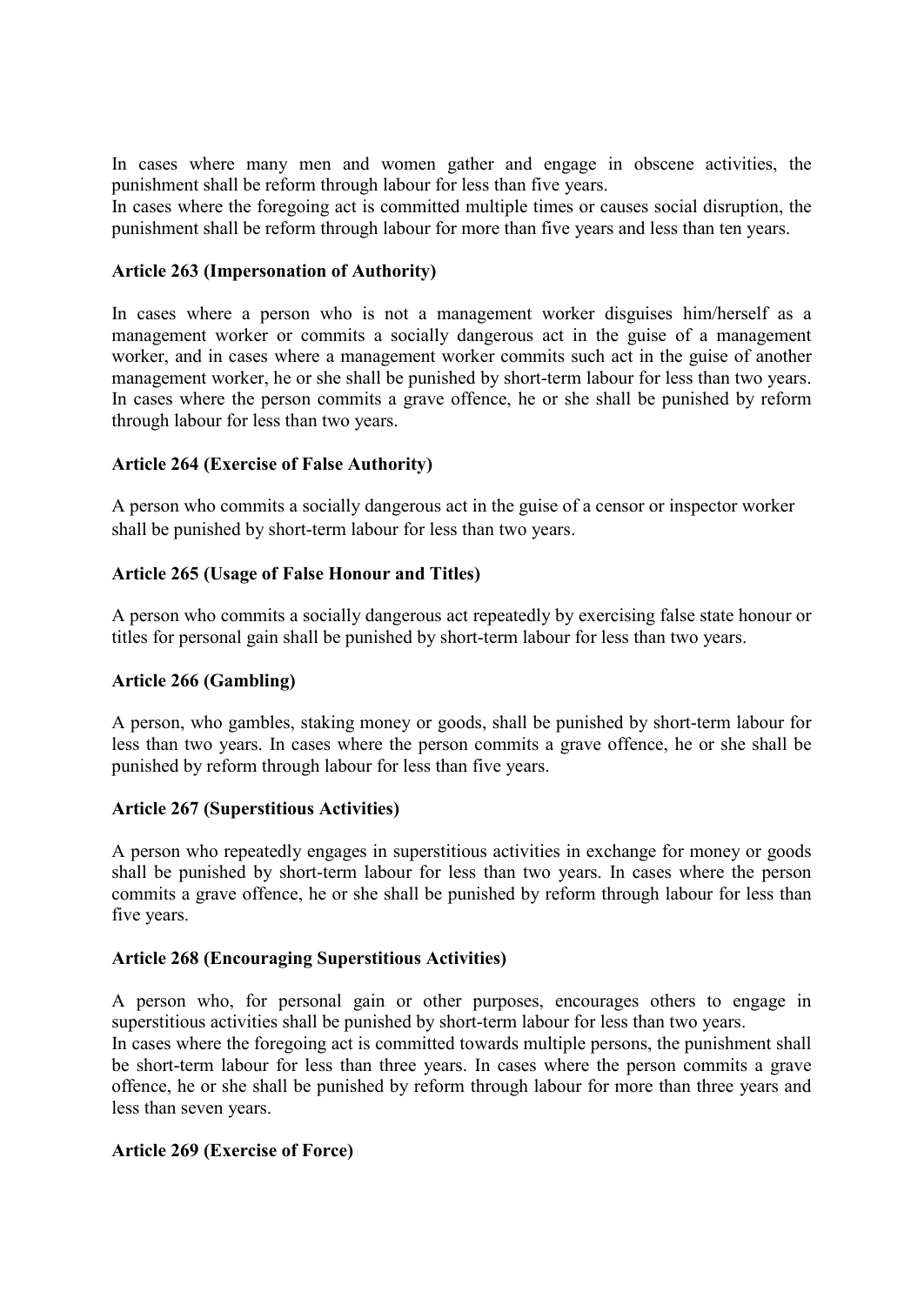A person who recovers his or her personal or property loss by force not according to law shall be punished by short-term labour for less than two years.

#### **Article 270 (Illegal Marriage and Breaking up of Family)**

A person who, for greedy or other pernicious motives, marries multiple spouses or breaks up another person's family shall be punished by short-term labour for less than two years. In cases where the person commits a grave offence, he or she shall be punished by reform through labour for less than two years.

### **Article 271 (Neglecting the Responsibility to Protect Elderly and Children)**

A person who intentionally does not take care of an elderly person, a child or a person incapable of work that he or she is responsible for protecting, thereby causing harm to their health, shall be punished by short-term labour for less than two years. In cases where the person commits a grave offence, he or she shall be punished by reform through labour for less than two years.

#### **Article 272 (Mistreatment)**

A person who harms the health of a person under his or her protection by mistreating such person shall be punished by short-term labour for less than two years. In cases where the person commits a grave offence, he or she shall be punished by reform through labour for less than five years.

### **Article 273 (Misappropriation of Lost Property)**

A person who keeps money or goods he or she has found without handing them over to the relevant state organ shall be punished by short-term labour for less than two years.

#### **Article 274 (Failure to Submit Reward and Profit to the State)**

A public official who does not submit to the state a large amount of rewards or profits that resulted from transactions or that he or she received during transactions and takes it for his or her own or engages in collective misappropriation of such shall be punished by short-term labour for less than two years. In cases where the person commits a grave offence, he or she shall be punished by reform through labour for less than five years.

#### **Article 275 (Trading Plundered Goods)**

A person who buys or sells plundered goods in the knowledge that they are plundered shall be punished by short-term labour for less than two years. In cases where the person commits a grave offence, he or she shall be punished by reform through labour for less than two years.

#### **Article 276 (Damaging Graves)**

A person who intentionally destroys a grave shall be punished by short-term labour for less than two years.

In cases where many graves are damaged, the punishment shall be reform through labour for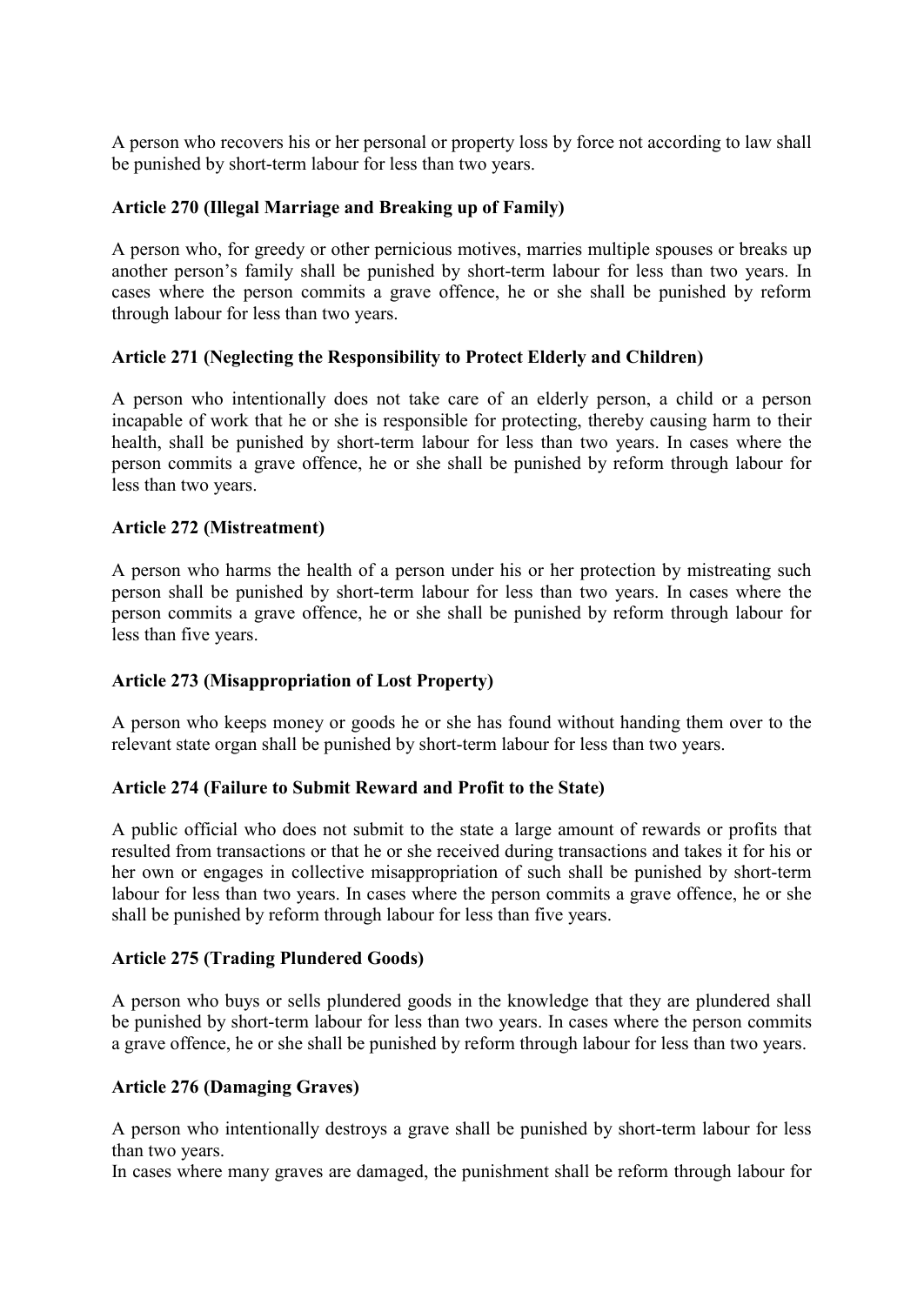less than two years. In cases where the person commits a grave offence, he or she shall be punished by reform through labour for more than two years and less than four years.

#### **Article 277 (Allowing Grave Consequences to Occur)**

A person who knows that a person's life is in danger or that a particularly large amount of damage may occur and does not inform the relevant organ or person or does not take possible measures to save the person or avert the consequences, to cause death or a particularly large amount of damage, shall be punished by short-term labour for less than two years.

# **CHAPTER 9 CRIMINAL IMPAIRMENT OF THE LIFE AND PROPERTY OF CITIZENS**

SECTION 1. CRIMINAL IMPAIRMENT OF LIFE, HEALTH AND PERSONALITY

### **Article 278 (Intentional Murder)**

A person who intentionally murders another out of greed, jealousy, or other pernicious motives shall be punished by reform through labour for more than ten years. In cases where the person commits a grave offence, he or she shall be punished by life-term

reform through labour or the death penalty.

# **Article 279 (Intentional Manslaughter)**

A person who intentionally slaughters another without greed, jealousy, or other pernicious motives shall be punished by reform through labour for more than three years and less than ten years. In cases where the person commits a grave offence, he or she shall be punished by reform through labour for more than ten years.

### **Article 280 (Homicide Induced by Fit of Rage)**

A person who kills another in a fit of rage brought about by violence or serious insults from the victim shall be punished by reform through labour for more than three years and less than six years.

In cases where many persons are killed by the foregoing act, the punishment shall be reform through labour for more than six years and less than ten years.

### **Article 281 (Homicide beyond Justifiable Self- Defence)**

A person who kills another by an act that goes beyond a measure of justifiable self-defence or beyond the measure necessary for the performance of his or her duty or responsibility shall be punished by reform through labour for less than three years.

### **Article 282 (Involuntary Manslaughter)**

A person who is guilty of accidental killing shall be punished by reform through labour for less than three years.

In cases where such a person accidentally kills multiple persons, the punishment shall be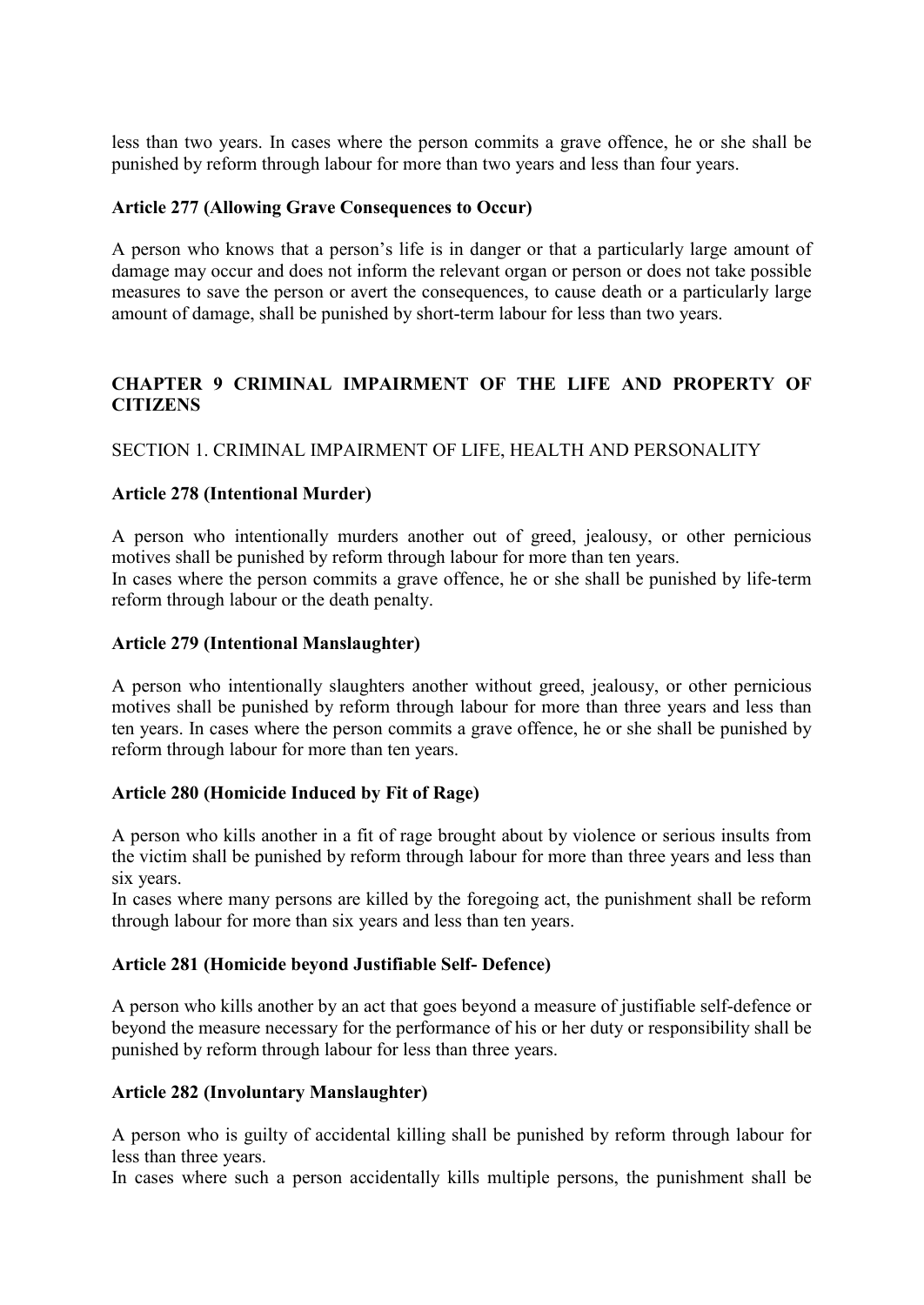reform through labour for more than three years and less than eight years.

# **Article 283 (Intentional Infliction of Grave Injury)**

A person who intentionally inflicts grave injury that endangers the life of another, who causes an eye, an ear, or another organ to lose its function, who causes injury to the face that leaves a permanent scar, who causes mental disorder or who causes injury which will considerably impair the victim's working ability shall be punished by reform through labour for less than five years.

In cases where the foregoing causes the victim to die, is executed using brutal methods or in collusion or causes serious injuries to multiple persons, the punishment shall be reform through labour for more than five years and less than ten years. In cases where the person commits a grave offence, he or she shall be punished by reform through labour for more than ten years.

### **Article 284 (Infliction of Grave Injury Induced by Fit of Rage)**

A person who causes grave injury to another in a fit of rage brought about by violence or serious insult from the victim shall be punished by reform through labour for less than two years.

In cases where the foregoing causes serious injuries to multiple persons, the punishment shall be reform through labour for more than two years and less than four years.

# **Article 285 (Infliction of Grave Injury beyond Justifiable Self-Defence)**

A person who causes grave injury to another by an act that goes beyond a measure of justifiable self-defence or beyond the measure necessary for the performance of his or her duty shall be punished by short-term labour for less than two years. In cases where the person commits a grave offence, he or she shall be punished by reform through labour for less than two years.

### **Article 286 (Infliction of Grave Injury by Accident)**

A person who accidentally causes grave injury shall be punished by short-term labour for less than two years. In cases where the person commits a grave offence, he or she shall be punished by reform through labour for less than five years.

### **Article 287 (Intentional Infliction of Light Injury)**

A person who intentionally causes light injury to another shall be punished by short-term labour for less than two years. In cases where the person commits a grave offence, he or she shall be punished by reform through labour for less than three years.

### **Article 288 (Assault)**

A person who assaults another shall be punished by short-term labour for less than two years. In cases where the person commits a grave offence, he or she shall be punished by reform through labour for less than two years.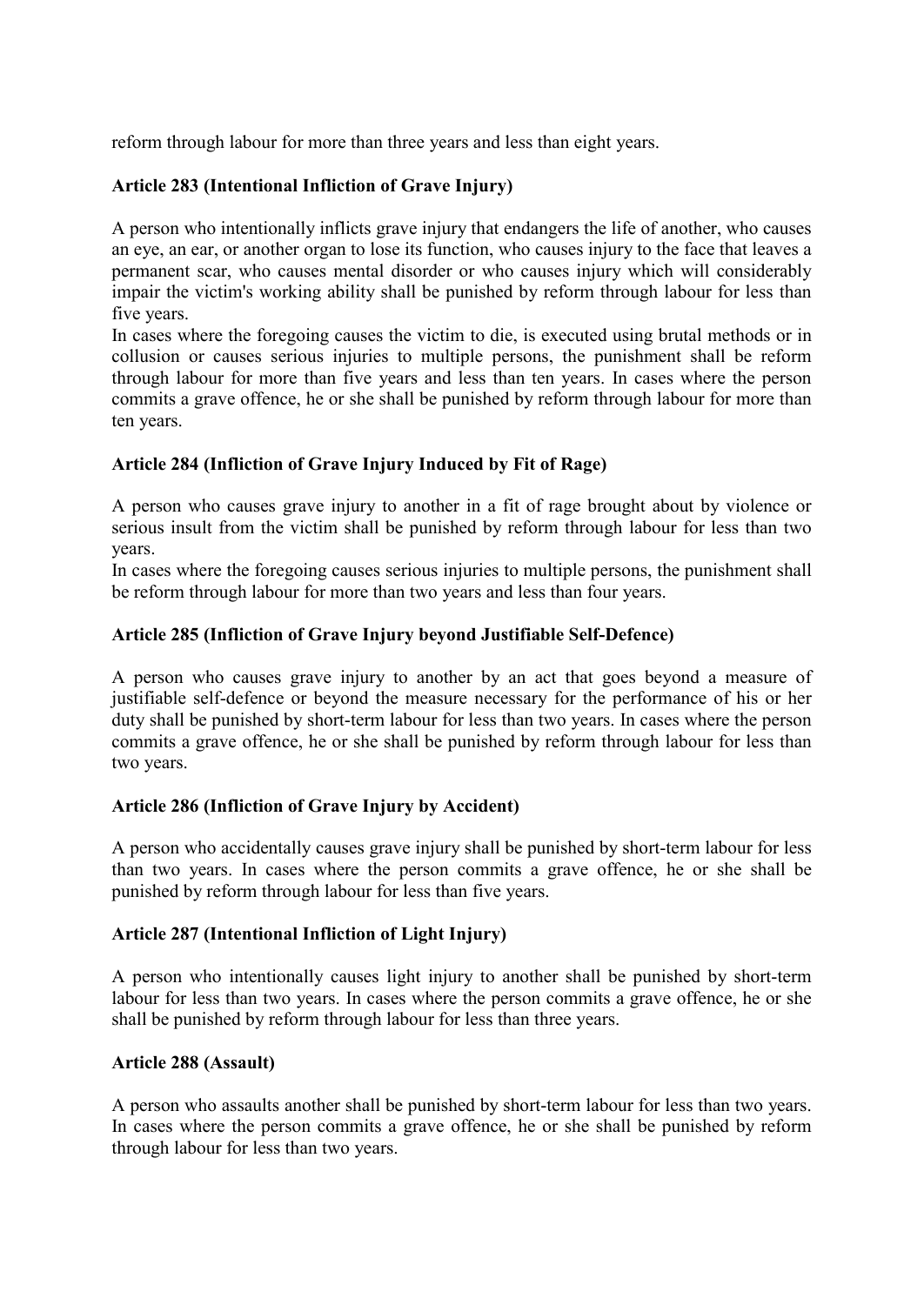#### **Article 289 (Abduction of Children)**

A person who abduct or conceals a child for personal gain or from the motive of revenge shall be punished by reform through labour for less than three years.

#### **Article 290 (Kidnapping)**

A person who kidnaps another for personal gain shall be punished by reform through labour for less than five years. In cases where the person commits a grave offence, he or she shall be punished by reform through labour for more than five years and less than ten years. In cases where multiple persons are kidnapped or the foregoing act is committed in collusion, the punishment shall be reform through labour for more than ten years.

In cases where the foregoing offence of Paragraph 1 is particularly grave, the punishment shall be life-term reform through labour.

#### **Article 291 (Illegal Restriction of Personal Liberty)**

A person who illegally restricts the liberty of another shall be punished by short-term labour for less than two years. In cases where the person commits a grave offence, he or she shall be punished by reform through labour for less than two years.

#### **Article 292 (Insult and Slander)**

A person who insults another or who slanders his or her good name shall be punished by short-term labour for less than two years.

### **Article 293 (Rape)**

A man who rapes a woman by using violence or threats or by taking advantage of her helpless status shall be punished by reform through labour for less than five years. In cases where the foregoing act is committed multiple times or in cases of gang rape, the punishment shall be reform through labour for more than five years and less than ten years. In cases where the person commits a grave offence, he or she shall be punished by reform through labour for more than ten years.

#### **Article 294 (Forcing Subordinate Women to have Sexual Intercourse)**

A man who forces a woman who is his subordinate to have sexual intercourse with him shall be punished by short-term labour for less than two years. In cases where the person commits a grave offence, he or she shall be punished by reform through labour for less than two years. In cases where the aforementioned act is committed against multiple women or when the woman concerned becomes depraved or commits suicide as a result of the aforementioned act, the offender shall be punished by reform through labour for more than two years and less than five years.

#### **Article 295 (Sexual Intercourse with a Minor)**

A person who has sexual intercourse with a minor under the age of fifteen shall be punished by reform through labour for less than five years. In cases where the person commits a grave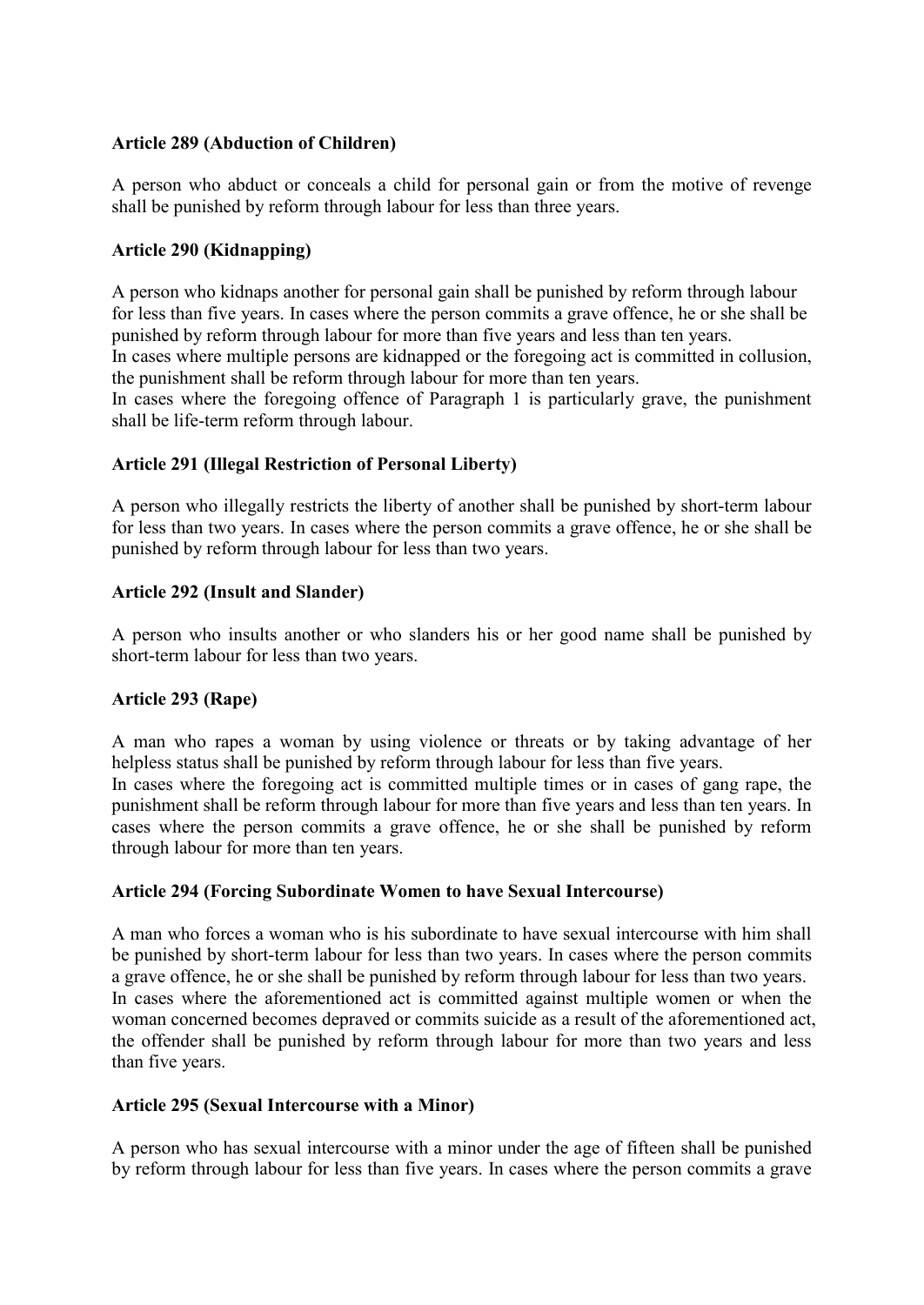offence, he or she shall be punished by reform through labour for more than five years and less than ten years.

#### SECTION 2. CRIMES OF THE ENCROACHMENT ON PERSONAL PROPERTY

# **Article 296 (Stealing Personal Property)**

A person who steals the property of an individual shall be punished by short-term labour for less than two years. In cases where the person commits a grave offence, he or she shall be punished by reform through labour for less than two years.

In cases where personal property is stolen in collusion or in large quantities, the punishment shall be reform through labour for more than two years and less than seven years. In cases where a particularly large amount of personal property is stolen, the punishment shall be reform through labour for more than seven years and less than ten years.

### **Article 297 (Taking Personal Property)**

A person who takes the property of another person shall be punished by short-term labour for less than two years. In cases where the person commits a grave offence, he or she shall be punished by reform through labour for less than three years.

In cases where personal property is plundered in large quantities, multiple times or in collusion, the punishment shall be reform through labour for more than three years and less than eight years.

In cases where a particularly large amount of personal property is plundered, the punishment shall be reform through labour for more than eight years and less than twelve years.

### **Article 298 (Taking Personal Property by Threats)**

A person who takes the property of an individual by threats shall be punished by short-term labour for less than two years. In cases where the person commits a grave offence, he or she shall be punished by reform through labour for less than three years.

In cases where personal property is taken by threat in large quantities, multiple times or in collusion, the punishment shall be reform through labour for more than three years and less than eight years.

In cases where a particularly large amount of personal property is taken by threat, the punishment shall be reform through labour for more than eight years and less than twelve years.

### **Article 299 (Taking Personal Property by Cheating)**

A person who cheats an individual of his or her property shall be punished by short-term labour for less than two years. In cases where the person commits a grave offence, he or she shall be punished by reform through labour for less than two years.

In cases where a large amount of personal property is taken by cheating, the punishment shall be reform through labour for more than two years and less than five years.

In cases where a particularly large amount of personal property is taken by cheating, the punishment shall by reform through labour for more than five years and less than ten years.

### **Article 300 (Appropriation of Personal Property)**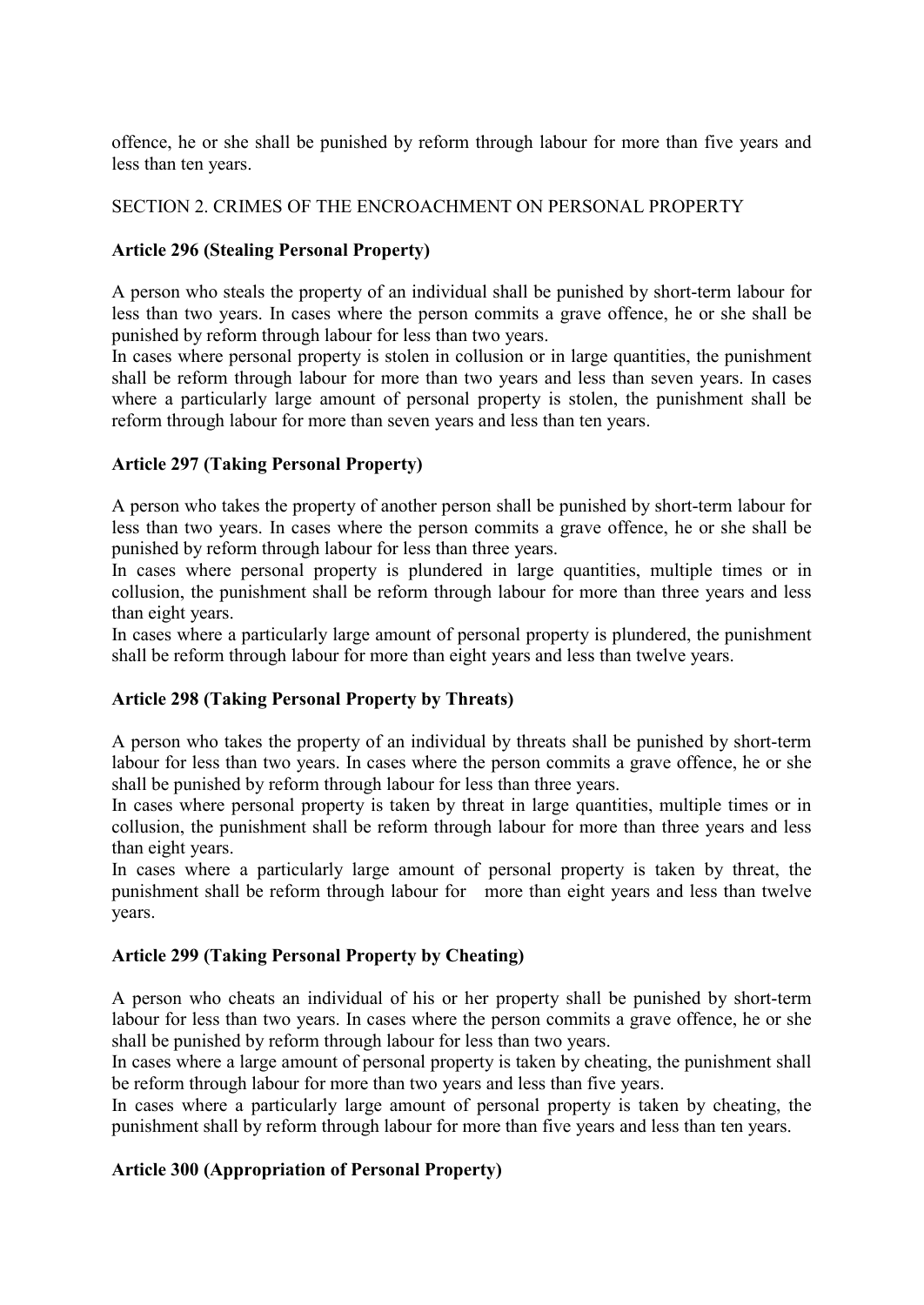A person who appropriates the property of an individual shall be punished by short-term labour for less than two years. In cases where the person commits a grave offence, he or she shall be punished by reform through labour for less than two years.

In cases where personal property is appropriated in large amount or in collusion, the punishment shall be reform through labour for more than two years and less than seven years. In cases where a particularly large amount of personal property is appropriated, the punishment shall be reform through labour for more than seven years and less than ten years.

#### **Article 301 (Grave Forms of Taking Personal Property)**

In cases where the person commits a grave offence of taking personal property, he or she shall be punished by reform through labour for more than ten years.

In cases where the foregoing act is particularly grave, the punishment shall be life-term reform through labour.

### **Article 302 (Robbery of Personal Property)**

A person who robs an individual of his or her property by violence or threats, endangering the life and health of the victim, shall be punished by reform through labour for less than five years.

In cases where the foregoing act is committed multiple times, in collusion, or with the use of weapons, or where a large amount of personal property is robbed, the punishment shall be reform through labour for more than five years and less than ten years. In cases where the person commits a grave offence, he or she shall be punished by reform through labour for more than ten years.

In cases where the foregoing act is particularly grave, the punishment shall be life term reform through labour.

#### **Article 303 (Destruction of Personal Property)**

A person who deliberately destroys the property of an individual shall be punished by shortterm labour for less than two years.

In cases where personal property is destroyed multiple times, in collusion, or in large quantities, the punishment shall be reform through labour for less than four years. In cases where the person commits a grave offence, he or she shall be punished by reform through labour for more than four years and less than ten years.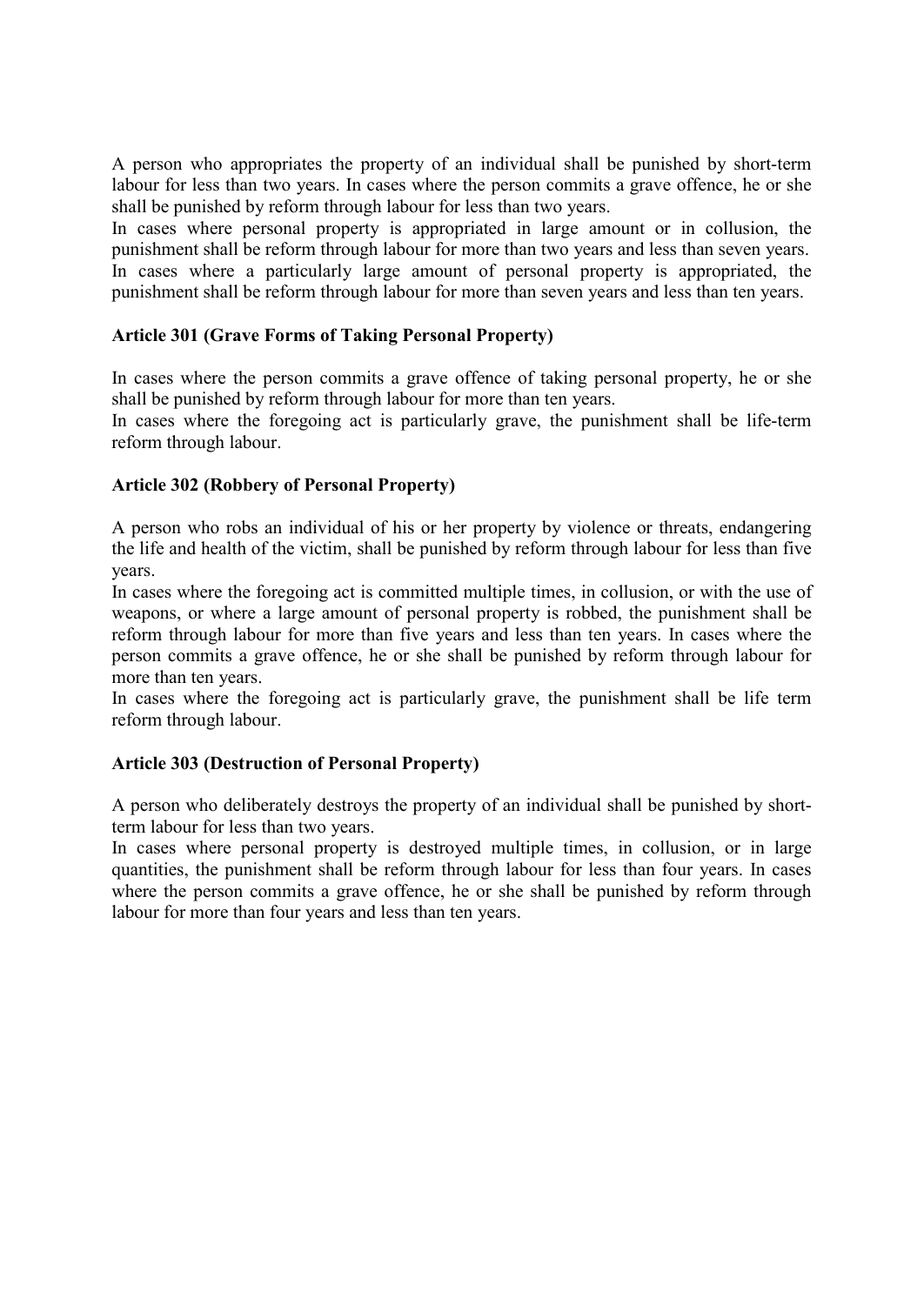# **Additional Clauses of Criminal Law (General Crimes)**

Adopted by Decree No. 2483 of the Standing Committee of Supreme People's Assembly on December 19th, 2007

#### **Article 1 (Extremely Grave Form of Intentional Destruction of Combat Technology Equipment and Military Facilities)**

In cases where the intentional destruction of combat technology equipment or military facilities is extremely grave, the punishment shall be the death penalty.

### **Article 2 (Extremely Grave Form of Plundering State Property)**

In cases where the plundering of state property is extremely grave, the punishment shall be the death penalty and confiscation of property.

#### **Article 3 (Extremely Grave Form of Robbery of State Property)**

In cases where the robbery of state property is extremely grave, the punishment shall be the death penalty and confiscation of property.

#### **Article 4 (Extremely Grave Form of Intentional Destruction of State Property)**

In cases where the intentional destruction of state property is extremely grave, the punishment shall be the death penalty.

#### **Article 5 (Extremely Grave Form of Currency Counterfeiting)**

In cases where the counterfeiting of currency is extremely grave, the punishment shall be the death penalty.

#### **Article 6 (Extremely Grave Form of Smuggling and Illegal Trafficking of Precious and Non-Ferrous Metals)**

In cases where the smuggling or illegal trafficking of precious or non-ferrous metals is extremely grave, the punishment shall be the death penalty and confiscation of property.

### **Article 7 (Illegal Sale of Strategic Reserve Supplies)**

A person who illegally sells strategic reserve supplies shall be punished by reform through labour for less than five years.

In cases where strategic reserve supplies are sold multiple times or in a particularly large amount, the punishment shall be reform through labour for more than five years and less than ten years.

### **Article 8 (Smuggling of State Resources)**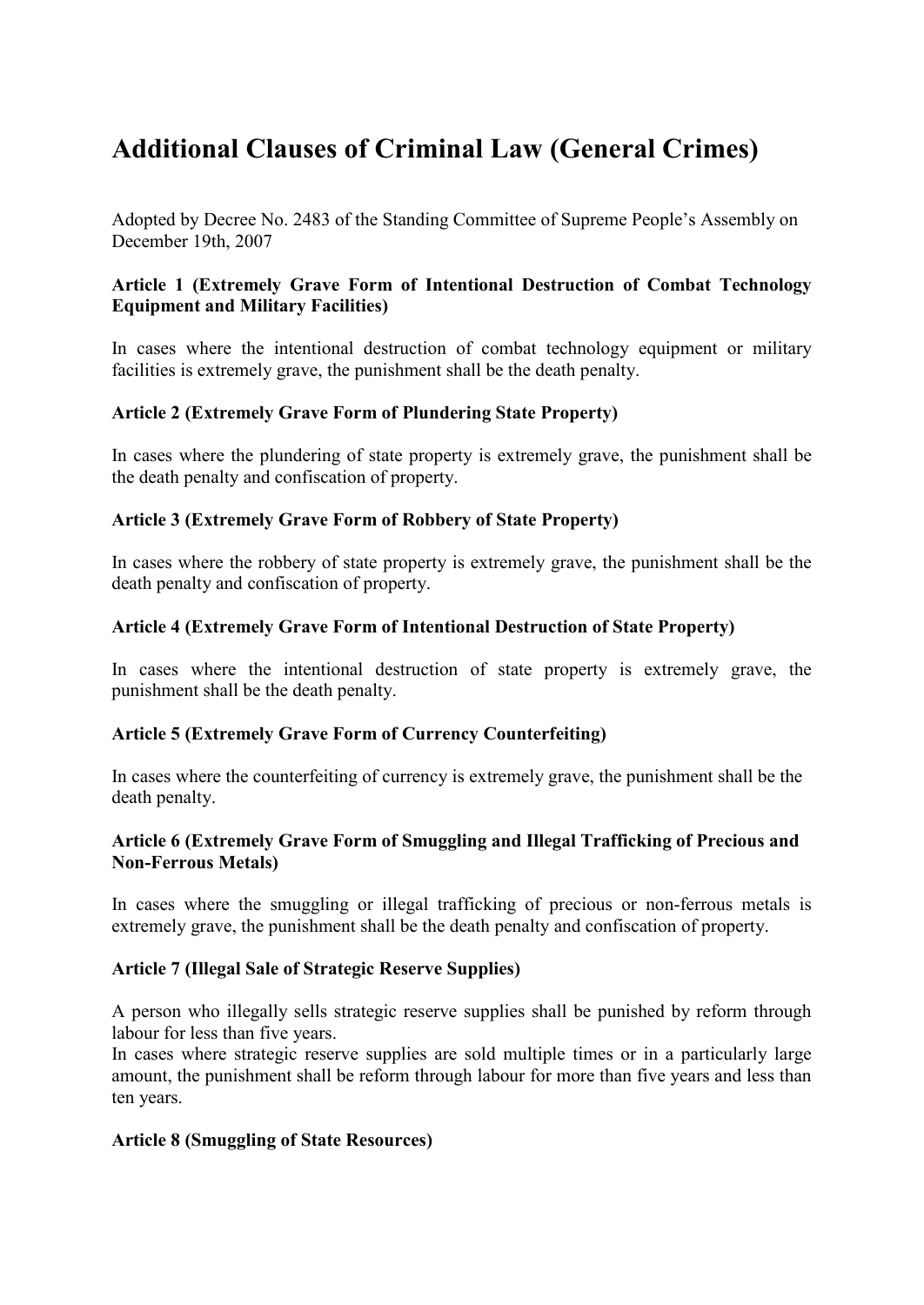A person who illegally sells state resources such as underground resources, forest resources or fishery resources to another country shall be punished by reform through labour for more than five years and less than ten years. A person who sells resources to another country multiple times or in a large amount shall be punished by reform through labour for more than ten years.

In cases where the act of the foregoing clause is extremely grave, the punishment shall be life-term reform through labour or the death penalty and confiscation of property.

#### **Article 9 (Foreign Currency Flight)**

A person who deposits foreign currency in a foreign bank or corporation shall be punished by reform through labour for less than five years. In cases where the person commits a grave offence, the punishment shall be reform through labour for more than five years and less than ten years.

#### **Article 10 (Violation of Laws and Regulations of Construction)**

A person who undertakes construction activities in violation of laws or regulations related to construction shall be punished by short term labour for less than two years. In cases where the person commits a grave offence, he or she shall be punished by reform through labour for less than three years.

#### **Article 11 (Extremely Grave Form of Smuggling and Illegal Trafficking of Drugs)**

In cases where the smuggling or illegal trafficking of drugs is extremely grave, the punishment shall be the death penalty and confiscation of property.

### **Article 12 (Violation of the Regulations for Storage and Supply of Drugs and its Raw Material)**

In cases where the violation of the regulations for storage and supply of drugs and raw material for drugs is extremely grave, the punishment shall be the death penalty and confiscation of property.

#### **Article 13 (Illegal Cooperation with Person from another Country)**

A person who illegally cooperates with a person in another country for personal gain shall be punished by short term labour for less than two years. In cases where the person commits a grave offence, the punishment shall be reform through labour for less than three years.

#### **Article 14 (Particularly Grave Form of Flight of Person under Reformation)**

A person who is sentenced to a heavy punishment, is serving his or her term, and takes flight shall be punished by life-term reform through labour or the death penalty.

#### **Article 15 (Criminal Condonance)**

A legal-sector worker who, for personal gain, condones a crime or to releases a criminal shall be punished by short term labour for less than two years. In cases where the person commits a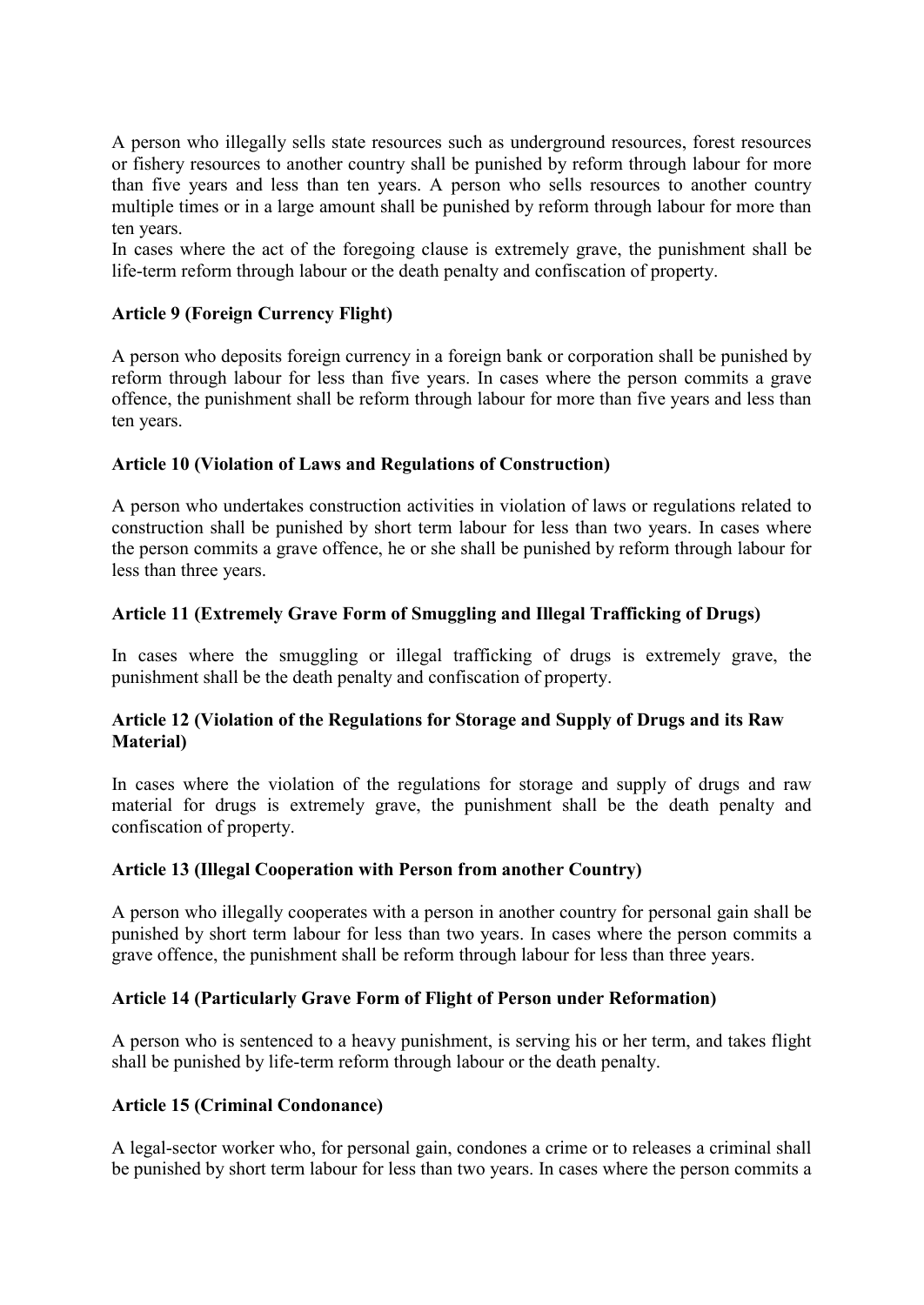grave offence, the punishment shall be reform through labour for less than three years.

# **Article 16 (Obstruction of Solving of a Case)**

A person who intentionally obstructs the solving of a case using his authority, position or duty for personal gain or out of false motives shall be punished by short term labour for less than two years. In cases where the person commits a grave offence, he or she shall be punished by reform through labour for less than five years.

### **Article 17 (Particularly Grave Form of Misdemeanour)**

In cases of particularly grave forms of misdemeanour, the punishment shall be life-term reform through labour or the death penalty.

### **Article 18 (Illegal Business)**

A person who illegally runs a restaurant, inn, shop or such shall be punished by reform through labour for less than five years.

In cases where a particularly large amount of profit is gained from the illegal business, the punishment shall be reform through labour for more than five years and less than ten years. In cases where the person commits a grave offence, he or she shall be punished by reform through labour for more than ten years.

In cases where sexual service was organized in the course of operating a restaurant or an inn, the punishment shall be life-term reform through labour or the death penalty.

### **Article 19 (Particularly Grave Form of Intentional Infliction of Heavy Injury)**

In cases where the intentional infliction of heavy injury is particularly grave, the punishment shall be life-term reform through labour or the death penalty.

### **Article 20 (Extremely Grave Form of Kidnapping)**

In cases where the kidnapping is extremely grave, the punishment shall be the death penalty.

### **Article 21 (Particularly Grave Form of Rape)**

In cases where the rape is particularly grave, the punishment shall be life-term reform through labour or the death penalty.

### **Article 22 (Extremely Grave Form of Robbery of Personal Property)**

In cases where the robbery of personal property is extremely grave, the punishment shall be the death penalty and confiscation of property.

### **Article 23 (Exceptional Application of Crimes which fall under Life-term Reform through Labour and the Death Penalty)**

In cases where multiple acts of crime committed by one perpetrator are particularly grave, or where there is no possibility of rehabilitation, the punishment shall be life-term reform